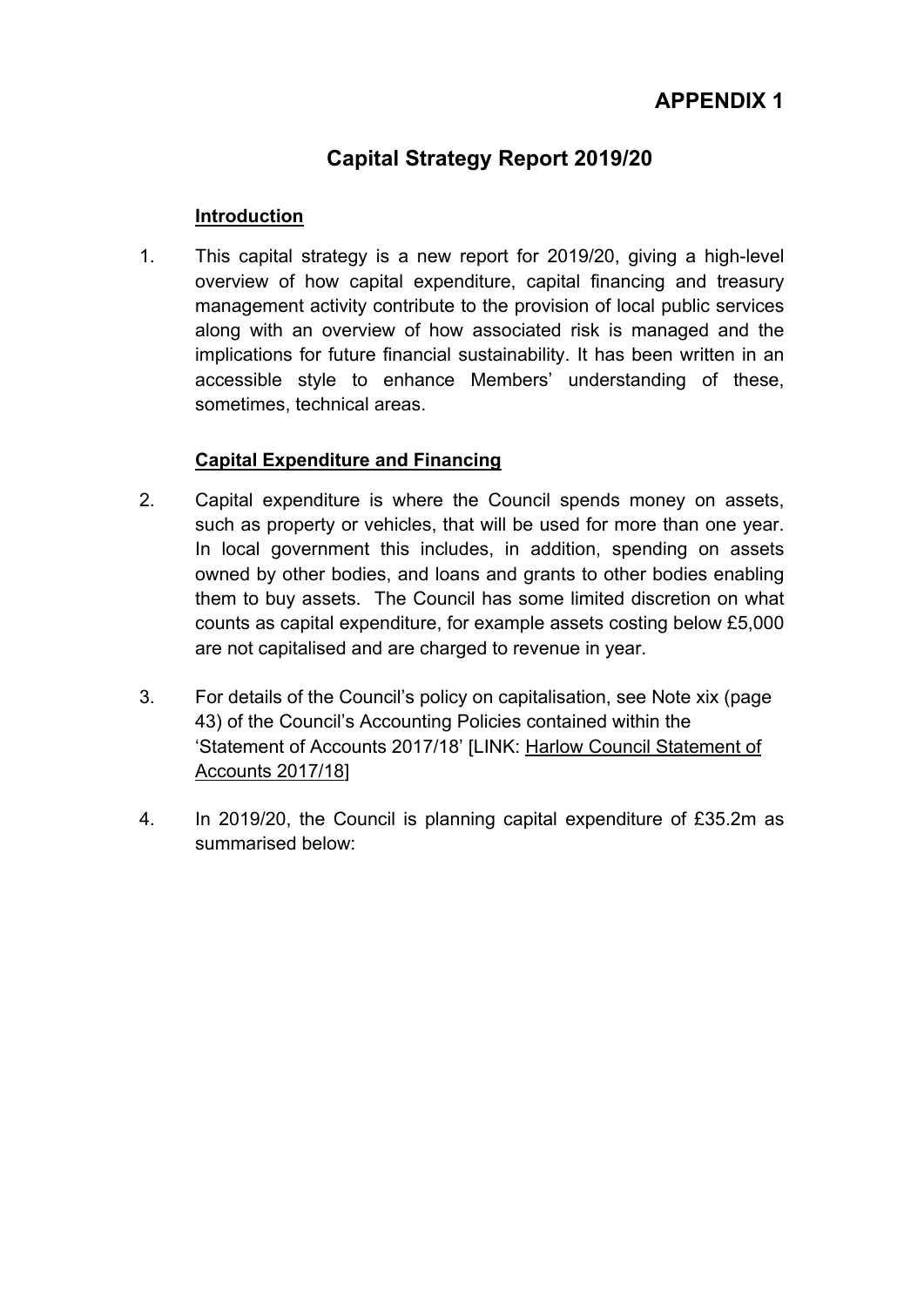|                                              | 2017/18<br>actual<br>(f.m) | 2018/19<br>forecast<br>(f.m) | 2019/20<br>budget<br>(fm) | 2020/21<br>budget<br>(f.m) | 2021/22<br>budget<br>(f.m) | 2022/23<br>budget<br>(f <sub>m</sub> ) | 2023/24<br>budget<br>(f <sub>m</sub> ) |
|----------------------------------------------|----------------------------|------------------------------|---------------------------|----------------------------|----------------------------|----------------------------------------|----------------------------------------|
| General<br>Fund<br>services                  |                            |                              |                           |                            |                            |                                        |                                        |
| Core<br>Programme                            | 3.604                      | 4.313                        | 3.490                     | 2.802                      | 2.137                      | 2.137                                  | 1.637                                  |
| Enterprise<br>Zone (GF)                      | 4.195                      | 5.790                        | 5.319                     |                            |                            |                                        |                                        |
| Prentice<br>Place (GF)                       | 0.297                      | 1.002                        | 2.347                     |                            |                            | ä,                                     |                                        |
| Sub-Total                                    | 8.096                      | 11.105                       | 11.156                    | 2.802                      | 2.137                      | 2.137                                  | 1.637                                  |
| Council<br>housing<br>(HRA)                  |                            |                              |                           |                            |                            |                                        |                                        |
| Core<br>Programme                            | 13.346                     | 19.048                       | 20.328                    | 14.486                     | 13.441                     | 12.843                                 | 14.992                                 |
| <b>Building</b><br>Council<br>Homes<br>(HRA) |                            | 0.465                        | 3.716                     | 9.813                      | 6.779                      | 0.214                                  |                                        |
| Sub-Total                                    | 13.346                     | 19.513                       | 24.044                    | 24.299                     | 20.220                     | 13.057                                 | 14.992                                 |
| <b>TOTAL</b>                                 | 21.442                     | 30,618                       | 35.200                    | 27.101                     | 22.357                     | 15.194                                 | 16.629                                 |

*Table 1: Prudential Indicator: Estimates of Capital Expenditure in £ millions*

The Prudential Code requires disclosure through until 2021/22 only. This table includes figures covering the Council's Medium Term Financial Strategy.

- 5. A significant element of the General Fund Capital Programme relates to the ongoing development of Harlow's Enterprise Zone. It is a major development which the Council is supporting by creation of a campus environment for leveraging in dynamic businesses creating new technologies and new products, thereby stimulating innovation and generating economic growth in the town.
- 6. The Housing Revenue Account (HRA) is a ring-fenced account which ensures that council housing does not subsidise, or is itself subsidised, by other local services. Housing capital expenditure is therefore recorded separately, and includes the anticipated building of 93 new homes over the forecast period at a cost of nearly £21 million.
- 7. Further details of projected capital expenditure are contained in the 'Capital Programme Strategy Statement' (see Appendix B to this Report).
- 8. **Governance**: Service Managers commence a process annually in September to bid for projects in the Council's Non Housing Capital Programme. Bids are collated by the Finance Department who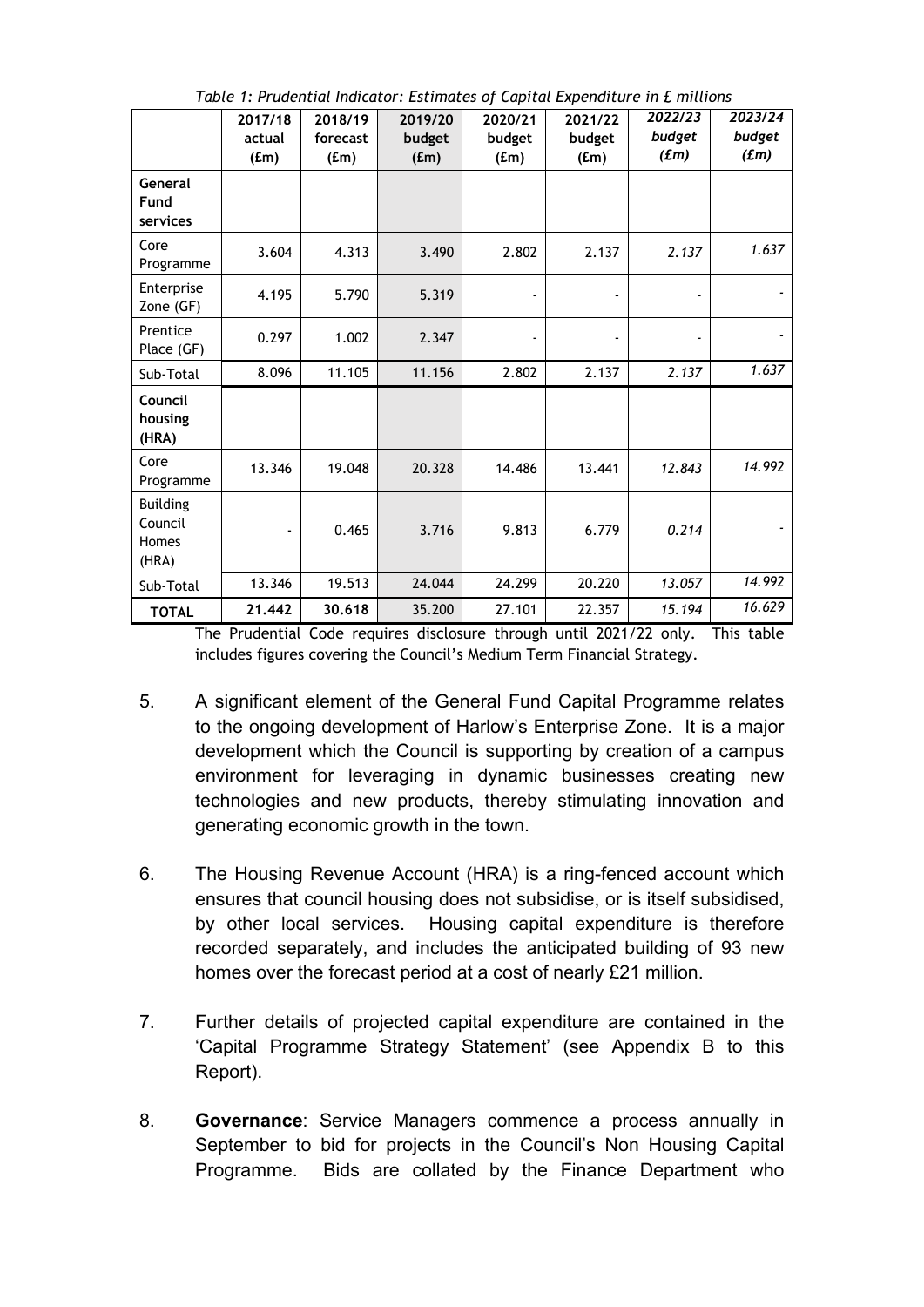calculate the financing costs (which can be nil if the project is fully externally financed) and formulate capital project appraisals. The Head of Finance presents capital appraisals to the Capita Group for review. The review is based on a comparison of corporate priorities and service priorities and considers projected capital costs, financing costs and any resulting ongoing service costs. Recommendations from the group formalise the Capital Programme for approval by Cabinet and to Full Council in January / February each year.

- 9. For full details of the Council's latest Capital Programme, see the report entitled 'Capital Programmes 2019/20', which is presented separately in the agenda to Cabinet (24 January 2019 then to Full Council on 7 February 2019) and, upon publication, is available on the Council's website pages for Committees.
- 10. Capital expenditure may only be financed either from external sources (government grants and other contributions), the Council's own resources (revenue, reserves and capital receipts) or debt (borrowing, and leasing).
- 11. The planned financing of the above expenditure (Table 1) is as follows: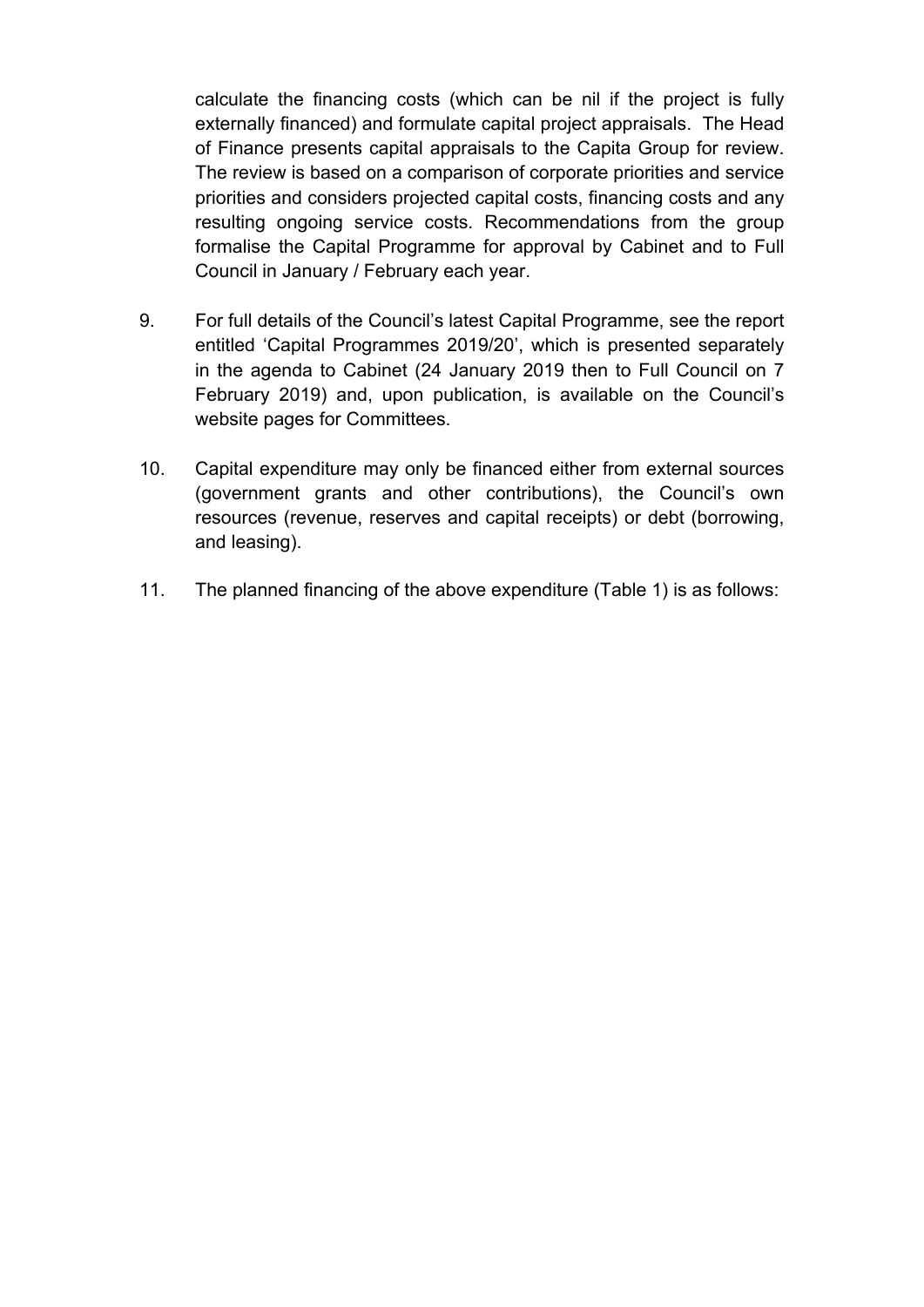|                                    | 2017/18<br>actual<br>(f.m) | 2018/19<br>forecast<br>(f.m) | 2019/20<br>budget<br>(f.m) | 2020/21<br>budget<br>(f.m) | 2021/22<br>budget<br>(fm) | 2022/23<br>budget<br>(f <sub>m</sub> ) | 2023/24<br>budget<br>$(f_m)$ |
|------------------------------------|----------------------------|------------------------------|----------------------------|----------------------------|---------------------------|----------------------------------------|------------------------------|
| General<br>Fund<br>services        |                            |                              |                            |                            |                           |                                        |                              |
| Capital<br>Receipts:<br><b>RTB</b> | 0.203                      | 0.205                        | 0.207                      | 0.209                      | 0.212                     | 0.214                                  | 0.216                        |
| Capital<br>Receipts:<br>Other      | 1.057                      | 1.973                        | 0.250                      |                            |                           |                                        |                              |
| Grants                             | 2.352                      | 0.634                        | 0.535                      | 0.655                      | 0.605                     | 0.605                                  | 0.605                        |
| Direct<br>Revenue<br>Financing     | 0.616                      | 0.534                        | 0.156                      | 0.156                      | 0.156                     | 0.156                                  | 0.156                        |
| Internal<br>borrowing              | 3.868                      | 7.759                        | 3.708                      |                            |                           |                                        |                              |
| External<br>borrowing              |                            |                              | 6.300                      | 1.782                      | 1.164                     | 1.162                                  | 0.660                        |
| Sub-Total                          | 8.096                      | 11.105                       | 11.156                     | 2.802                      | 2.137                     | 2.137                                  | 1.637                        |
| Council<br>housing<br>(HRA)        |                            |                              |                            |                            |                           |                                        |                              |
| Capital<br>Receipts                |                            | 2.752                        | 0.953                      | 0.677                      | 0.692                     | 0.708                                  | 0.723                        |
| Grants                             | 0.042                      | 0.230                        |                            | $\blacksquare$             | $\blacksquare$            | ÷,                                     |                              |
| Major<br>Repairs<br>Reserve        | 11.801                     | 9.940                        | 10.085                     | 10.249                     | 10.430                    | 10.695                                 | 10.874                       |
| Direct<br>Revenue<br>Financing     | 1.503                      | 6.451                        | 9.191                      | 3.629                      | 2.664                     | 1.590                                  | 3.395                        |
| Pooling<br>Receipts                | $\frac{1}{2}$              | 0.140                        | 1.115                      | 2.944                      | 2.034                     | 0.064                                  | $\overline{\phantom{a}}$     |
| External<br>borrowing              |                            |                              | 2.700                      | 6.800                      | 4.400                     |                                        |                              |
| Sub-Total                          | 13.346                     | 19.513                       | 24.044                     | 24.299                     | 20.220                    | 13.057                                 | 14.992                       |
| <b>TOTAL</b>                       | 21.442                     | 30.618                       | 35.200                     | 27.101                     | 22.357                    | 15.194                                 | 16.629                       |

*Table 2: Capital financing in £ millions*

12. Debt is only a temporary source of finance, since loans and leases must be repaid, and this is therefore replaced over time by other financing, usually from revenue which is known as minimum revenue provision (MRP). Alternatively, proceeds from selling capital assets (known as capital receipts) may be used to replace debt finance. Planned MRP and use of capital receipts are as follows: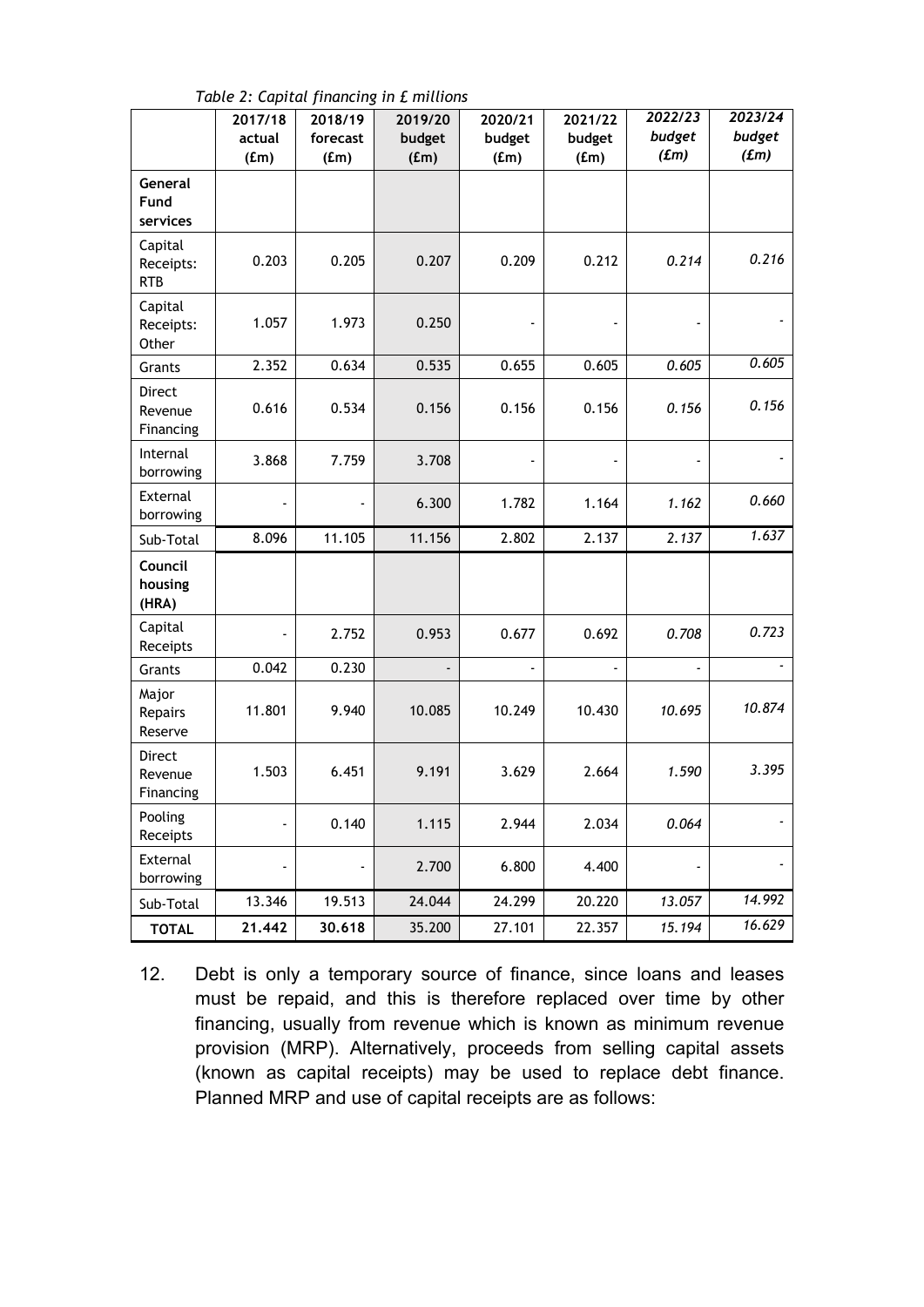*Table 3: Replacement of debt finance in £ millions*

|                               | 2017/18                 | 2018/19          | 2019/20        | 2020/21        | 2021/22        | 2022/23                     | 2023/24           |
|-------------------------------|-------------------------|------------------|----------------|----------------|----------------|-----------------------------|-------------------|
|                               | actual<br>$(\text{fm})$ | forecast<br>(fm) | budget<br>(fm) | budget<br>(fm) | budget<br>(fm) | budget<br>(f <sub>m</sub> ) | budget<br>$(f_m)$ |
| General<br>Fund<br><b>HRA</b> |                         | 0.250            | 0.275          | 0.403          | 0.623          | 0.773                       | 0.803             |

- 13. The Council's full 'Minimum Revenue Provision Statement' forms part of this Capital Report (Appendix E).
- 14. The Council's cumulative outstanding amount of debt finance is measured by the capital financing requirement (CFR). This increases with new debt-financed capital expenditure and reduces with MRP and capital receipts used to replace debt. The CFR is expected to increase by £10.949m during 2019/20. Based on the above figures for expenditure and financing, the Council's estimated CFR is as follows:

|                          | 31.3.2018<br>actual | 31.3.2019<br>forecast | 31.3.2020<br>budget      | 31.3.2021<br>budget | 31.3.2022<br>budget |
|--------------------------|---------------------|-----------------------|--------------------------|---------------------|---------------------|
| General Fund<br>services | 46.258              | 55.960                | 62.209                   | 64.713              | 66.719              |
| Council housing<br>(HRA) | 187.370             | 187.370               | 190.070                  | 196.870             | 201.270             |
| Capital<br>investments   |                     |                       | $\overline{\phantom{0}}$ | -                   |                     |
| <b>TOTAL CFR</b>         | 233,628             | 241.330               | 252.279                  | 261.583             | 267.989             |

*Table 4: Prudential Indicator: Estimates of Capital Financing Requirement in £ millions*

15. **Asset management:** To ensure that capital assets continue to be of long-term use, the Council has recently reviewed its Asset Management Strategy and has undertaken a detailed stock condition survey of all of its non housing property assets. The strategy and associated action plan combined with the outputs of the stock condition survey will be applied to develop a future non housing capital investment programme. The strategy also sets out the desire to dispose of or transfer those assets which no longer fulfil an operational, community or commercial objective especially where there is a clear investment requirement which would outweigh the long term benefits of undertaking that investment. The objective of the strategy is to recognise the Council's asset portfolio as a resource which whilst providing operational and community benefits naturally consumes resources if it is to be maintained in a fit for purpose state. The Strategy sets out a framework for governance of the portfolio which seeks to achieve greater engagement with users and elected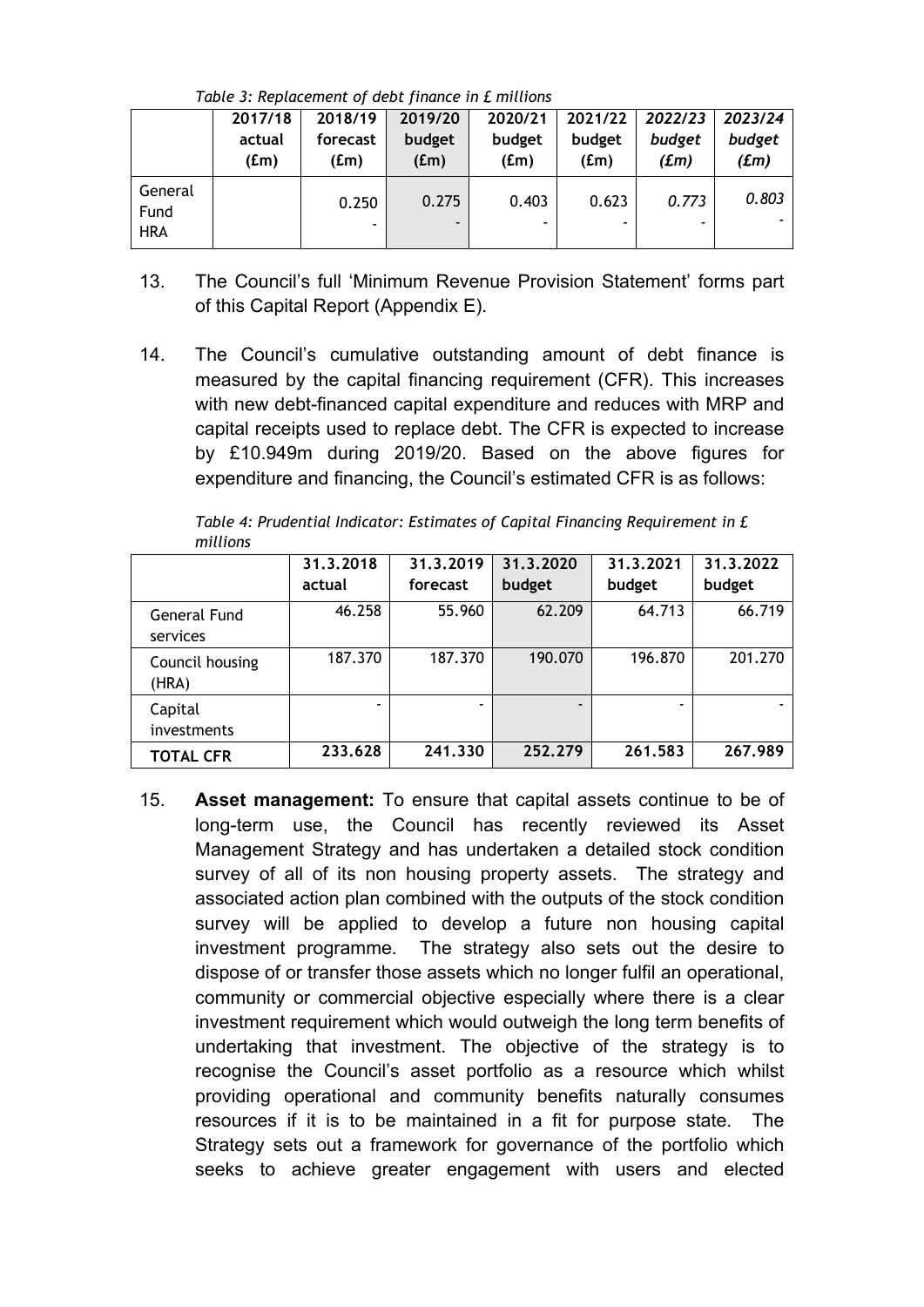councillors in order to ensure that capital investment decisions are aligned with the agreed corporate priorities as set out in the Council's Corporate Plan.

16. **Asset disposals:** When a capital asset is no longer required and is assigned to the designated "Opportunity" asset portfolio as set out in the strategy, it may be sold so that the proceeds, known as capital receipts, can be spent on existing or new assets or to repay debt. Repayments of capital grants, loans and investments also generate capital receipts. The Council plans to receive £1.410m of capital receipts in the coming financial year, 2019/20, as follows:

|              | 2017/18<br>actual | 2018/19<br>forecast | 2019/20<br>budget | 2020/21<br>budget | 2021/22<br>budget |
|--------------|-------------------|---------------------|-------------------|-------------------|-------------------|
| Asset sales  | 6.425             | 1.860               | 1.410             | 0.887             | 0.905             |
| Loans repaid |                   |                     |                   | ٠                 |                   |
| TOTAL        | 6.425             | 1.860               | 1.410             | 0.887             | 0.905             |

*Table 5: Capital receipts in £ millions*

17. Further details of projected asset disposals are included in the 'Capital Programme Statement' (Appendix B).

### **Treasury Management**

- 18. Treasury management is concerned with keeping sufficient but not excessive cash available to meet the Council's spending needs, while managing the risks involved. Surplus cash is invested until required, while a shortage of cash will be met by temporary borrowing, to avoid excessive credit balances or overdrafts in the bank current account. The Council is typically cash rich in the short-term as revenue income is received before it is spent, but cash poor in the long-term as capital expenditure is incurred before being financed. The revenue cash surpluses are offset against capital cash shortfalls to reduce overall borrowing.
- 19. Due to decisions taken in the past, the Council currently (as at 31 December 2018) has £211.837m borrowing at an average interest rate of 3.309% and £46.335m treasury investments at an average rate of 0.93%. This is detailed in Annex B of the 'Treasury Management Statement' (Appendix C).
- 20. **Borrowing strategy:** The Council's main objectives when borrowing are to achieve a low but certain cost of finance while retaining flexibility should plans change in future. These objectives are often conflicting,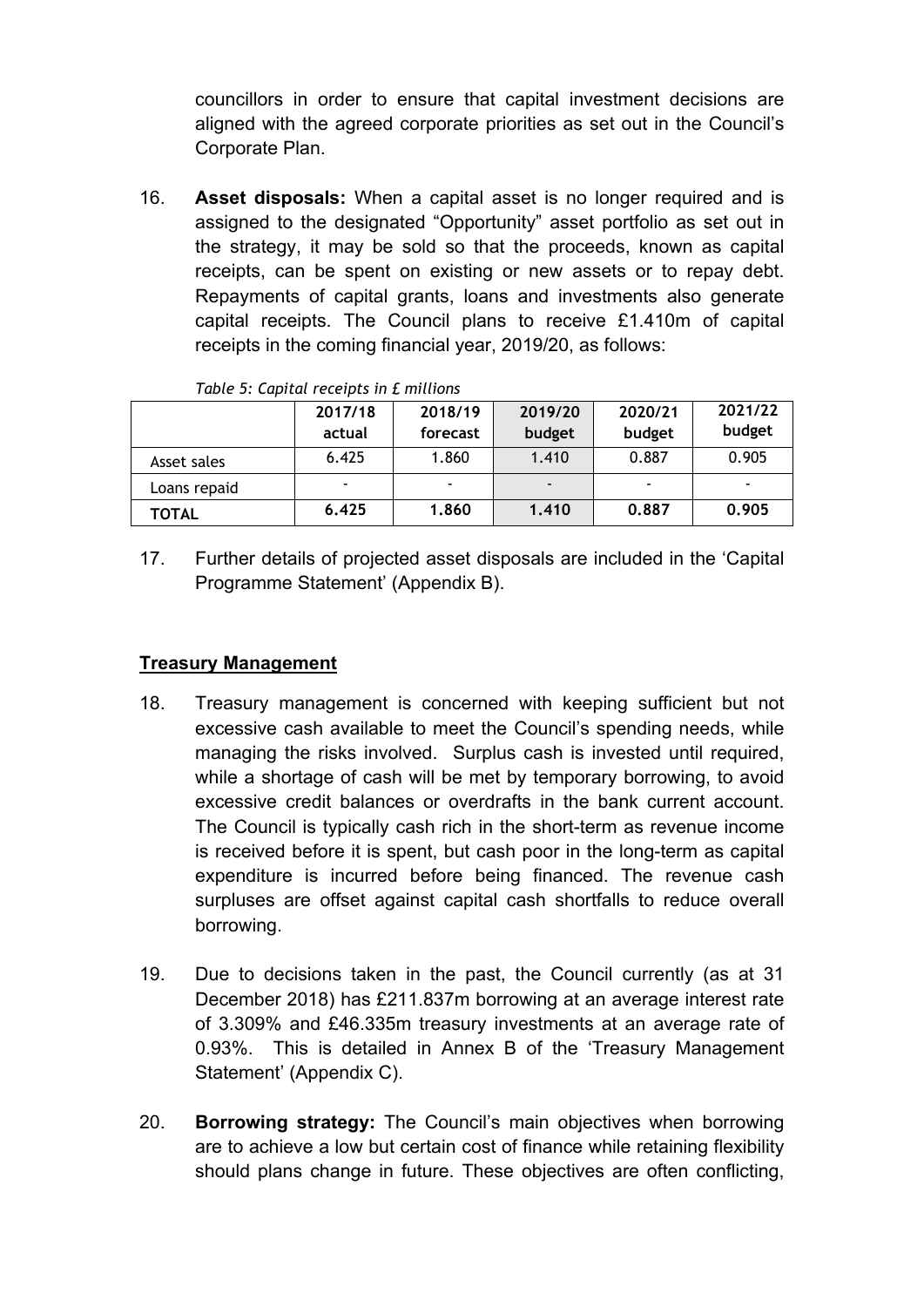and the Council therefore seeks to strike a balance between low cost short-term loans (currently available at around 0.75%) and long-term fixed rate loans where the future cost is known but higher (currently 2.0% to 3.0%). The Council also utilises its ability to "internally borrow" which is very attractive when it has surplus funds available and it is unable to achieve any significant return through its Treasury Management activities with external interest rates for investments being at historic lows.

21. Projected levels of the Council's total outstanding borrowing are shown below, compared with the capital financing requirement (see above).

|                                  | 31.3.2018<br>actual | 31.3.2019<br>forecast | 31.3.2020<br>budget | 31.3.2021<br>budget | 31.3.2022<br>budget |
|----------------------------------|---------------------|-----------------------|---------------------|---------------------|---------------------|
| <b>Borrowing</b>                 | 211.837             | 211.837               | 220.837             | 232.637             | 238.837             |
| Capital Financing<br>Requirement | 233.628             | 241.330               | 252.279             | 261.583             | 267.989             |

*Table 6: Prudential Indicator: Gross Debt and the Capital Financing Requirement in £ millions*

- 22. Statutory guidance is that debt should remain below the capital financing requirement, except in the short-term. As can be seen from table 6, the Council expects to comply with this in the medium term.
- 23. **Liability benchmark:** To compare the Council's actual borrowing against an alternative strategy, a liability benchmark has been calculated showing the lowest risk level of borrowing. This assumes that cash and investment balances are kept to a minimum level of £10m at each year-end. This benchmark is currently £198.901m and is forecast to rise to £238.754m over the next three years.

|                          | 31.3.2018<br>actual | 31.3.2019<br>forecast | 31.3.2020<br>budget | 31.3.2021<br>budget | 31.3.2022<br>budget |
|--------------------------|---------------------|-----------------------|---------------------|---------------------|---------------------|
| Outstanding<br>borrowing | 211.837             | 211.837               | 220.837             | 232.637             | 238.837             |
| Liability<br>benchmark   | 184,349             | 198.901               | 218.555             | 232.607             | 238.754             |

*Table 7: Borrowing and the Liability Benchmark in £ millions*

- 24. The table shows that the Council expects to remain borrowed above its liability benchmark. This is because cash outflows to date have been below the assumptions made when the loans were borrowed.
- 25. **Affordable borrowing limit:** The Council is legally obliged to set an affordable borrowing limit (also termed the authorised limit for external debt) each year and to keep it under review. In line with statutory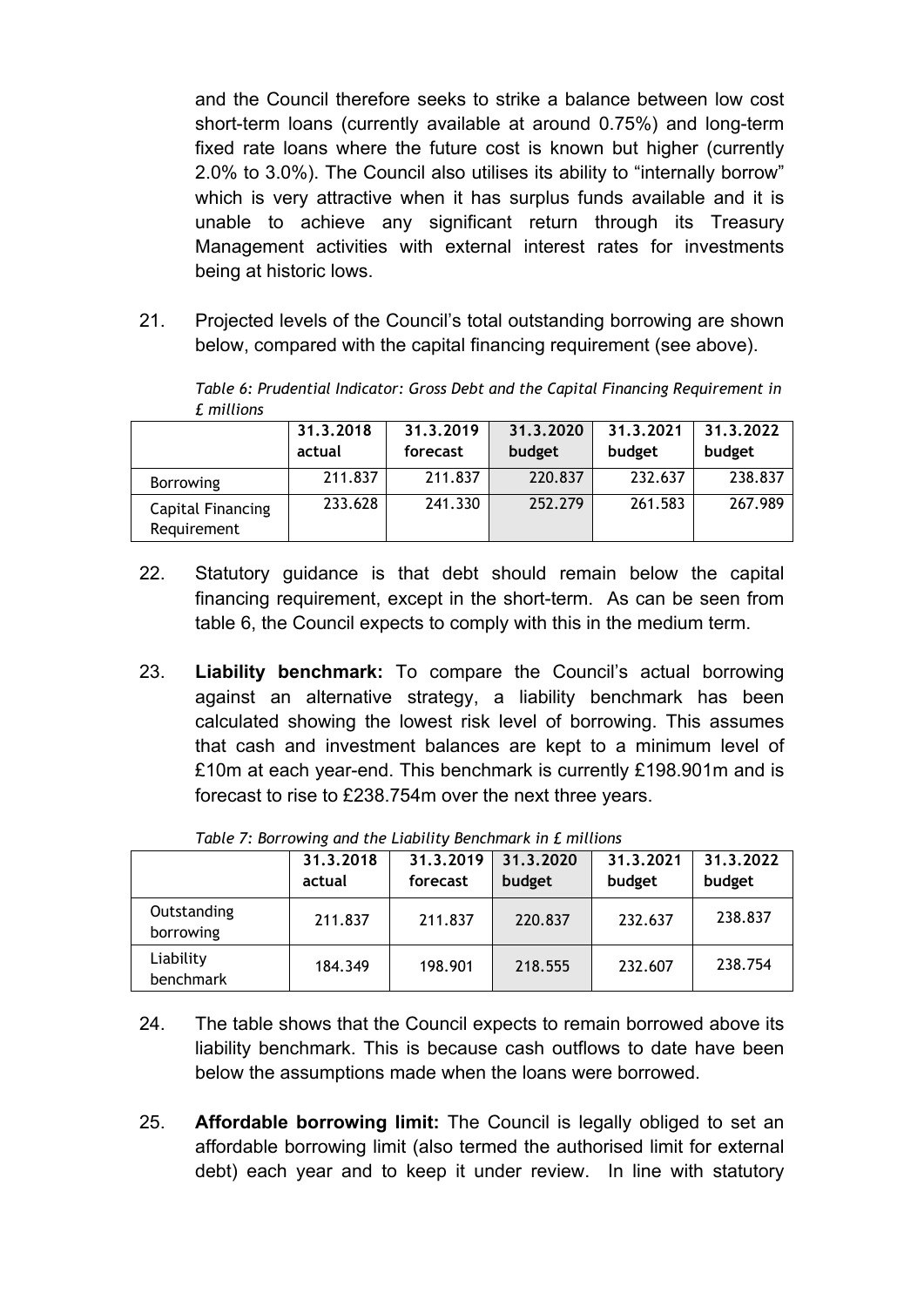guidance, a lower "operational boundary" is also set as a warning level should debt approach the limit.

|                                  | 2018/19<br>limit | 2019/20<br>limit | 2020/21<br>limit | 2021/22<br>limit |
|----------------------------------|------------------|------------------|------------------|------------------|
| Authorised limit - borrowing     | 280.000          | 283,000          | 292.000          | 298.000          |
| Operational boundary - borrowing | 270.500          | 273.000          | 282.000          | 288.000          |

*Table 7: Prudential Indicators: Authorised limit and operational boundary for external debt in £m*

- 26. Further details on borrowing are given in paragraphs 30 to 40 of the 'Treasury Management Strategy' (Appendix C).
- 27. **Investment strategy:** Treasury investments arise from receiving cash before it is paid out again. Investments made for service reasons or for pure financial gain are not generally considered to be part of treasury management.
- 28. The Council's policy on treasury investments is to prioritise security and liquidity over yield, that is to focus on minimising risk rather than maximising returns. Cash that is likely to be spent in the near term is invested securely, for example with the government, other local authorities or selected high-quality banks, to minimise the risk of loss. Money that will be held for longer terms is invested more widely, which might include bonds, shares and property, to balance the risk of loss against the risk of receiving returns below inflation. Both near-term and longer-term investments may be held in pooled funds, where an external fund manager makes decisions on which particular investments to buy and the Council may request its money back at short notice.

|                                              | 31.3.2018<br>actual | 31.3.2019<br>forecast | 31.3.2020<br>budget | 31.3.2021<br>budget | 31.3.2022<br>budget |
|----------------------------------------------|---------------------|-----------------------|---------------------|---------------------|---------------------|
| Near-term<br><i>investments</i>              | 35.488              | 20.936                | 10.282              | 8.030               | 8.083               |
| Longer-term<br>investments:<br>Property Fund | 2.000               | 2.000                 | 2.000               | 2.000               | 2.000               |
| TOTAL                                        | 37.488              | 22.936                | 12.282              | 10,030              | 10.083              |

|  | Table 8: Treasury management investments in Emillions |  |  |
|--|-------------------------------------------------------|--|--|
|  |                                                       |  |  |

- 29. Further details on treasury investments are in paragraphs 41 to 64 of the 'Treasury Management Strategy' (Appendix C).
- 30. **Governance:** Decisions on treasury management investment and borrowing are made daily and are therefore delegated to the Head of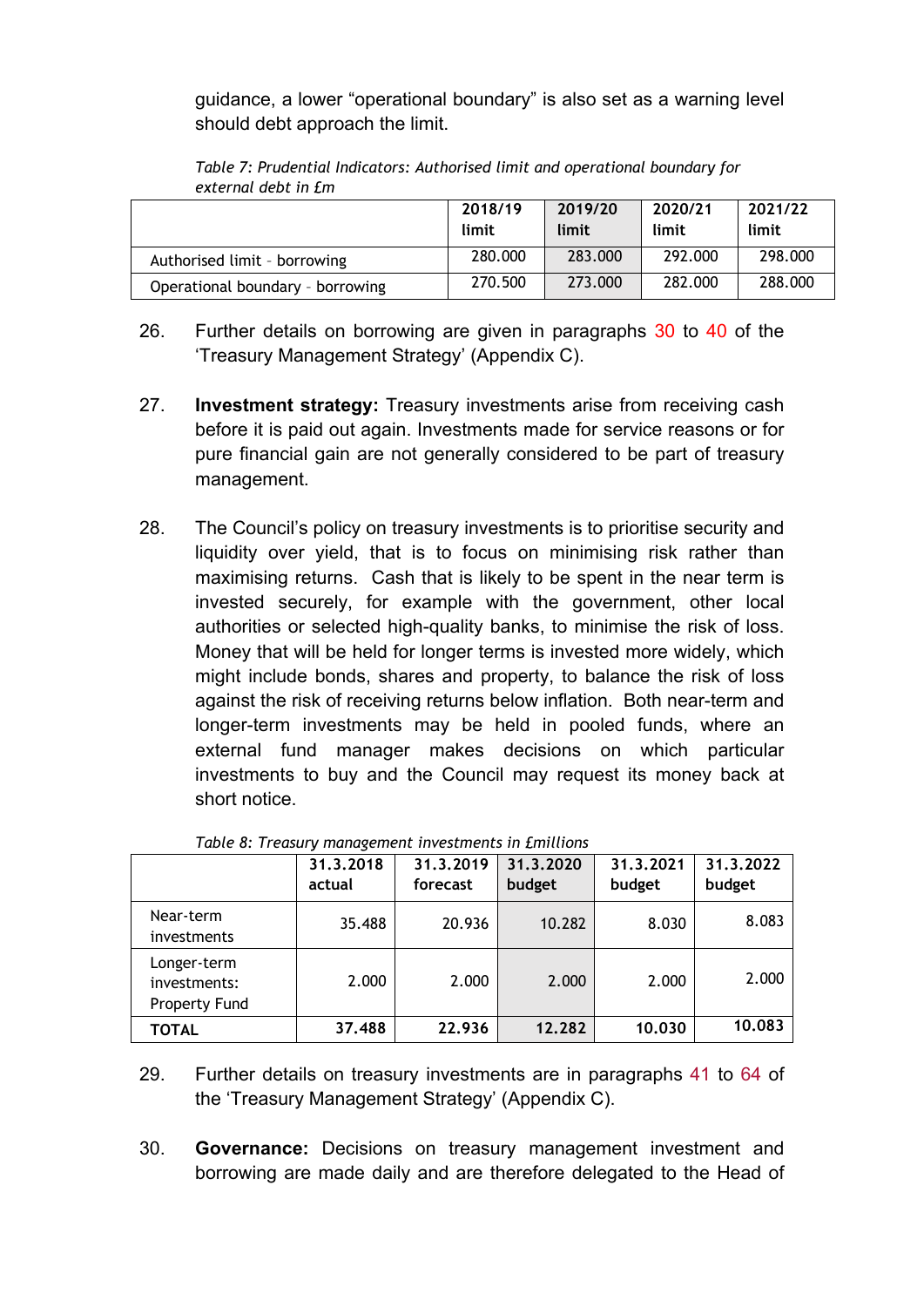Finance and staff, who must act in line with the treasury management strategy approved by Full Council. Half-yearly reports on treasury management activity are presented to Cabinet. The Cabinet Overview Working Group is responsible for scrutinising treasury management decisions.

### **Investments for Service Purposes**

- 31. The Council makes investments to assist local public services, including making loans to promote economic growth and lending to its subsidiary company, HTS (Property and Environment) Ltd, which provides extensive building maintenance services. In light of the public service objective, the Council is willing to take more risk than with treasury investments, however it still plans for such investments to, at least, break even after all costs.
- 32. **Governance:** All decisions to date have been made subject to formal reporting and approval by Cabinet.
- 33. Further details on service investments are in paragraphs 6 to 10 of the 'Investment Strategy' (Appendix D).

### **Commercial Activities**

- 34. With central government financial support for local public services declining, some Councils are investing in commercial property purely or mainly for financial gain. Harlow Council has not followed this course of action to date.
- 35. New Guidance requires Councils to disclose any property that it holds primarily or partially to generate a profit.
- 36. Harlow Council has nine such assets, mainly telecommunication masts on top of high rise blocks, the golf course, two cottages and a former farmhouse. These generate an income of just over £100,000 a year (see Appendix D, 'Investment Strategy').
- 37. Construction commenced in 2018 on the new Nexus building at the Harlow Enterprise Zone. This will be a wholly owned asset which will be let to commercial tenants and whilst it will deliver an income stream to the Council a key determinant in the decision to proceed with the building was the regeneration and economic benefits it would bring to **Harlow**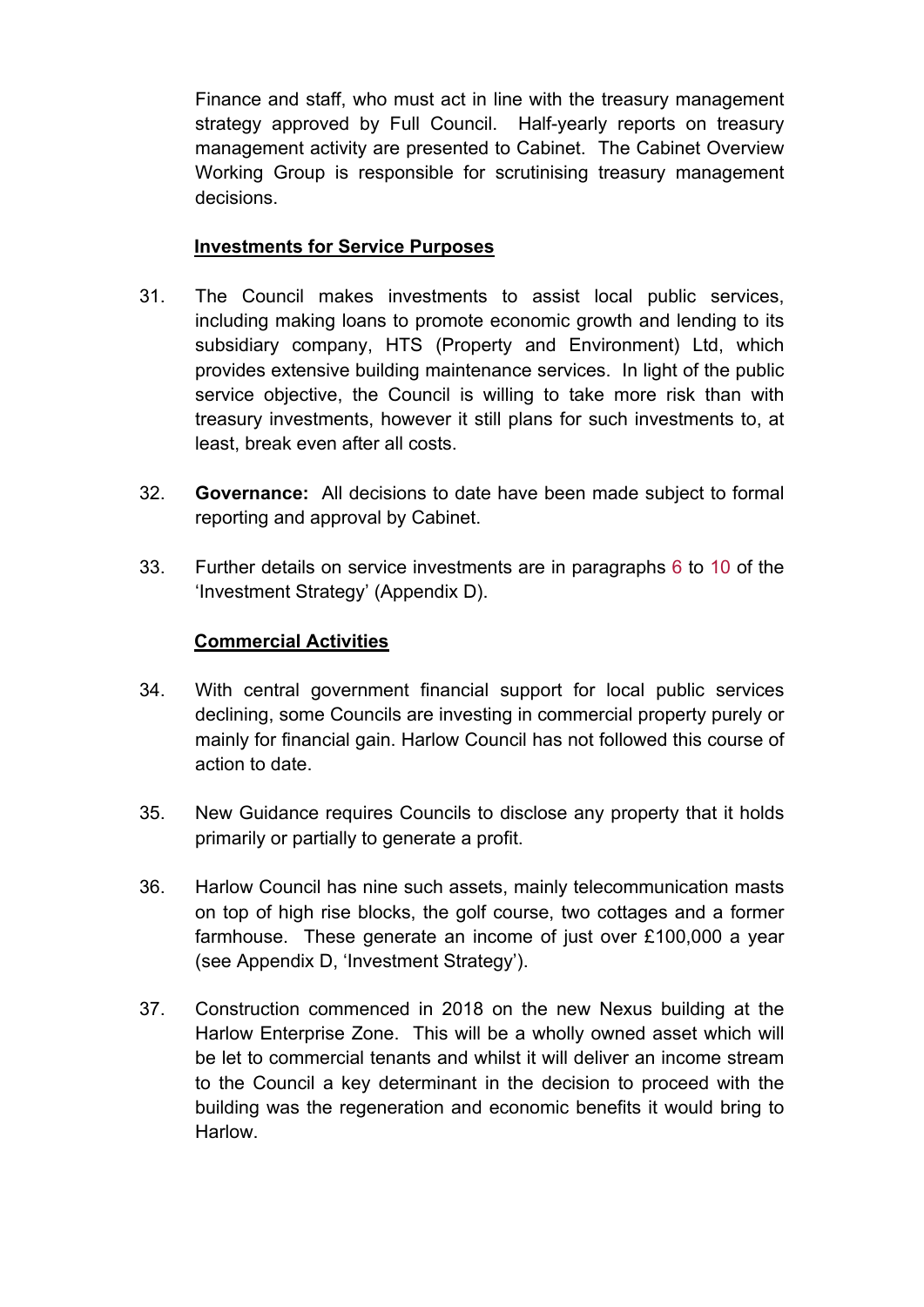# **Liabilities**

- 38. In addition to debt of £211.837m detailed above, the Council is committed to making future payments to cover its pension fund deficit (valued at £91.696m as at 31 March 2018). It has also set aside £0.955m to cover risks of Business Rates appeals and £0.162m for other minor provisions. The Council is also covers the risk of having to pay for small-value insurance claims for which self-insurance is in place and managed through earmarked reserves.
- 39. **Governance:** Decisions on incurring new discretional liabilities are taken by Senior Management Board in consultation with the Head of Finance. It is the responsibility of Senior Managers to consult the Head of Finance on any matter liable to affect the Council's finances materially (for values above £50,000). In the event of any substantial liabilities arising during the course of the financial year, these are highlighted in the financial and performance monitoring reports, presented quarterly to Cabinet and onwards to Full Council.
- 40. Further details guarantees are set out in the Investment Strategy 2019/20 (Appendix D, paragraph 14), whilst further details of contingent liabilities are contained in Note 38 of the 'Statement of Accounts 2017/18'.

# **Revenue Budget Implications**

41. Although capital expenditure is not charged directly to the revenue budget, interest payable on loans and MRP are charged to revenue, offset by any investment income receivable. The net annual charge is known as financing costs; this is compared to the net revenue stream i.e. for the General Fund, the amount funded from Council Tax, business rates and general government grants; and for the Housing Revenue Account, predominantly housing rent income.

|                                     | 2017/18<br>actual | 2018/19<br>forecast | 2019/20<br>budget | 2020/21<br>budget | 2021/22<br>budget |  |
|-------------------------------------|-------------------|---------------------|-------------------|-------------------|-------------------|--|
| Financing costs (£m)                | 7.010             | 7.010               | 7.167             | 7.638             | 7.955             |  |
| Proportion of net<br>revenue stream | 0.57%             | 2.35%               | 3.29%             | 5.54%             | 7.53%             |  |
| <b>HRA</b>                          |                   |                     |                   |                   |                   |  |
| Financing Costs (£m)                | 6.639             | 6.588               | 6.518             | 6.677             | 6.878             |  |
| Proportion of net<br>revenue stream | 13.24%            | 14.21%              | 15.16%            | 13.72%            | 13.30%            |  |

*Table 9: Prudential Indicator: Proportion of financing costs to net revenue stream*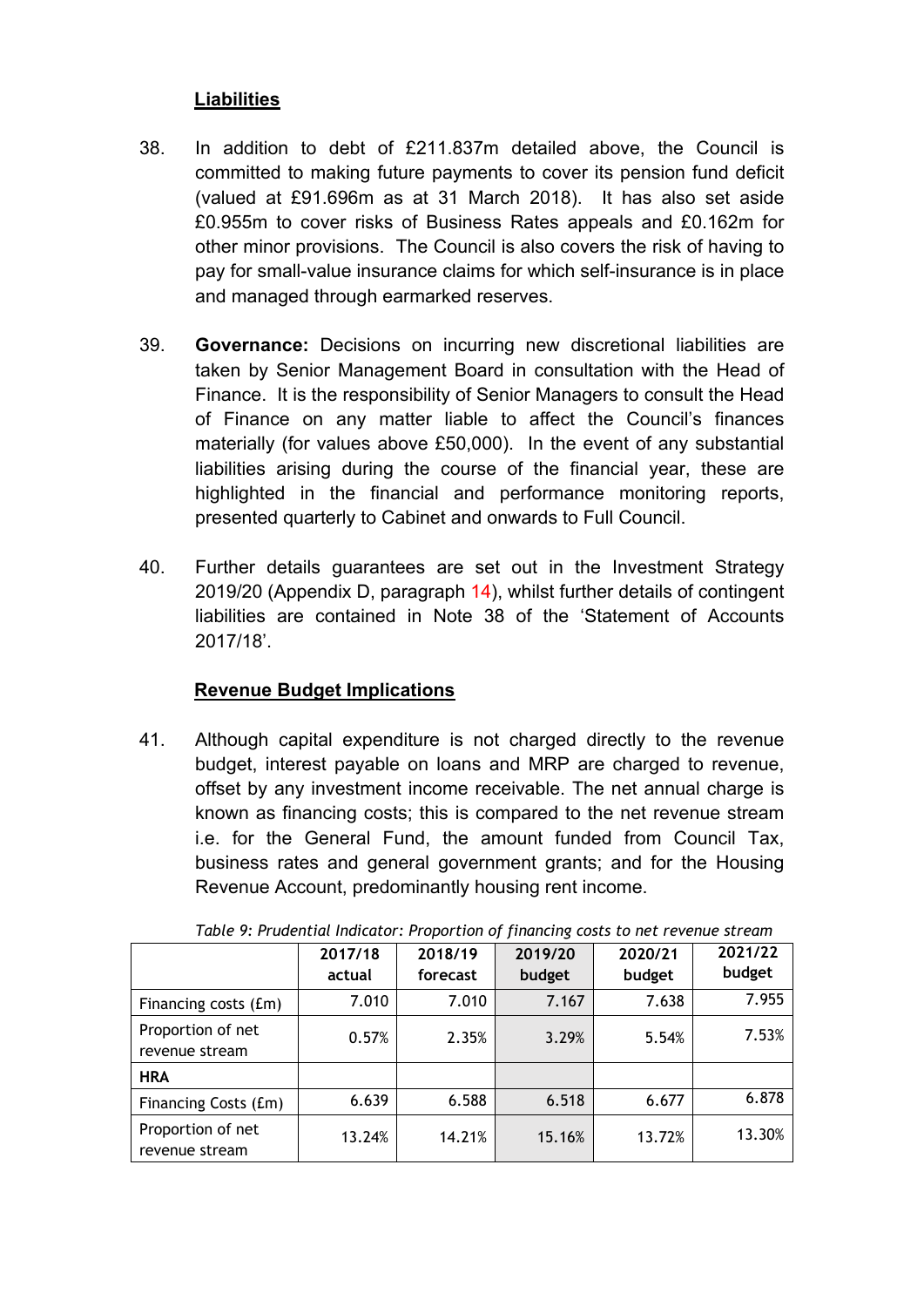- 42. Further details on the revenue implications of capital expenditure are on pages 28 to 29 of the General Fund 2019/20 report.
- 43. **Sustainability**: Due to the very long-term nature of capital expenditure and financing, the revenue budget implications of expenditure incurred in the next few years will extend for up to 50 years into the future. Capital investment decision making is not only about ensuring the initial allocation of capital funds meets the corporate and service priorities but ensuring the asset is fully utilised, sustainable and affordable throughout its whole life, which also includes the affordability of its debt financing costs. In approving the inclusion of schemes and projects within the Capital Programme the Head of Finance will need to have been satisfied that the proposed capital programme is prudent, affordable and sustainable.

# **Knowledge and Skills**

- 44. The Council employs professionally qualified and experienced staff across a range of disciplines including finance, legal and property that follow Continuous Professional Development (CPD) which is reflected within Personal Performance Plans (PPP) for those individuals. The Council encourages apprenticeships and study programmes for staff with the ambition to achieve a professional qualification.
- 45. Recognising the scale of the Council's staffing, where Council staff do not have the knowledge and skills required, use is made of external advisers and consultants that are specialists in their field. The Council currently employs Arlingclose Limited as treasury management advisers, Wilks Head and Eve LLP as property valuation advisers, as well as other reputable firms of property consultants to support it in assessing the condition of its asset, advising on property transactions and any new developments. This approach is more cost effective than employing such staff directly, and ensures that the Council has access to knowledge and skills commensurate with its risk appetite.
- 46. Internal and external training is offered to elected Members to ensure they have up to date knowledge and expertise to understand and challenge capital and treasury decisions taken by the administration, the Strategic Management Board and the Head of Finance.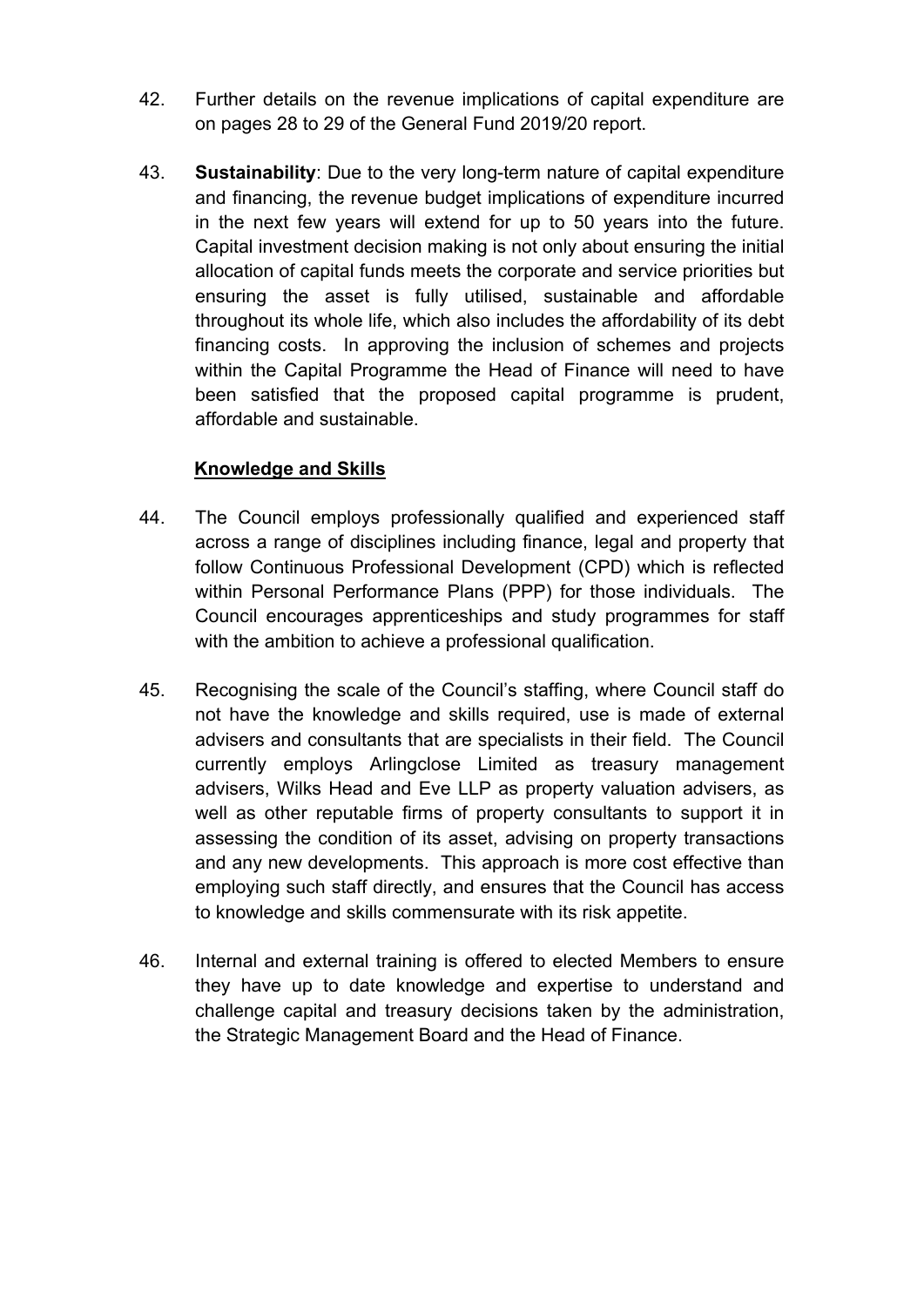# **Capital Programme Strategy Statement 2019/20**

# **Introduction**

1. This document sets out the Council's Capital Programme Medium Term Financial Strategy, providing more information to that given in the 'Capital Strategy Report' (Appendix A).

# **Capital Expenditure: Medium Term Financial Strategy**

2. Estimates for Capital Expenditure through to 2023/24 are summarised below:

|                                           | 2017/18<br>actual<br>(fm) | 2018/19<br>forecast<br>(fm) | 2019/20<br>budget<br>(f.m) | 2020/21<br>budget<br>(fm) | 2021/22<br>budget<br>(fm) | 2022/23<br>budget<br>(f <sub>m</sub> ) | 2023/24<br>budget<br>(f <sub>m</sub> ) |
|-------------------------------------------|---------------------------|-----------------------------|----------------------------|---------------------------|---------------------------|----------------------------------------|----------------------------------------|
| General<br>Fund<br>services               |                           |                             |                            |                           |                           |                                        |                                        |
| Core<br>Programme                         | 3.604                     | 4.313                       | 3.490                      | 2.802                     | 2.137                     | 2.137                                  | 1.637                                  |
| Enterprise<br>Zone (GF)                   | 4.195                     | 5.790                       | 5.319                      |                           |                           |                                        |                                        |
| Prentice<br>Place (GF)                    | 0.297                     | 1.002                       | 2.347                      |                           |                           |                                        |                                        |
| Sub-Total                                 | 8.096                     | 11.105                      | 11.156                     | 2.802                     | 2.137                     | 2.137                                  | 1.637                                  |
| Council<br>housing<br>(HRA)               |                           |                             |                            |                           |                           |                                        |                                        |
| Core<br>Programme                         | 13.346                    | 19.048                      | 20.328                     | 14.486                    | 13.441                    | 12.843                                 | 14.992                                 |
| <b>Building</b><br>Council<br>Homes (HRA) |                           | 0.465                       | 3.716                      | 9.813                     | 6.779                     | 0.214                                  |                                        |
| Sub-Total                                 | 13.346                    | 19.513                      | 24.044                     | 24.299                    | 20.220                    | 13.057                                 | 14.992                                 |
| <b>TOTAL</b>                              | 21.442                    | 30.618                      | 35.200                     | 27.101                    | 22.357                    | 15.194                                 | 16.629                                 |

*Table 1: Prudential Indicator: Estimates of Capital Expenditure in £ millions*

- 3. The above table repeats that given in the 'Capital Strategy Report' (Appendix A) with the forecast 2018/19 and estimates for 2019/20 requiring Council approval given in more detail in a separate report 'Capital Programmes 2018/19 & 2019/20' to this meeting.
- 4. The Capital Programme is divided, for convenience, between a Housing Capital Programme (HCP) and Non Housing Capital Programme (NHCP). Both are then sub-divided between their Core Programmes and specific projects: in the NHCP this is the Enterprise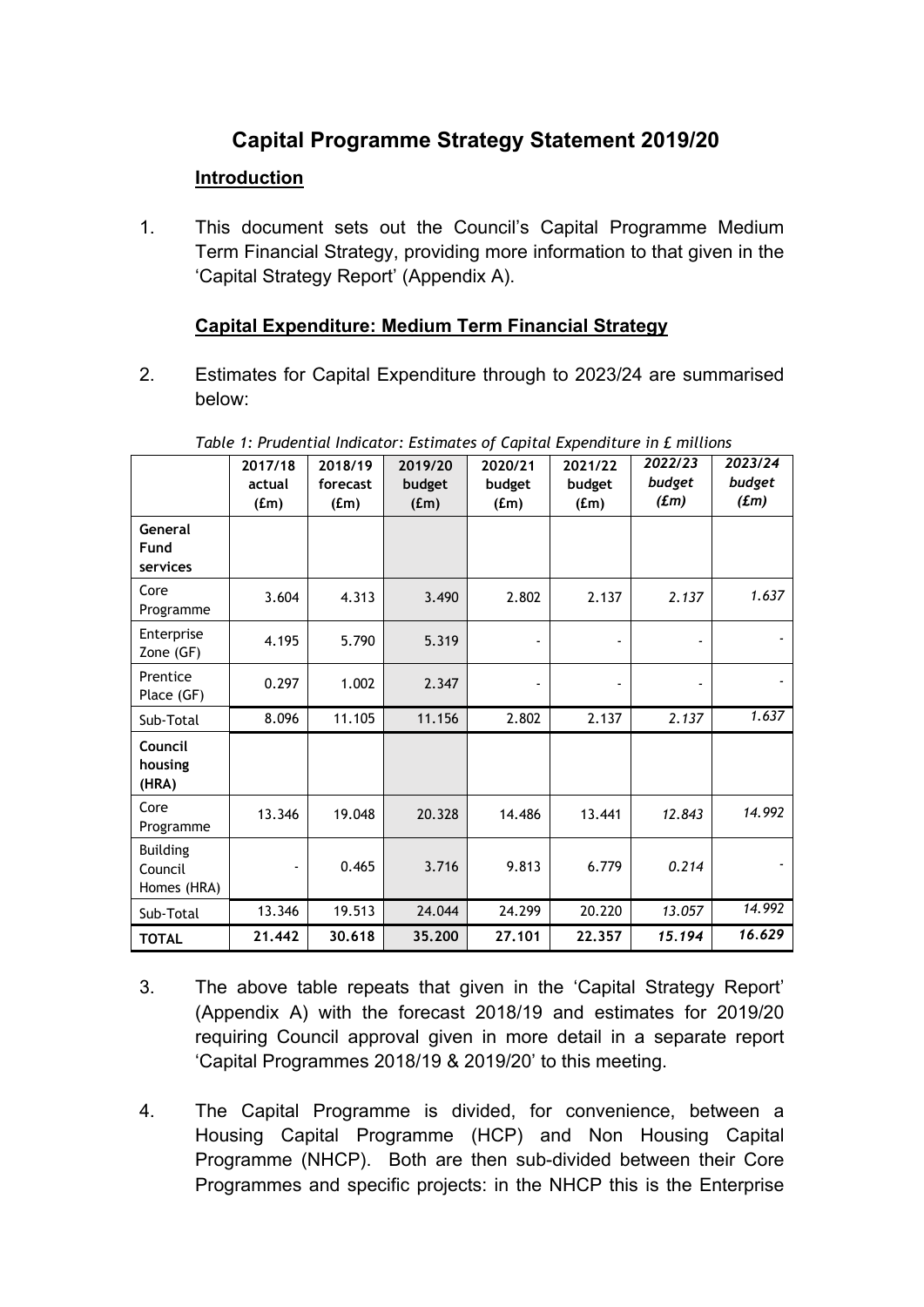Zone and regeneration of Prentice Place; in the HCP this covers the first major programme to build Council homes. The financing of the Capital Programme (see Table 3 below) is likewise treated separately, the Housing Capital Programme being funded exclusively through the Housing Revenue Account.

### **Building Council Homes**

- 5. The Council's 'Corporate Plan 2017-2020' places emphasis on 'More and Better Housing', tackling the housing need of Harlow residents, both in quantity, affordability, range and quality.
- 6. In addition to projects included in the 'HRA Business Plan 2017-2047', a cross-departmental Officer Task Group has identified a further programme of house building which was approved by Cabinet on 6 December 2018. This includes developments at The Readings, Bushey Croft and Lister House for which planning permission has already been granted.
- 7. The programme will be financed from retained pooling receipts and external borrowing, both within the Council's Housing Revenue Account. The Government allows Councils to keep receipts from a proportion of 'Right To Buy' sales on condition that these are spent within three years on building replacement council homes. Failure to deliver would result in retained receipts being repaid to Government at a penalty of base rate plus 4%. It is therefore essential that the programme is delivered in a timely manner, and that further retained receipts are drawn down prior to need.
- 8. The outline intention is to build homes and let at either social rent or an affordable level of rent.
- 9. A programme for house building is set out below.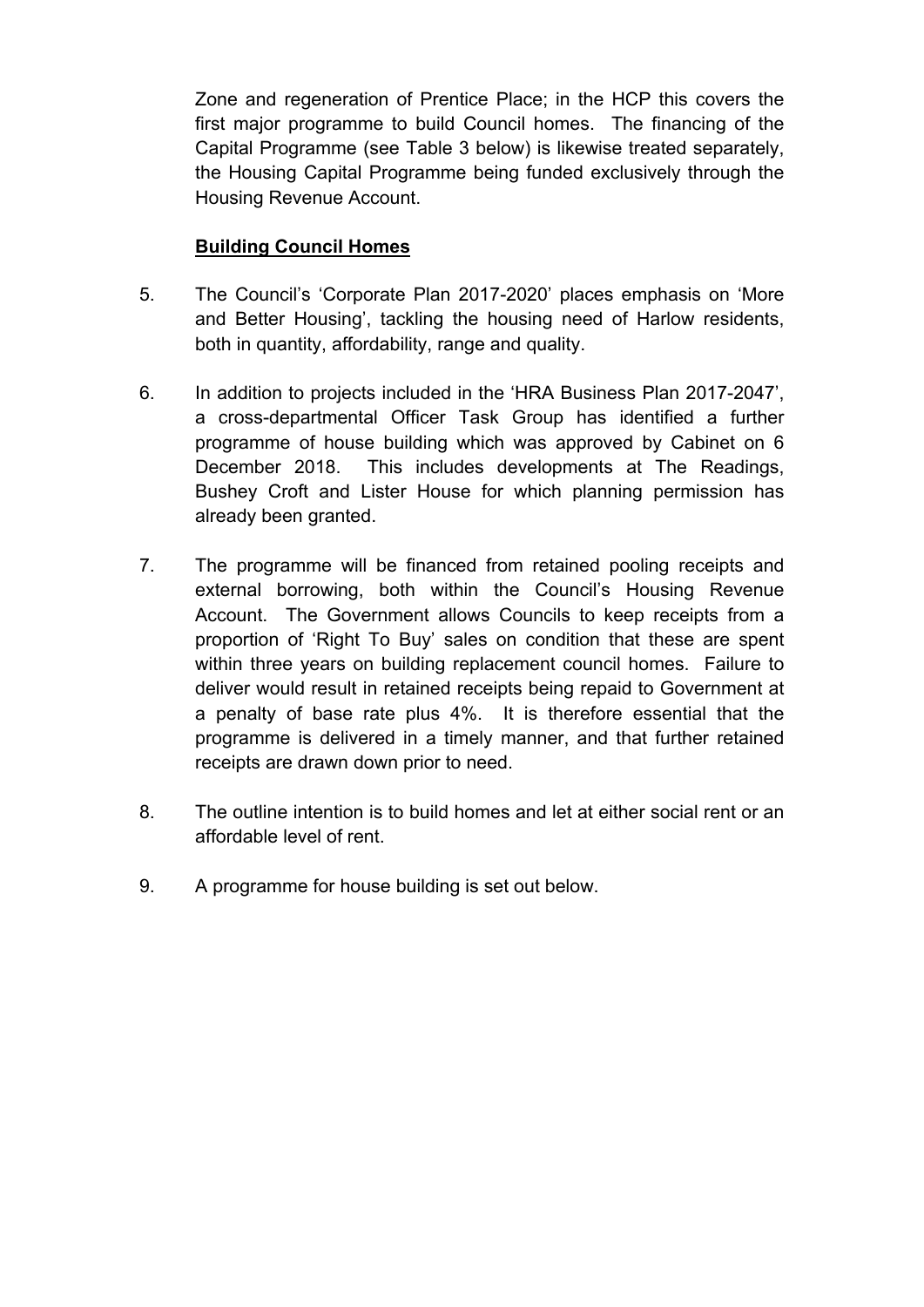|                                                               | <b>Number</b>  | 2018/19           | 2019/20         | 2020/21        | 2021/22        | 2022/23                     | 2023/24         |
|---------------------------------------------------------------|----------------|-------------------|-----------------|----------------|----------------|-----------------------------|-----------------|
|                                                               | of Units       | forecast<br>(f.m) | budget<br>(f.m) | budget<br>(fm) | budget<br>(fm) | budget<br>(f <sub>m</sub> ) | budget<br>(f.m) |
| Programme                                                     |                |                   |                 |                |                |                             |                 |
| Temporary<br>Accom-<br>modation                               | $\overline{7}$ | 0.250             | 0.054           |                |                |                             |                 |
| <b>Sumners</b><br>Farm Close                                  | $\overline{4}$ | 0.050             | 0.450           |                |                | $\blacksquare$              |                 |
| The<br>Readings                                               | $\overline{3}$ | 0.075             | 0.560           | 0.261          | 0.010          |                             |                 |
| <b>Bushey</b><br>Croft                                        | 16             | 0.078             | 2.621           | 0.463          | 0.040          | $\blacksquare$              |                 |
| Lister<br>House,<br>Perry Road                                | 46             |                   | 0.031           | 5.734          | 5.961          | 0.156                       |                 |
| Elm Hatch                                                     | 17             | 0.012             |                 | 3.355          | 0.768          | 0.058                       | $\blacksquare$  |
| <b>TOTAL</b><br>(see Table<br>1)                              | 93             | 0.465             | 3.716           | 9.813          | 6.779          | 0.214                       |                 |
| <b>Financed by</b>                                            |                |                   |                 |                |                |                             |                 |
| Pooling<br>Receipts<br>(see Table<br>3)                       |                | 0.140             | 1.115           | 2.944          | 2.034          | 0.064                       |                 |
| <b>HRA</b><br>balances,<br>including<br>External<br>Borrowing |                | 0.325             | 2.601           | 6.869          | 4.745          | 0.150                       |                 |
| <b>TOTAL</b>                                                  |                | 0.465             | 3.716           | 9.813          | 6.779          | 0.214                       | $\blacksquare$  |

*Table 2: Council House Building Programme*

- 10. This programme has been included in the 'HRA Business Plan 2018- 2048', included for approval at this same meeting.
- 11. It is the intention that external borrowing will finance the balance of the house building programme. The HRA Business Plan has set out an indicative draw down of finance to support this goal: £2.7m in 2019/20, £6.8m in 2020/21 and a further £4.4m in 2021/22 with repayment after 15 years. Borrowing will be utilised as the need arises, as indicated in Table 3 below.

### **Capital Financing: Medium Term Financial Strategy**

12. The planned financing of the above expenditure (Table 1) is as follows: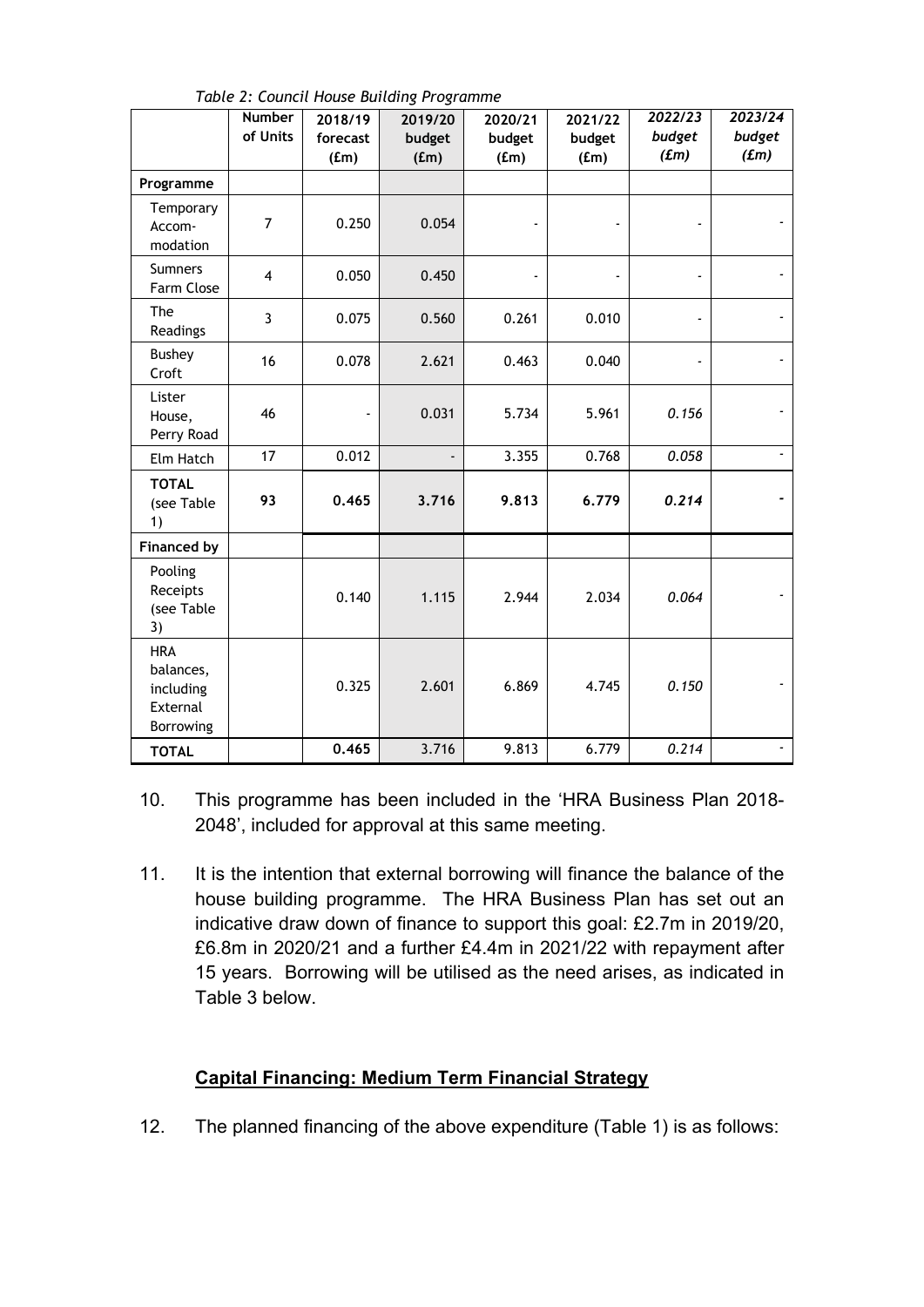|                                    | 2017/18<br>actual<br>(f.m) | 2018/19<br>forecast<br>(f.m) | 2019/20<br>budget<br>(f.m) | 2020/21<br>budget<br>(fm) | 2021/22<br>budget<br>(f.m) | 2022/23<br>budget<br>(f.m) | 2023/24<br>budget<br>(f.m) |
|------------------------------------|----------------------------|------------------------------|----------------------------|---------------------------|----------------------------|----------------------------|----------------------------|
| General<br>Fund<br>services        |                            |                              |                            |                           |                            |                            |                            |
| Capital<br>Receipts:<br><b>RTB</b> | 0.203                      | 0.205                        | 0.207                      | 0.209                     | 0.212                      | 0.214                      | 0.216                      |
| Capital<br>Receipts:<br>Other      | 1.057                      | 1.973                        | 0.250                      |                           |                            |                            |                            |
| Grants                             | 2.352                      | 0.634                        | 0.535                      | 0.655                     | 0.605                      | 0.605                      | 0.605                      |
| Direct<br>Revenue<br>Financing     | 0.616                      | 0.534                        | 0.156                      | 0.156                     | 0.156                      | 0.156                      | 0.156                      |
| Internal<br>borrowing              | 3.868                      | 7.759                        | 3.708                      |                           |                            |                            |                            |
| External<br>borrowing              |                            |                              | 6.300                      | 1.782                     | 1.164                      | 1.162                      | 0.660                      |
| Sub-Total                          | 8.096                      | 11.105                       | 11.156                     | 2.802                     | 2.137                      | 2.137                      | 1.637                      |
| Council<br>housing<br>(HRA)        |                            |                              |                            |                           |                            |                            |                            |
| Capital<br>Receipts                |                            | 2.752                        | 0.953                      | 0.677                     | 0.692                      | 0.708                      | 0.723                      |
| Grants                             | 0.042                      | 0.230                        |                            | $\blacksquare$            |                            | $\blacksquare$             |                            |
| Major<br>Repairs<br>Reserve        | 11.801                     | 9.940                        | 10.085                     | 10.249                    | 10.430                     | 10.695                     | 10.874                     |
| Direct<br>Revenue<br>Financing     | 1.503                      | 6.451                        | 9.191                      | 3.629                     | 2.664                      | 1.590                      | 3.395                      |
| Pooling<br>Receipts                |                            | 0.140                        | 1.115                      | 2.944                     | 2.034                      | 0.064                      |                            |
| External<br>borrowing              |                            |                              | 2.700                      | 6.800                     | 4.400                      |                            |                            |
| Sub-Total                          | 13.346                     | 19.513                       | 24.044                     | 24.299                    | 20.220                     | 13.057                     | 14.992                     |
| <b>TOTAL</b>                       | 21.442                     | 30.618                       | 35.200                     | 27.101                    | 22.357                     | 15.194                     | 16.629                     |

*Table 3: Capital financing in £ millions*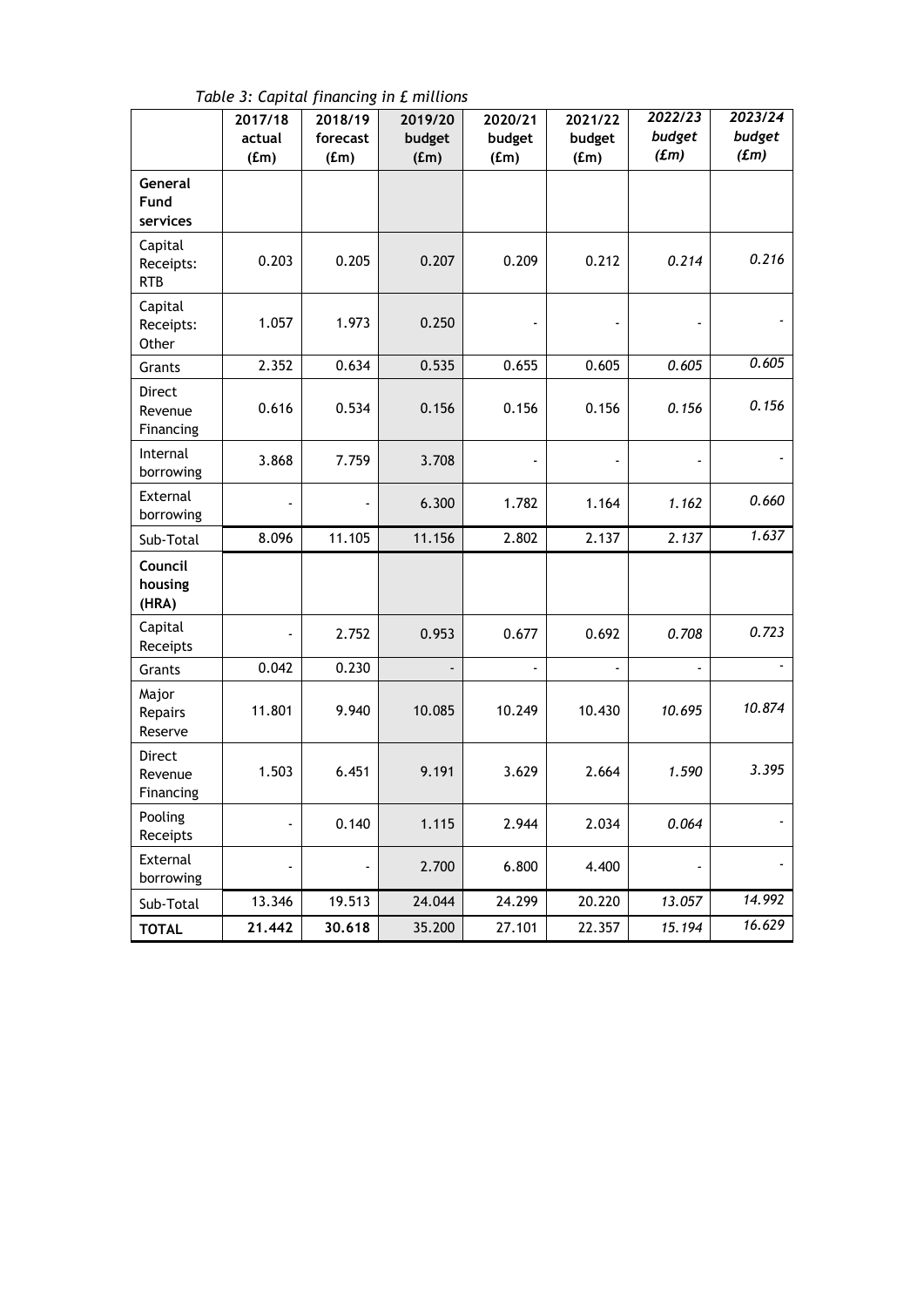# **Treasury Management Strategy Statement 2019/20**

# **Summary of the Report**

- 1. This Treasury Management Strategy Statement (TMSS) is now nestled within an overarching sequence of capital related reports but is of no less importance than before. It sets out the treasury management issues in accordance with proper practice.
- 2. It provides an update of external economic conditions impacting on the Council. The major issues of borrowing and investments are now covered in the new 'Investment Strategy' (Appendix D).
- 3. The Council uses treasury management advisors to help its decision making, keeping officers up to date with economic developments and providing training and support. Arlingclose Limited has been the Council's appointed advisor since December 2012.
- 4. Economic background and commentary has been provided by Arlingclose and included throughout the Statement. Treasury management continues to operate in a challenging environment with low interest rates and inflation above the Bank of England's target of 2%.
- 5. The UK economy is in an uncertain state as the government continues to navigate its exit from the European Union.
- 6. As a steward of public finance, the Council will continue to take all practical steps to protect its investment portfolio. In this respect emphasis remains in this order of priority:
	- **Security:** which includes the following, some of which might appear contradictory:
		- Reducing risk in order to protect the return of capital sums, particularly in relation to the Council's investments;
		- The repayment of the sums invested; and / or
		- Attempting as far as possible, within the parameters of this document, a total return equal to or higher than the prevailing rate of inflation.
	- **Liquidity:** availability of cash when needed (adequate but not excessive liquidity).
	- **Yield:** a return commensurate with the level of risk.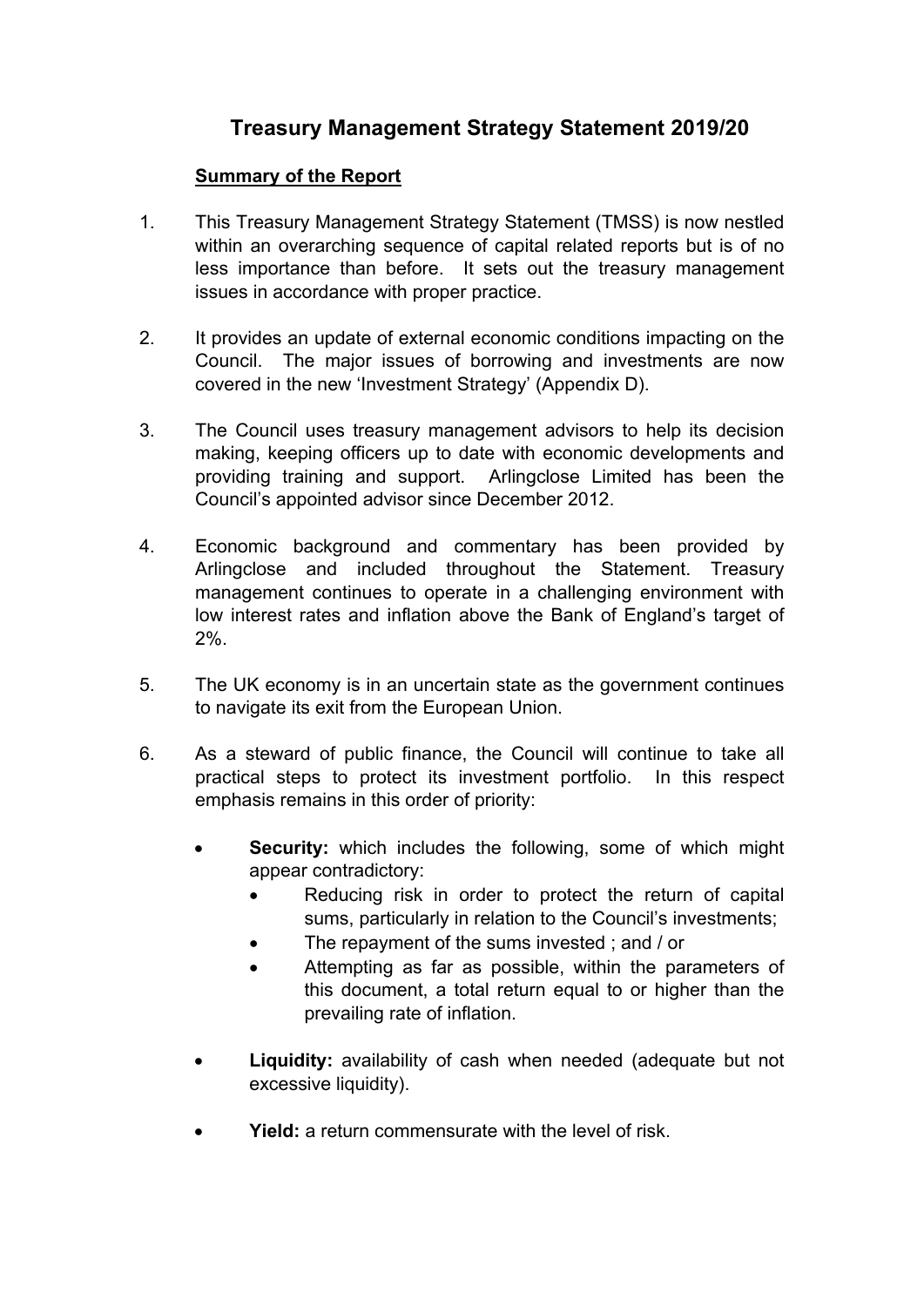7. Harlow Council has embarked on a number of major projects which will deplete surplus cash held. It is anticipated that, during 2019/20, the Council will need to undertake external borrowing.

### **Introduction**

- 8. Treasury management is the management of the Council's cash flows, borrowing and investments, and the associated risks. The Council has invested substantial sums of money and is therefore exposed to financial risks including the loss of invested funds and the revenue effect of changing interest rates. The successful identification, monitoring and control of financial risk are therefore central to the Council's prudent financial management.
- 9. Treasury risk management at the Council is conducted within the framework of the Chartered Institute of Public Finance and Accountancy's 'Treasury Management in the Public Services: Code of Practice 2017 Edition' (the CIPFA Code) which requires the Council to approve a treasury management strategy before the start of each financial year. This report fulfils the Council's legal obligation under the 'Local Government Act 2003' to have regard to the CIPFA Code.
- 10. Investments held for service purposes or for commercial profit are considered in a different report, the 'Investment Strategy' (Appendix D).

# **External Context. (Commentary provided by Arlingclose Ltd.)**

- 11. **Economic background:** The UK's progress negotiating its exit from the European Union, together with its future trading arrangements, will continue to be a major influence on the Council's treasury management strategy for 2019/20.
- 12. UK Consumer Price Inflation (CPI) for October was up 2.4% year on year, slightly below the consensus forecast and broadly in line with the Bank of England's November Inflation Report. The most recent labour market data for October 2018 showed the unemployment rate edged up slightly to 4.1% while the employment rate of 75.7% was the joint highest on record. The 3-month average annual growth rate for pay excluding bonuses was 3.3% as wages continue to rise steadily and provide some pull on general inflation. Adjusted for inflation, real wages grew by 1.0%, a level still likely to have little effect on consumer spending.
- 13. The rise in quarterly Gross Domestic Product (GDP) growth to 0.6% in Q3 (Jul – Sep 2018) from 0.4% in the previous quarter was due to weather-related factors boosting overall household consumption and construction activity over the summer following the weather-related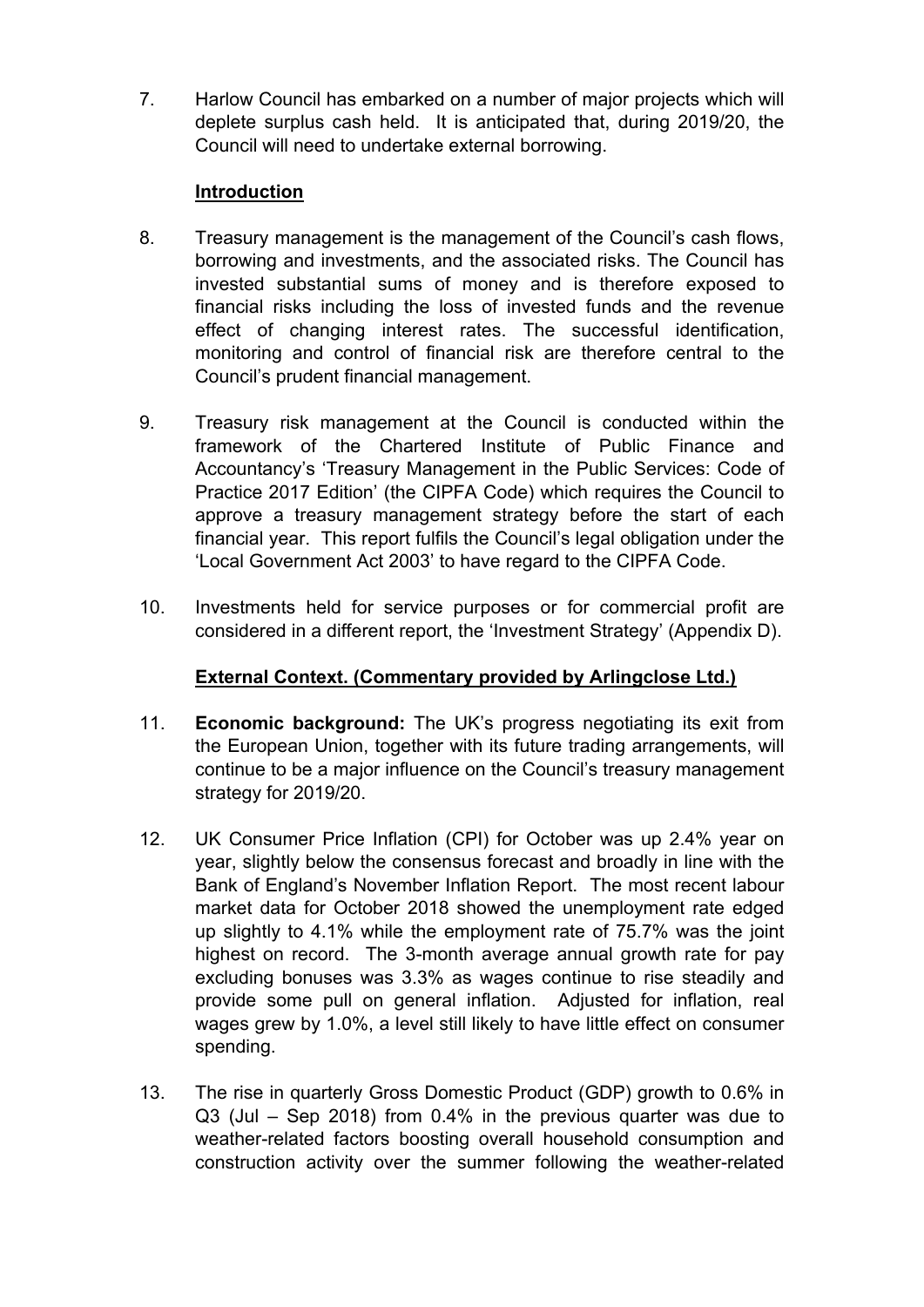weakness in Q1 (Jan – Mar 2018). At 1.5%, annual GDP growth continues to remain below trend. Looking ahead, the Bank of England, in its November Inflation Report, expects GDP growth to average around 1.75% over the forecast horizon, providing the UK's exit from the EU is relatively smooth.

- 14. Following the Bank of England's decision to increase Bank Rate to 0.75% in August, no changes to monetary policy has been made since. However, the Bank expects that should the economy continue to evolve in line with its November forecast, further increases in Bank Rate will be required to return inflation to the 2% target. The Monetary Policy Committee continues to reiterate that any further increases will be at a gradual pace and limited in extent.
- 15. While US growth has slowed over 2018, the economy continues to perform robustly. The US Federal Reserve continued its tightening bias throughout 2018, pushing rates to the current 2%-2.25% in September. Markets continue to expect one more rate rise in December, but expectations are fading that the further hikes previously expected in 2019 will materialise as concerns over trade wars drag on economic activity.
- 16. **Credit outlook:** The big four UK banking groups have now divided their retail and investment banking divisions into separate legal entities under ringfencing legislation. Bank of Scotland, Barclays Bank UK, HSBC UK Bank, Lloyds Bank, National Westminster Bank, Royal Bank of Scotland and Ulster Bank are the ringfenced banks that now only conduct lower risk retail banking activities. Barclays Bank, HSBC Bank, Lloyds Bank Corporate Markets and NatWest Markets are the investment banks. Credit rating agencies have adjusted the ratings of some of these banks with the ringfenced banks generally being better rated than their non-ringfenced counterparts.
- 17. The Bank of England released its latest report on bank stress testing, illustrating that all entities included in the analysis were deemed to have passed the test once the levels of capital and potential mitigating actions presumed to be taken by management have been factored in. The Bank of England did not require any bank to raise additional capital.
- 18. European banks are considering their approach to Brexit, with some looking to create new UK subsidiaries to ensure they can continue trading here. The credit strength of these new banks remains unknown, although the chance of parental support is assumed to be very high if ever needed. The uncertainty caused by protracted negotiations between the UK and EU is weighing on the creditworthiness of both UK and European banks with substantial operations in both jurisdictions.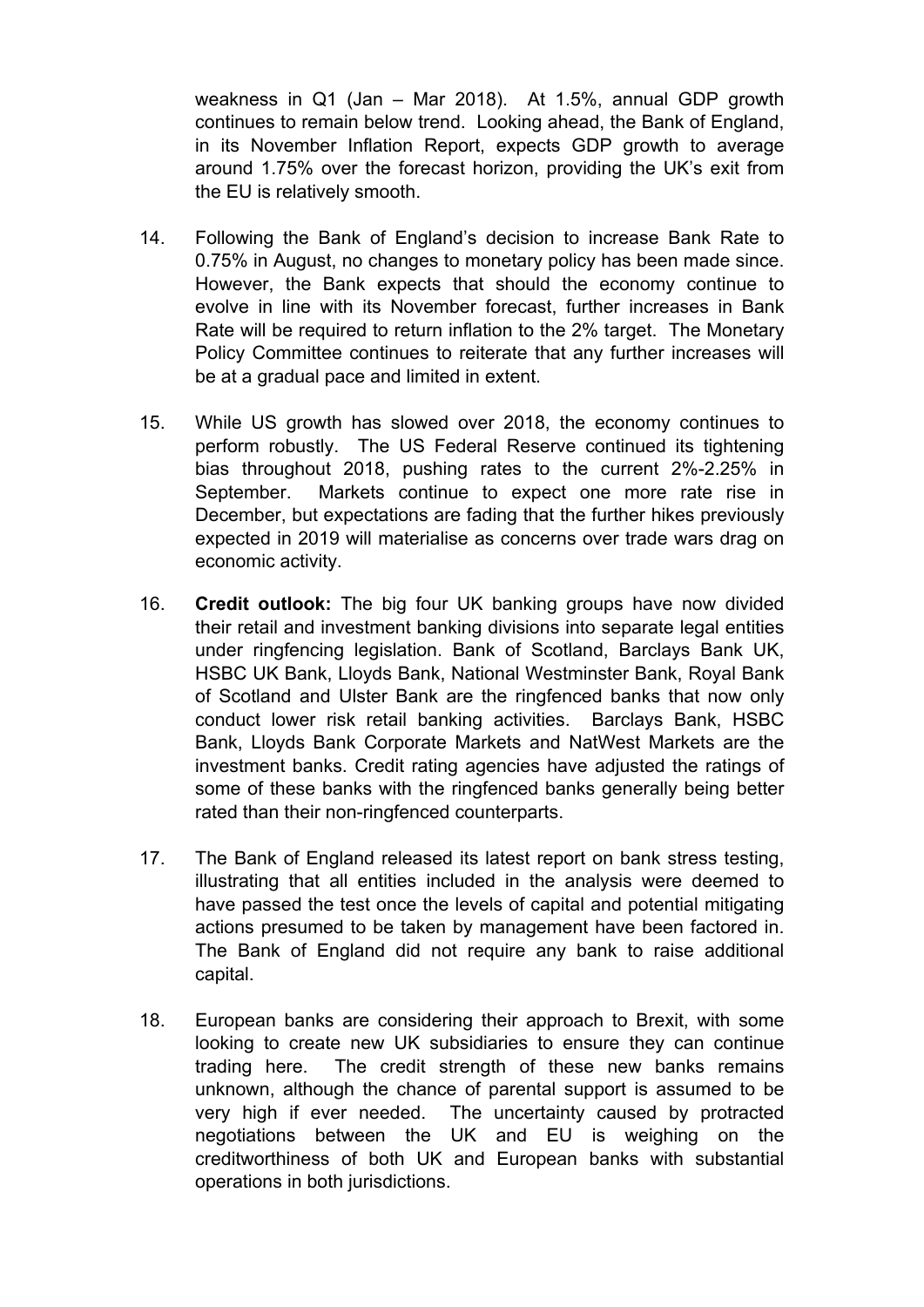- 19. **Interest rate forecast:** Following the increase in Bank Rate to 0.75% in August 2018, the Council's treasury management adviser Arlingclose is forecasting two more 0.25% hikes during 2019 to take official UK interest rates to 1.25%. The Bank of England's Monetary Policy Committee (MPC) has maintained expectations for slow and steady rate rises over the forecast horizon. The MPC continues to have a bias towards tighter monetary policy but is reluctant to push interest rate expectations too strongly. Arlingclose believes that MPC members consider both that ultra-low interest rates result in other economic problems, and that higher Bank Rate will be a more effective policy weapon should downside Brexit risks crystallise when rate cuts will be required.
- 20. The UK economic environment remains relatively soft, despite seemingly strong labour market data. Arlingclose's view is that the economy still faces a challenging outlook as it exits the European Union and Eurozone growth softens. Whilst assumptions are that a Brexit deal is struck and some agreement reached on transition and future trading arrangements before the UK leaves the EU, the possibility of a "no deal" Brexit still hangs over economic activity.As such, the risks to the interest rate forecast are considered firmly to the downside.
- 21. Gilt yields and hence long-term borrowing rates have remained at low levels but some upward movement from current levels is expected based on Arlingclose's interest rate projections, due to the strength of the US economy and the European Central Bank's (ECB) forward guidance on higher rates. 10-year and 20-year gilt yields are forecast to remain around 1.7% and 2.2% respectively over the interest rate forecast horizon, however volatility arising from both economic and political events are likely to continue to offer borrowing opportunities.
- 22. A more detailed economic and interest rate forecast provided by Arlingclose is attached at Annex A.
- 23. For the purpose of setting the budget, it has been assumed that new investments will be made at an average rate of 1.39%, and that new long-term loans will be borrowed at an average rate of 3.5%.

### **Local Context**

24. On 31 December 2018, the Council held £211.837m of borrowing and £45.5m of investments. This is set out in further detail at *Annex B*. Forecast changes in these sums are shown in the balance sheet analysis in table 1 below.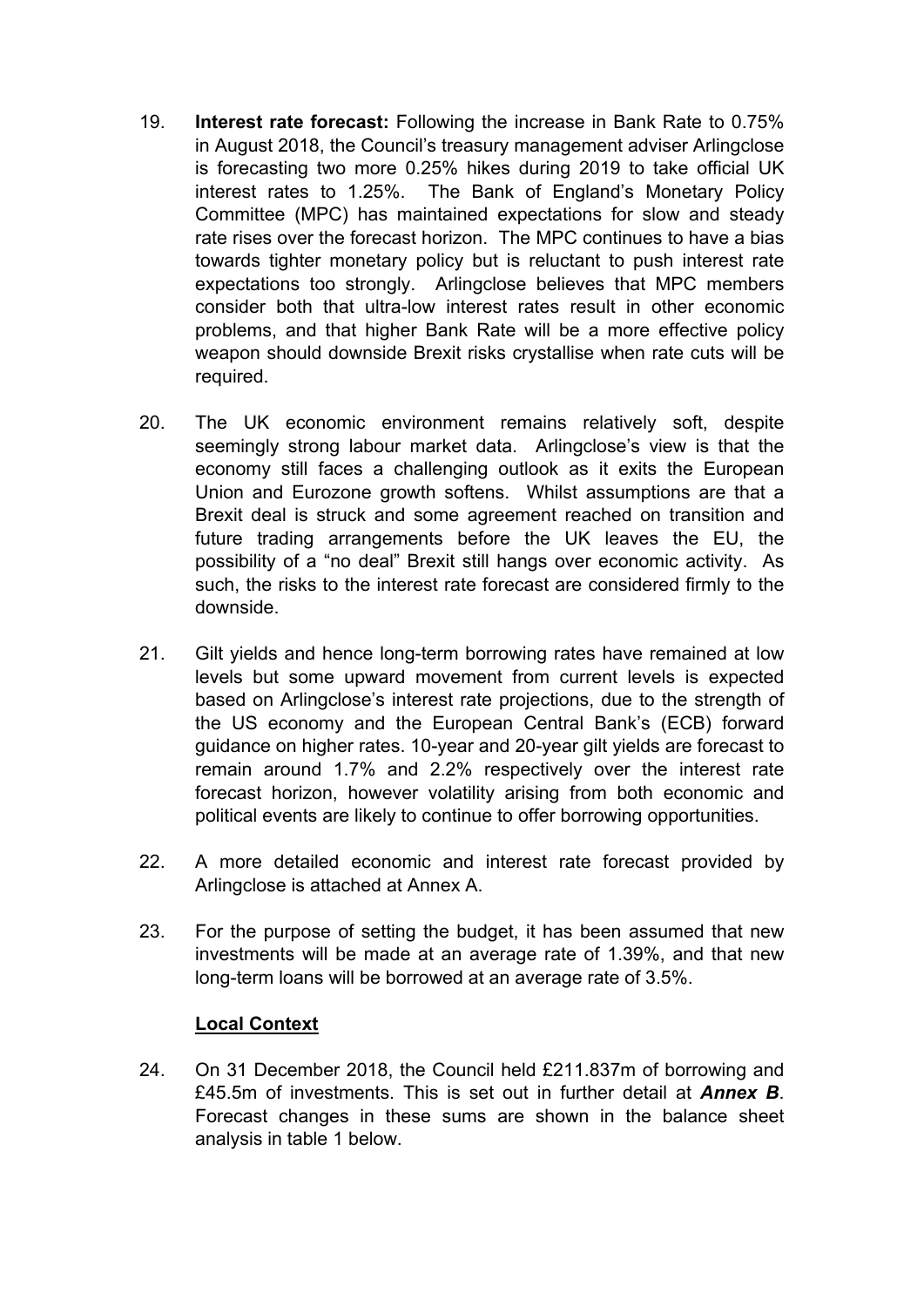|                                | 31.3.18      | 31.3.19         | 31, 3, 20       | 31.3.21         | 31.3.22         |
|--------------------------------|--------------|-----------------|-----------------|-----------------|-----------------|
|                                | Actual       | <b>Estimate</b> | <b>Forecast</b> | <b>Forecast</b> | <b>Forecast</b> |
|                                | £m           | £m              | £m              | £m              | £m              |
| <b>General Fund CFR</b>        | 46.258       | 53.960          | 62.209          | 64.713          | 66.719          |
| <b>HRA CFR</b>                 | 187.370      | 187.370         | 190.070         | 196.870         | 201.270         |
| <b>Total CFR</b>               | 233.628      | 241,330         | 252.279         | 261.583         | 267.989         |
| Less: Other debt liabilities * |              |                 |                 |                 |                 |
| <b>Borrowing CFR</b>           | 233.628      | 241,330         | 252.279         | 261.583         | 267.989         |
| Less: External borrowing **    | $(-)211.837$ | $(-)211.837$    | $(-)220.837$    | $(-)232.537$    | $(-)238.537$    |
| Internal borrowing             | 21.791       | 29.493          | 31.442          | 28.946          | 29.152          |
| Less: Usable reserves          | $(-)51.581$  | $(-)44.684$     | $(-)35.979$     | $(-)31.231$     | $(-)31.490$     |
| Less: Working capital          | $(-)7.698$   | $(-)7.745$      | $(-)7.745$      | $(-)7.745$      | $(-)7.745$      |
| <b>Investments</b>             | $(-)37.488$  | $(-)22.936$     | $(-)12.282$     | $(-)10.030$     | $(-)10.083$     |

Table 1: Balance sheet summary and forecast

- 25. The underlying need to borrow for capital purposes is measured by the Capital Financing Requirement (CFR), while usable reserves and working capital are the underlying resources available for investment. The Council's current strategy is to maintain borrowing and investments below their underlying levels, sometimes known as internal borrowing.
- 26. The Council has an increasing CFR due to the capital programme, but minimal investments and will therefore be required to borrow up to £27m over the forecast period (to March 2022).
- 27. CIPFA's 'Prudential Code for Capital Finance in Local Authorities' recommends that the Council's total debt should be lower than its highest forecast CFR over the next three years. Table 1 shows that the Council expects to comply with this recommendation during 2019/20.
- 28. **Liability benchmark:** To compare the Council's actual borrowing against an alternative strategy, a liability benchmark has been calculated showing the lowest risk level of borrowing. This assumes the same forecasts as table 1 above, but that cash and investment balances are kept to a minimum level of £10m at each year-end to maintain sufficient liquidity but minimise credit risk.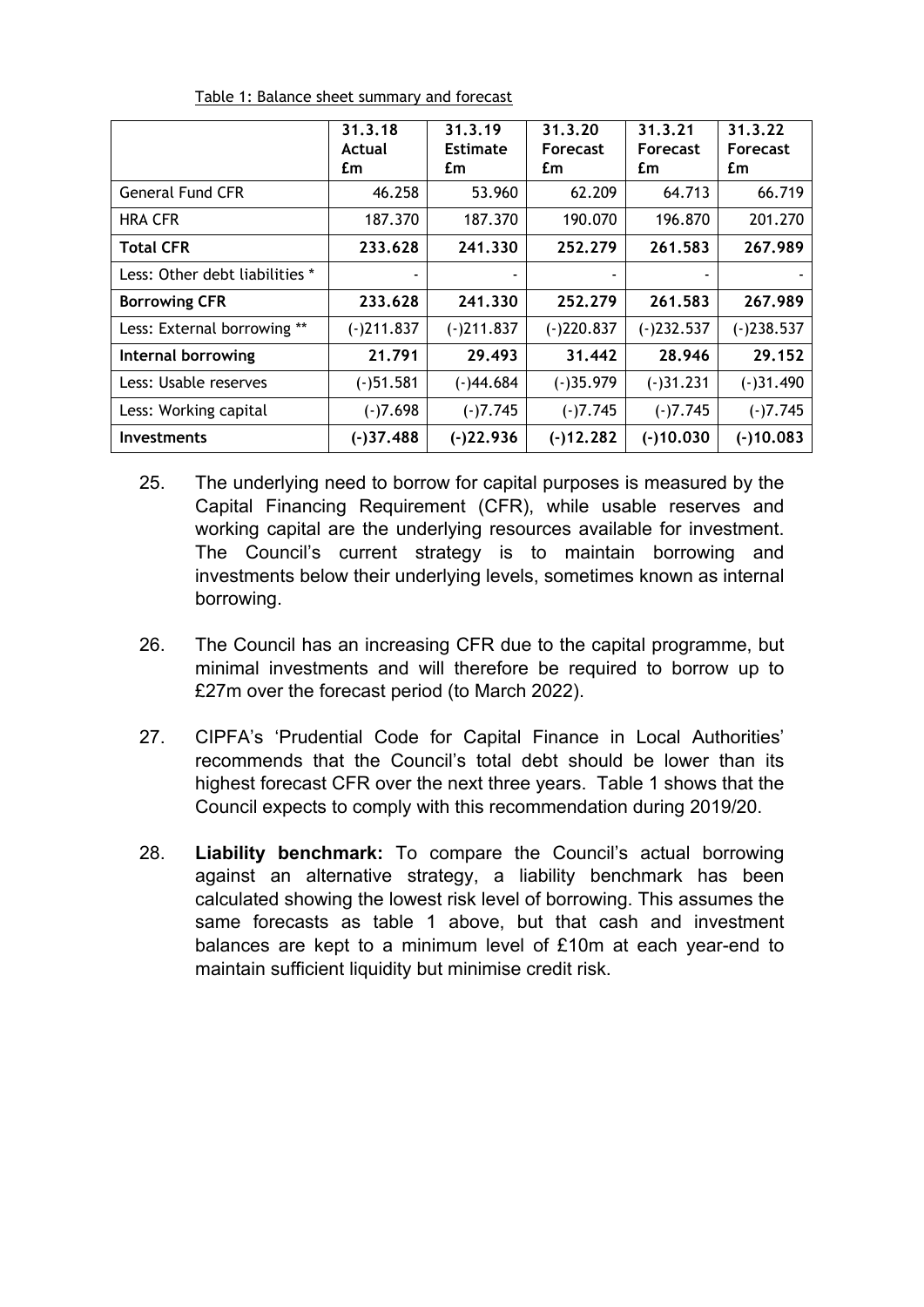|                            | 31.3.18<br>Actual<br>£m | 31.3.19<br><b>Estimate</b><br>£m | 31.3.20<br><b>Forecast</b><br>£m | 31.3.21<br>Forecast<br>£m | 31.3.22<br><b>Forecast</b><br>£m |
|----------------------------|-------------------------|----------------------------------|----------------------------------|---------------------------|----------------------------------|
| <b>Borrowing CFR</b>       | 233.628                 | 241.330                          | 252.279                          | 261.583                   | 267.989                          |
| Less: Usable reserves      | $(-)51.581$             | $(-)44.684$                      | $(-)35.979$                      | $(-)31.231$               | $(-)31.490$                      |
| Less: Working capital      | $(-)7.698$              | $(-)7.745$                       | $(-)7.745$                       | $(-)7.745$                | $(-)7.745$                       |
| Plus: Minimum investments  | 10.000                  | 10.000                           | 10.000                           | 10.000                    | 10.000                           |
| <b>Liability Benchmark</b> | 184.349                 | 198.901                          | 218.555                          | 232.607                   | 238.754                          |

Table 2: Liability benchmark

29. Following on from the medium-term forecasts in table 2 above, the long-term liability benchmark assumes capital expenditure funded by borrowing of £27.8m, minimum revenue provision on new capital expenditure based on a 40 year asset life and income, expenditure and reserves all increasing by inflation of.

# **Borrowing Strategy**

- 30. The Council currently holds £211.837m of loans, being the same as the previous year, as part of its strategy for funding previous years' capital programmes. The balance sheet forecast in table 1 shows that the Council expects to borrow up to £9m in 2019/20. The Council may also borrow additional sums to pre-fund future years' requirements, providing this does not exceed the authorised limit for borrowing of £283 million.
- 31. **Objectives:** The Council's chief objective when borrowing money is to strike an appropriately low risk balance between securing low interest costs and achieving certainty of those costs over the period for which funds are required. The flexibility to renegotiate loans should the Council's long-term plans change is a secondary objective.
- 32. **Strategy:** Given the significant cuts to public expenditure and in particular to local government funding, the Council's borrowing strategy continues to address the key issue of affordability without compromising the longer-term stability of the debt portfolio. With shortterm interest rates currently much lower than long-term rates, it remains likely to be more cost effective in the short-term to either use internal resources, or to borrow short-term loans instead. Where longer-term loans are utilized, they will be considered in the context of ensuring interest rates will be adequately balanced by income streams associated with the capital investment being financed.
- 33. By doing so, the Council is able to reduce net borrowing costs (despite foregone investment income) and reduce overall treasury risk. The benefits of internal/ short-term borrowing will be monitored regularly against the potential for incurring additional costs by deferring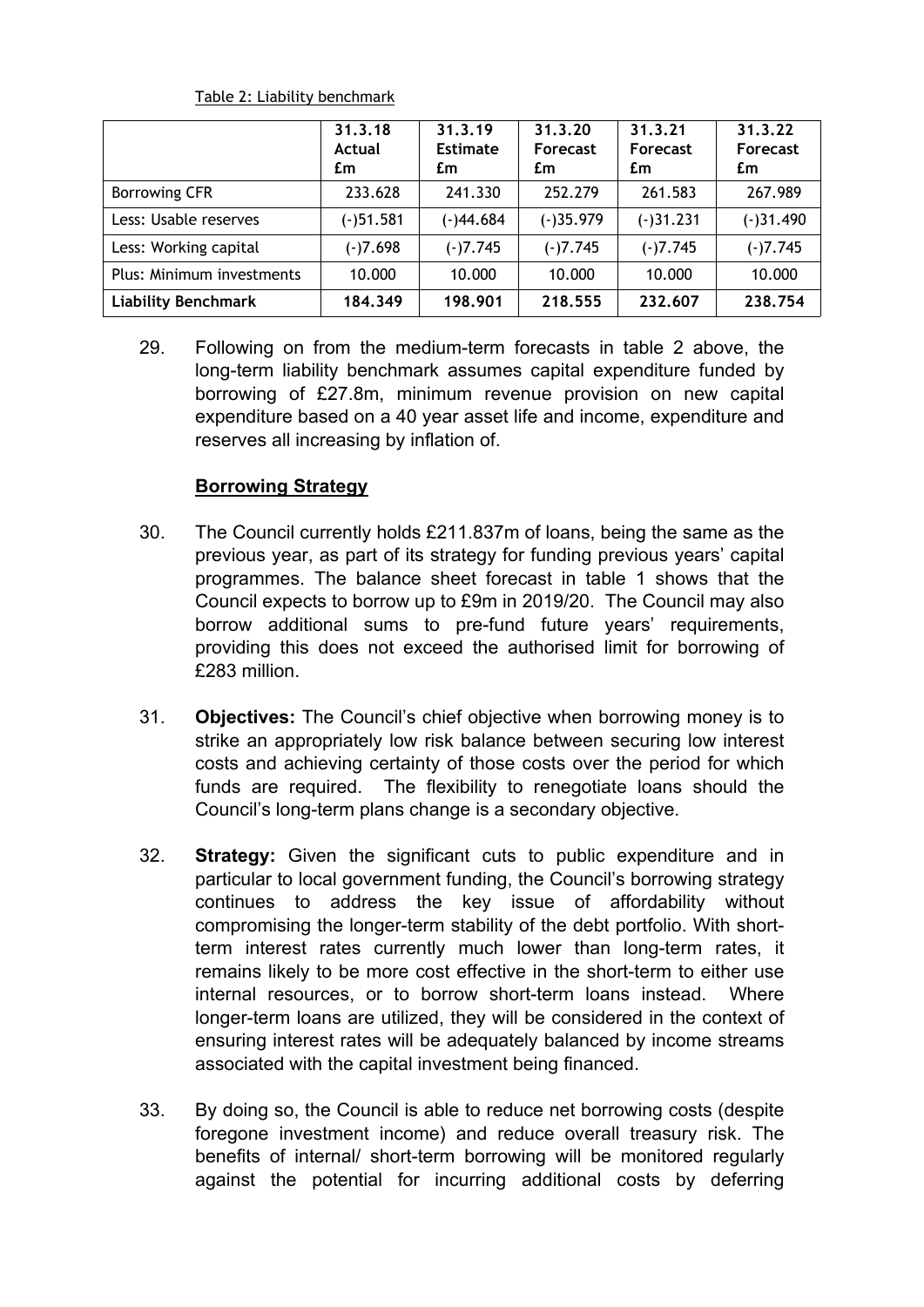borrowing into future years when long-term borrowing rates are forecast to rise modestly. Arlingclose will assist the Council with this 'cost of carry' and breakeven analysis. Its output may determine whether the Council borrows additional sums at long-term fixed rates in 2019/20 with a view to keeping future interest costs low, even if this causes additional cost in the short-term.

- 34. In addition, the Council may borrow short-term loans to cover unplanned cash flow shortages, although this eventuality is highly unlikely to occur because the spread of investments provides for sufficient cash liquidity to meet forecast cash flows.
- 35. **Sources of borrowing:** The Council's preferred source of long-term and short-term borrowing is the Public Works Loan Board (PWLB) and any successor body. Other options for sources of borrowing are:
	- any institution approved for investments, including public sector bodies (see below)
	- any other bank or building society authorised to operate in the UK
	- UK public and private sector pension funds (except [your local] Pension Fund)
	- capital market bond investors
	- UK Municipal Bonds Agency plc and other special purpose companies created to enable local authority bond issues.
- 36. **Other sources of debt finance:** In addition, capital finance may be raised by the following methods that are not borrowing, but are increasingly classed as other debt liabilities as accounting regulations require:
	- Leasing
	- Hire purchase
	- Private Finance Initiative
	- Sale and leaseback
- 37. The Council has previously raised all of its long-term borrowing from the PWLB but it continues to investigate other sources of finance, such as local authority loans and bank loans, that may be available at more favourable rates.
- 38. **Municipal Bonds Agency:** UK Municipal Bonds Agency plc was established in 2014 by the Local Government Association as an alternative to the PWLB. It plans to issue bonds on the capital markets and lend the proceeds to local authorities. This will be a more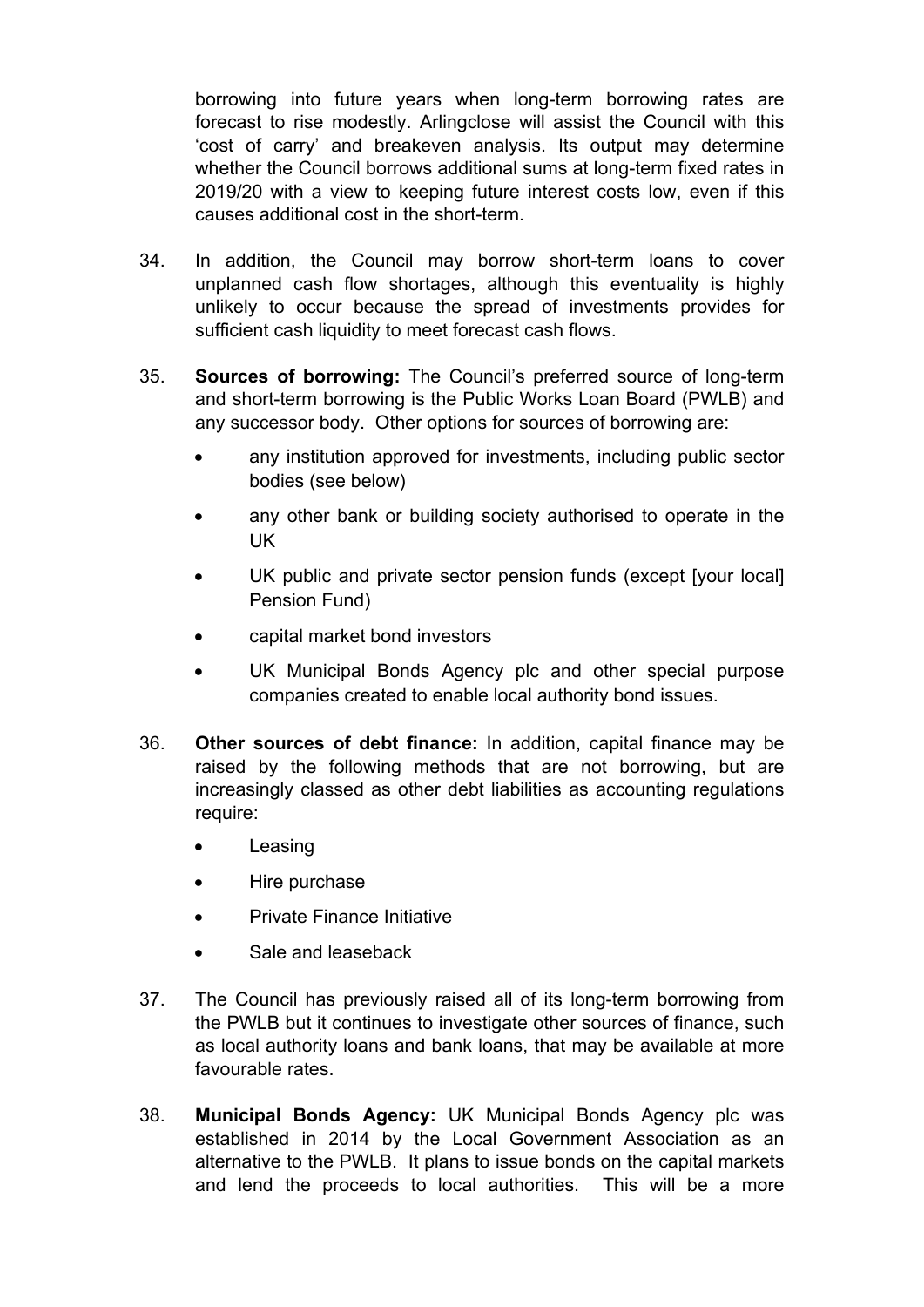complicated source of finance than the PWLB for two reasons: borrowing authorities will be required to provide bond investors with a joint and several guarantee to refund their investment in the event that the agency is unable to for any reason; and there will be a lead time of several months between committing to borrow and knowing the interest rate payable. Any decision to borrow from the Agency will therefore be the subject of a separate report to Cabinet and Full Council.

- 39. **Short-term and variable rate loans**: These loans leave the Council exposed to the risk of short-term interest rate rises and are therefore subject to the interest rate exposure limits in the treasury management indicators below.
- 40. **Debt rescheduling:** The PWLB allows authorities to repay loans before maturity and either pay a premium or receive a discount according to a set formula based on current interest rates. Other lenders may also be prepared to negotiate premature redemption terms. The Council may take advantage of this and replace some loans with new loans, or repay loans without replacement, where this is expected to lead to an overall cost saving or a reduction in risk.

### **Investment Strategy**

- 41. The Council holds significant invested funds, representing income received in advance of expenditure plus balances and reserves held. In the past 12 months, the Council's investment balance has ranged between £22.936m and £53.740m, and but reduced levels are expected to be maintained in the forthcoming year.
- 42. **Objectives:** The CIPFA Code requires the Council to invest its funds prudently, and to have regard to the security and liquidity of its investments before seeking the highest rate of return, or yield. The Council's objective when investing money is to strike an appropriate balance between risk and return, minimising the risk of incurring losses from defaults and the risk of receiving unsuitably low investment income. Where balances are expected to be invested for more than one year, the Council will aim to achieve a total return that is equal or higher than the prevailing rate of inflation, in order to maintain the spending power of the sum invested.
- 43. **Negative interest rates:** If the UK enters into a recession in 2019/20, there is a small chance that the Bank of England could set its Bank Rate at or below zero, which is likely to feed through to negative interest rates on all low risk, short-term investment options. This situation has already existed in many other European countries. In this event, security will be measured as receiving the contractually agreed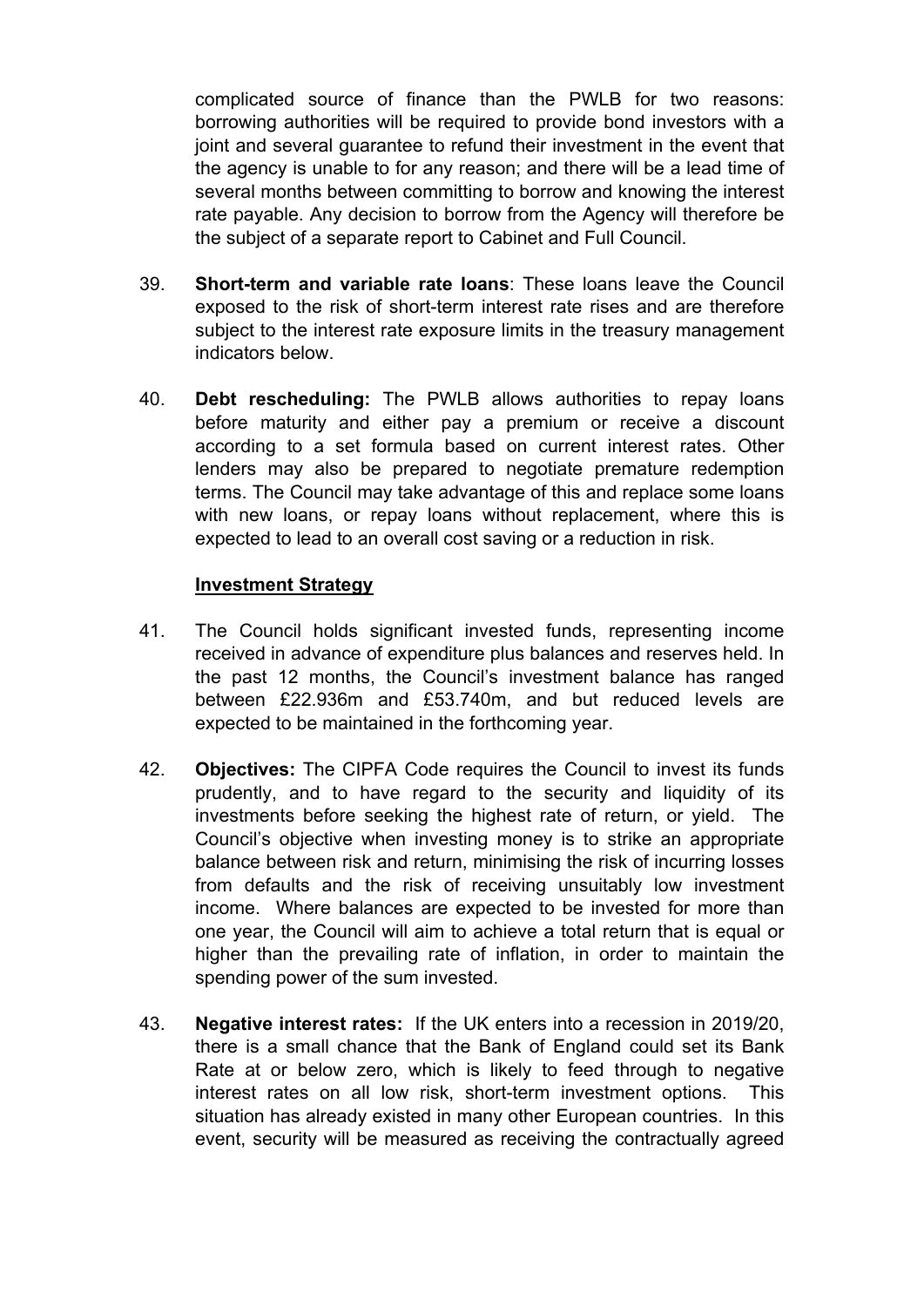amount at maturity, even though this may be less than the amount originally invested.

- 44. **Strategy:** Given the increasing risk and very low returns from shortterm unsecured bank investments, the Council aims to further diversify into more secure and/or higher yielding asset classes during 2018/19 where cash is identified as available for longer-term investment. This diversification will represent a continuation of the current strategy.
- 45. **Approved counterparties:** The Council may invest its surplus funds with any of the counterparty types in table 3 below, subject to the cash limits (per counterparty) and the time limits shown.
- 46. The cash limits assume an investment portfolio between £30m and £40m. If, as anticipated, the cash holding falls then the approved investment limits will be reduced accordingly on instruction to officers by the Head of Finance.
- 47. Harlow Council's typical day-to-day investments are with local authorities for up to one year, the maximum investment currently being £4m per local authority (see below).

| Credit<br>rating                                  | Banks<br>unsecured | <b>Banks</b><br>secured | Government              | <b>Corporates</b> | Registered<br><b>Providers</b> |  |
|---------------------------------------------------|--------------------|-------------------------|-------------------------|-------------------|--------------------------------|--|
| <b>UK Govt</b>                                    | n/a                | n/a                     | £ Unlimited<br>50 years | n/a               | n/a                            |  |
| AAA                                               | £2m                | f4m                     | f4m                     | E2m               | £2m                            |  |
|                                                   | 5 years            | 20 years                | 50 years                | 20 years          | 20 years                       |  |
| AA+                                               | E2m                | f4m                     | f4m                     | E2m               | E2m                            |  |
|                                                   | 5 years            | 10 years                | 25 years                | 10 years          | 10 years                       |  |
| AA                                                | E2m                | f4m                     | f4m                     | E2m               | £2m                            |  |
|                                                   | 4 years            | 5 years                 | 15 years                | 5 years           | 10 years                       |  |
| AA-                                               | E2m<br>f4m         |                         | E4m                     | E2m               | E2m                            |  |
|                                                   | 3 years            | 4 years                 | 10 years                | 4 years           | 10 years                       |  |
| $A+$                                              | E2m                | f4m                     | E2m                     | E2m               | E2m                            |  |
|                                                   | 2 years            | 3 years                 | 5 years                 | 3 years           | 5 years                        |  |
| A                                                 | £2m                | £4m                     | E2m                     | f2m               | £2m                            |  |
|                                                   | 13 months          | 2 years                 | 5 years                 | 2 years           | 5 years                        |  |
|                                                   | E2m                | E4m                     | E2m                     | E2m               | E2m                            |  |
| А-                                                | 6 months           | 13 months               | 5 years                 | 13 months         | 5 years                        |  |
| <b>None</b>                                       | £1m                | n/a                     | f.4m                    | £50,000           | E2m                            |  |
| 6 months                                          |                    |                         | 25 years                | 5 years           | 5 years                        |  |
| Pooled funds and real<br>estate investment trusts |                    | £4m per fund or trust   |                         |                   |                                |  |

Table 3: Approved investment counterparties and limits

This table must be read in conjunction with the notes below

48. **Credit rating:** Investment limits are set by reference to the lowest published long-term credit rating from a selection of external rating agencies. Where available, the credit rating relevant to the specific investment or class of investment is used, otherwise the counterparty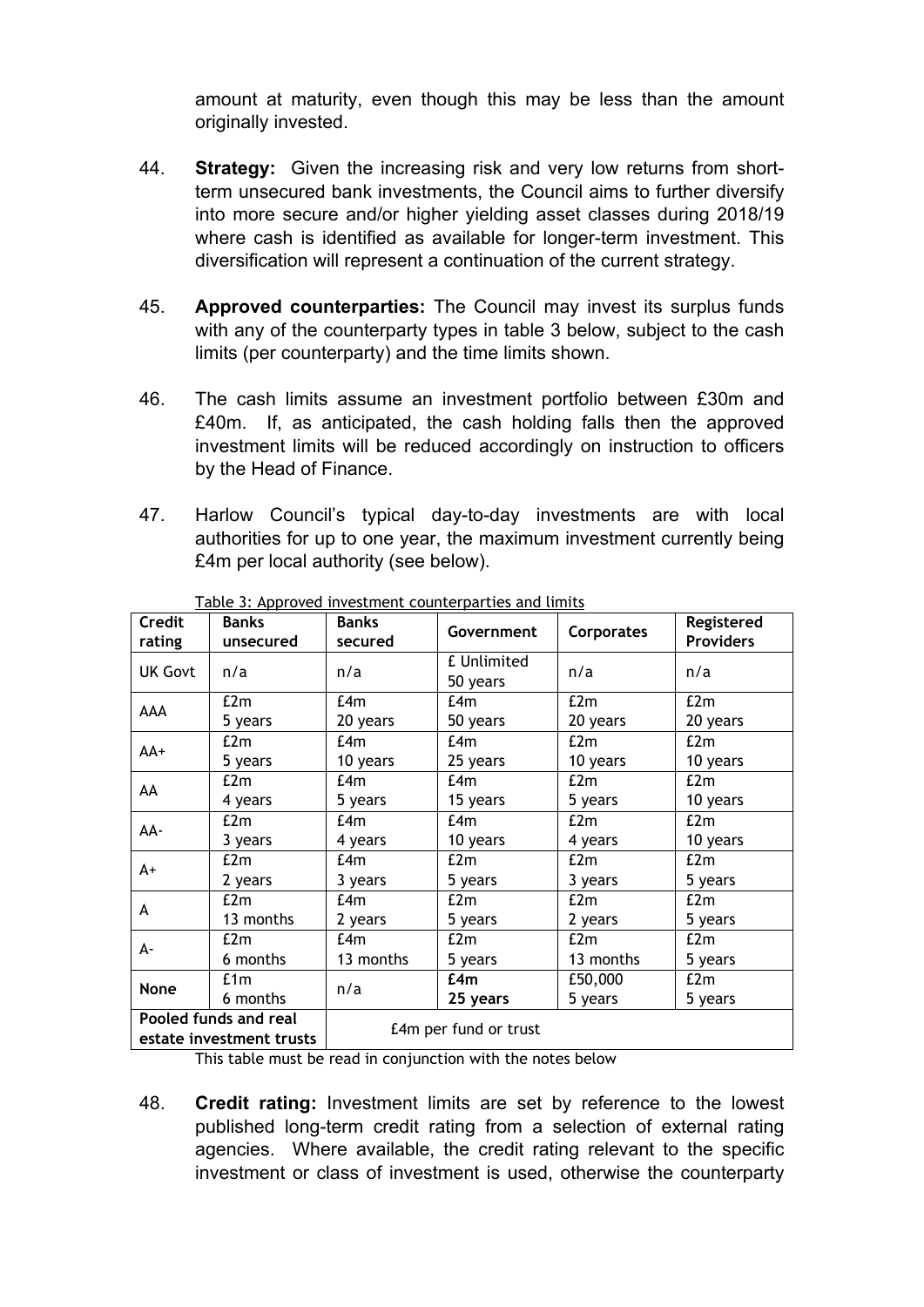credit rating is used. However, investment decisions are never made solely based on credit ratings, and all other relevant factors including external advice will be taken into account.

- 49. **Banks unsecured:** Accounts, deposits, certificates of deposit and senior unsecured bonds with banks and building societies, other than multilateral development banks. These investments are subject to the risk of credit loss via a bail-in should the regulator determine that the bank is failing or likely to fail. See below for arrangements relating to operational bank accounts.
- 50. **Banks secured:** Covered bonds, reverse repurchase agreements and other collateralised arrangements with banks and building societies. These investments are secured on the bank's assets, which limits the potential losses in the unlikely event of insolvency, and means that they are exempt from bail-in. Where there is no investment specific credit rating, but the collateral upon which the investment is secured has a credit rating, the higher of the collateral credit rating and the counterparty credit rating will be used to determine cash and time limits. The combined secured and unsecured investments in any one bank will not exceed the cash limit for secured investments.
- 51. **Government:** Loans, bonds and bills issued or guaranteed by national governments, regional and local authorities and multilateral development banks. These investments are not subject to bail-in, and there is generally a lower risk of insolvency, although they are not zero risk. Investments with the UK Central Government may, in principle, be made in unlimited amounts for up to 50 years, although tying up the Council's cashflow for such an extensive period is particularly unlikely and an unforeseen occurrence.
- 52. **Local Authorities:** The Council's day-to-day investment transactions have moved more towards investments with other local authorities rather than banks. Councils have a legal duty to pass a balanced budget, have revenue raising powers, and a lender of last resort in the form of the Public Works Loan Board. In unusual circumstances, the lender is able to recoup the principal sum lent under the Local Government Act 2003, sections 6 and 13. In spite of continued reductions in central government funding, making the setting of budgets and budget monitoring even more challenging, the risk of default remains very low. Where a Council issues a notice under Section 114(3) of the Local Government Finance Act 1988 – as is currently the case with Northamptonshire County Council – then section 115(6) of the Act prevents local authority lending. The local government community is becoming more concerned about some entering into a new field of excessive commercial activity. This Council will exercise a degree of caution and will not lend where it feels the risk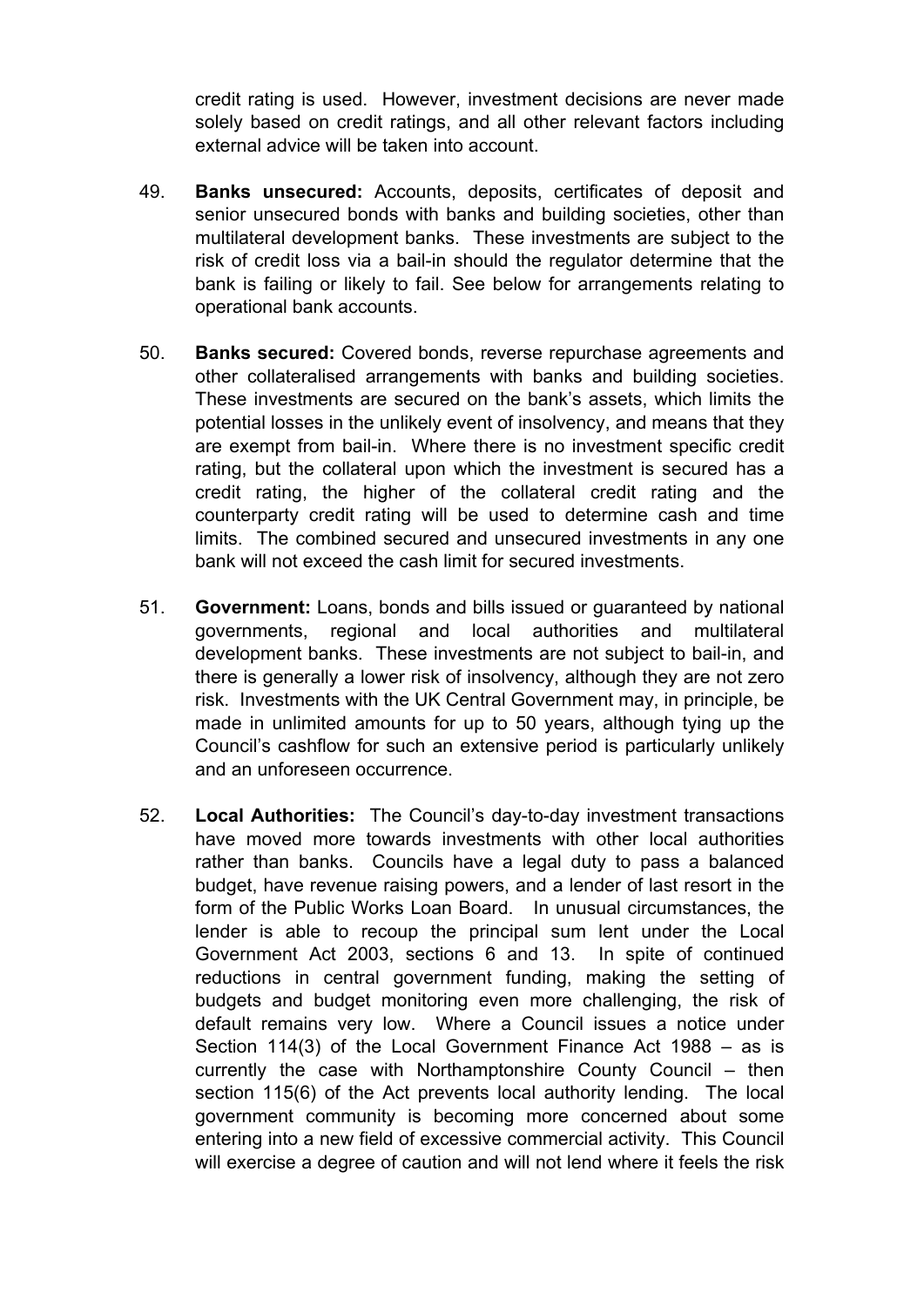is too great. The Council may consider using an investment platform (iDealTrade) which contains qualitative information about borrowers.

- 53. **Corporates:** Loans, bonds and commercial paper issued by companies other than banks and registered providers. These investments are not subject to bail-in, but are exposed to the risk of the company going insolvent. Loans to unrated companies will only be made either following an external credit assessment or to a maximum of £50,000 per company as part of a diversified pool in order to spread the risk widely.
- 54. **Registered providers:** Loans and bonds issued by, guaranteed by or secured on the assets of registered providers of social housing and registered social landlords, formerly known as housing associations. These bodies are tightly regulated by the Regulator of Social Housing (in England). As providers of public services, they retain the likelihood of receiving government support if needed.
- 55. **Pooled funds:** Shares or units in diversified investment vehicles consisting of the any of the above investment types, plus equity shares and property. These funds have the advantage of providing wide diversification of investment risks, coupled with the services of a professional fund manager in return for a fee. Short-term Money Market Funds that offer same-day liquidity and very low or no volatility will be used as an alternative to instant access bank accounts, while pooled funds whose value changes with market prices and/or have a notice period will be used for longer investment periods.
- 56. Bond, equity and property funds offer enhanced returns over the longer term, but are more volatile in the short term. These allow the Council to diversify into asset classes other than cash without the need to own and manage the underlying investments. Because these funds have no defined maturity date, but are available for withdrawal after a notice period, their performance and continued suitability in meeting the Council's investment objectives will be monitored regularly.
- 57. **Operational bank accounts:** The Council may incur operational exposures, for example though current accounts, collection accounts and merchant acquiring services, to any UK bank with credit ratings no lower than BBB- and with assets greater than £25 billion. These are not classed as investments, but are still subject to the risk of a bank bail-in, and balances will therefore be kept below £4m (except over the Christmas period, defined as 20 December to 4 January inclusive when the limit will be £6m). The Bank of England has stated that in the event of failure, banks with assets greater than £25 billion are more likely to be bailed-in than made insolvent, increasing the chance of the Council maintaining operational continuity.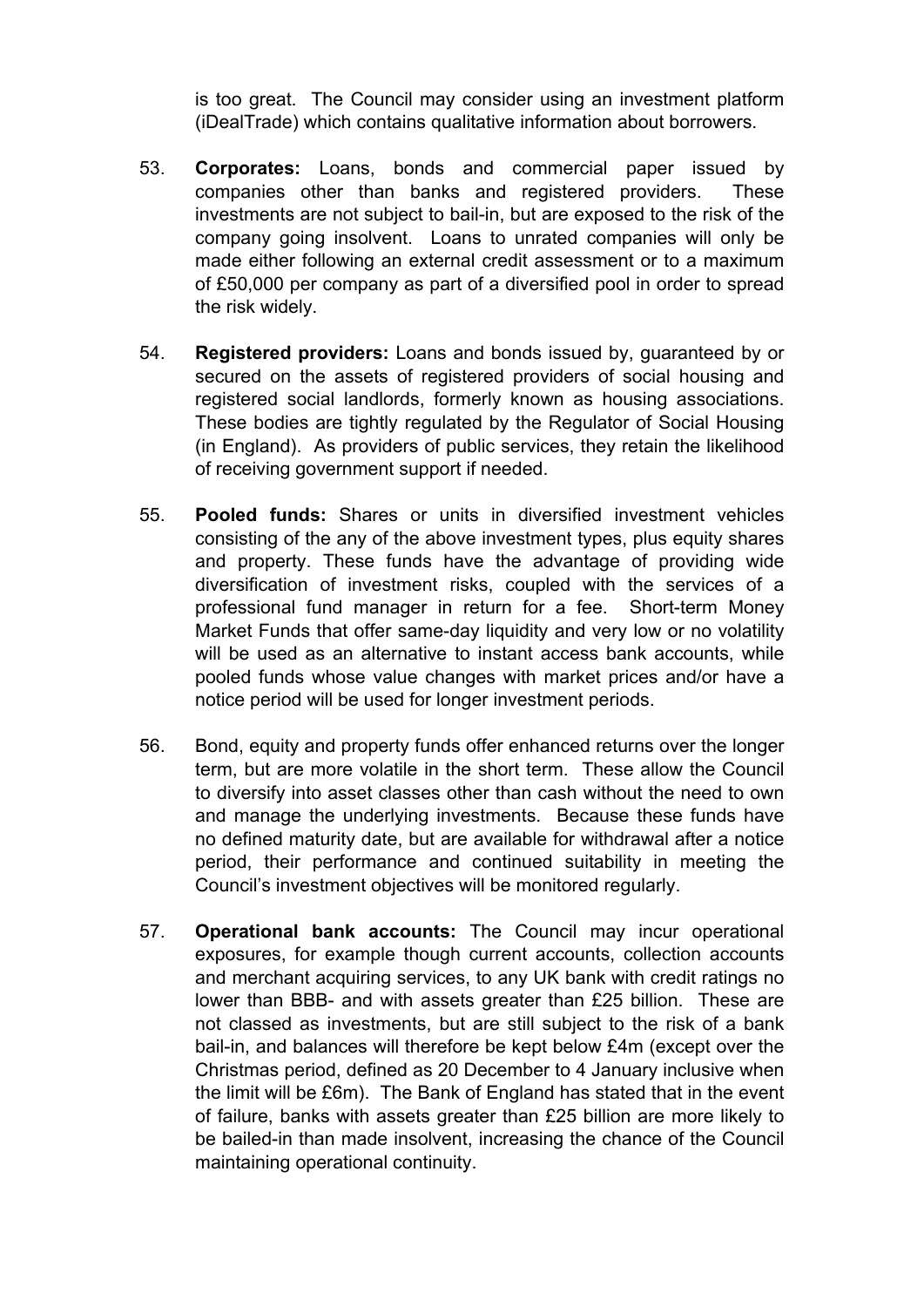- 58. **Risk assessment and credit ratings**: Credit ratings are obtained and monitored by the Council's treasury advisers, who will notify changes in ratings as they occur. Where an entity has its credit rating downgraded so that it fails to meet the approved investment criteria then:
	- no new investments will be made,
	- any existing investments that can be recalled or sold at no cost will be, and
	- full consideration will be given to the recall or sale of all other existing investments with the affected counterparty.
- 59. Where a credit rating agency announces that a credit rating is on review for possible downgrade (also known as "rating watch negative" or "credit watch negative") so that it may fall below the approved rating criteria, then only investments that can be withdrawn will be made with that organisation until the outcome of the review is announced. This policy will not apply to negative outlooks, which indicate a long-term direction of travel rather than an imminent change of rating.
- 60. **Other information on the security of investments**: The Council understands that credit ratings are good, but not perfect, predictors of investment default. Full regard will therefore be given to other available information on the credit quality of the organisations in which it invests, including credit default swap prices, financial statements, information on potential government support, reports in the quality financial press and analysis and advice from the Council's treasury management adviser. No investments will be made with an organisation if there are substantive doubts about its credit quality, even though it may otherwise meet the above criteria.
- 61. When deteriorating financial market conditions affect the creditworthiness of all organisations, as happened in 2008 and 2011, this is not generally reflected in credit ratings, but can be seen in other market measures. In these circumstances, the Council will restrict its investments to those organisations of higher credit quality and reduce the maximum duration of its investments to maintain the required level of security. The extent of these restrictions will be in line with prevailing financial market conditions. If these restrictions mean that insufficient commercial organisations of high credit quality are available to invest the Council's cash balances, then the surplus will be deposited with the UK Government via the Debt Management Office or invested in government treasury bills for example, or with other local authorities. This will cause a reduction in the level of investment income earned, but will protect the principal sum invested.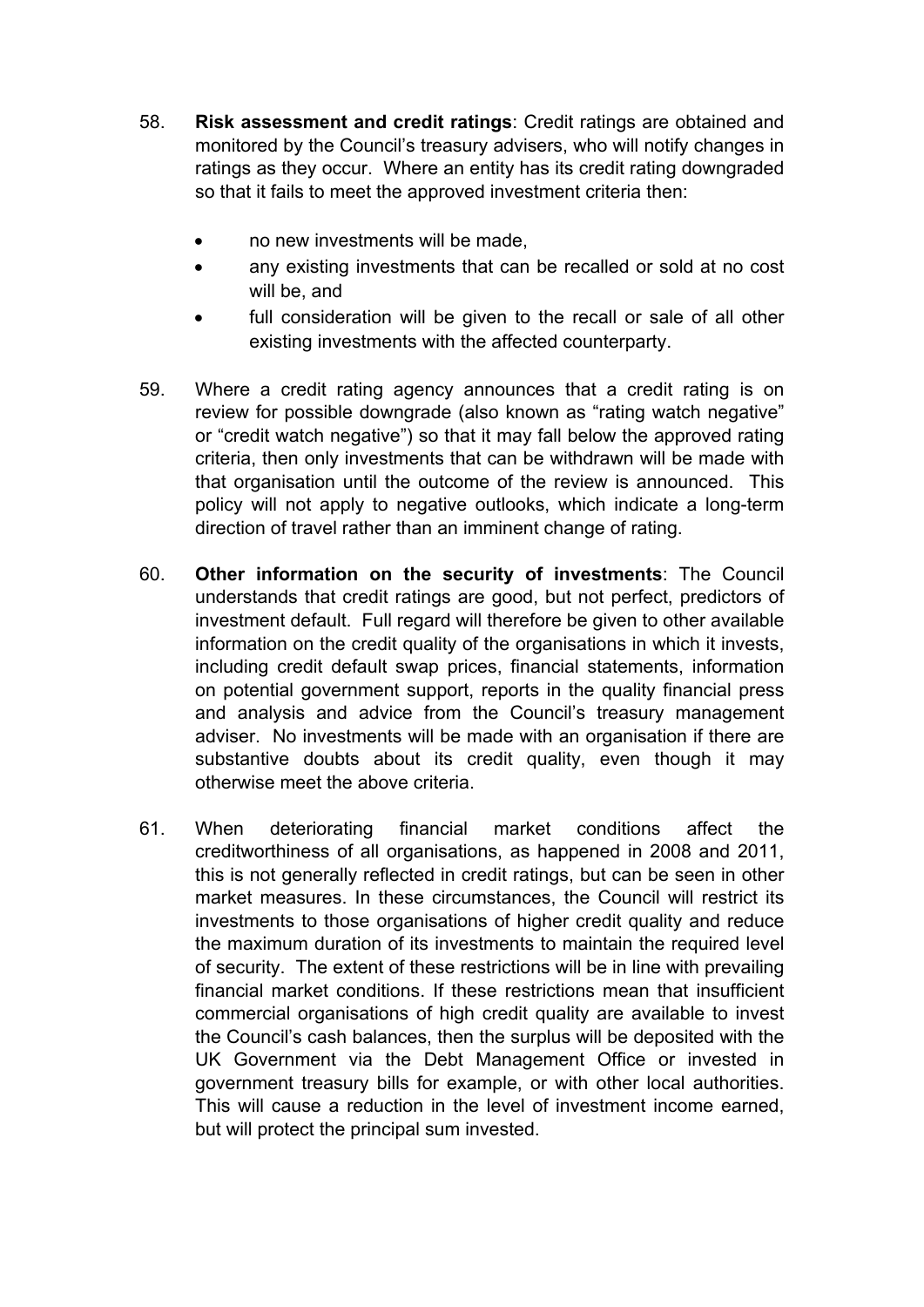- 62. **Investment limits**: The Council's revenue reserves available to cover investment losses are forecast to be £44.6m on 31 March 2019. The maximum that will be lent to any one organisation (other than the UK Government) will be £4m. A group of banks under the same ownership will be treated as a single organisation for limit purposes. Limits will also be placed on fund managers, investments in brokers' nominee accounts, foreign countries and industry sectors as below. Investments in pooled funds and multilateral development banks do not count against the limit for any single foreign country, since the risk is diversified over many countries.
- 63. Once again, the cash limits assume an investment portfolio between £30m and £40m. If, as anticipated, the cash holding falls then the approved investment limits will be reduced accordingly on instruction to officers by the Head of Finance.

|                                                           | Cash limit       |
|-----------------------------------------------------------|------------------|
| Any single organisation, except the UK Central Government | £4m each         |
| UK Central Government                                     | unlimited        |
| Any group of organisations under the same ownership       | £5m per group    |
| Any group of pooled funds under the same management       | £10m per manager |
| Negotiable instruments held in a broker's nominee account | £10m per broker  |
| Foreign countries                                         | £4m per country  |
| Registered providers and registered social landlords      | £10m in total    |
| Unsecured investments with building societies             | £4m in total     |
| Loans to unrated corporates                               | £4m in total     |
| Money market funds                                        | £35m in total    |
| Real estate investment trusts                             | £10m in total    |

Table 4: Investment limits

64. **Liquidity management:** The Council uses a purpose-built cash flow forecasting spreadsheet to determine the maximum period for which funds may prudently be committed. The forecast is compiled on a prudent basis to minimise the risk of the Council being forced to borrow on unfavourable terms to meet its financial commitments. Limits on long-term investments are set by reference to the Council's mediumterm financial plan and cash flow forecast.

### **Treasury Management Indicators**

65. The Council measures and manages its exposures to treasury management risks using the following indicators.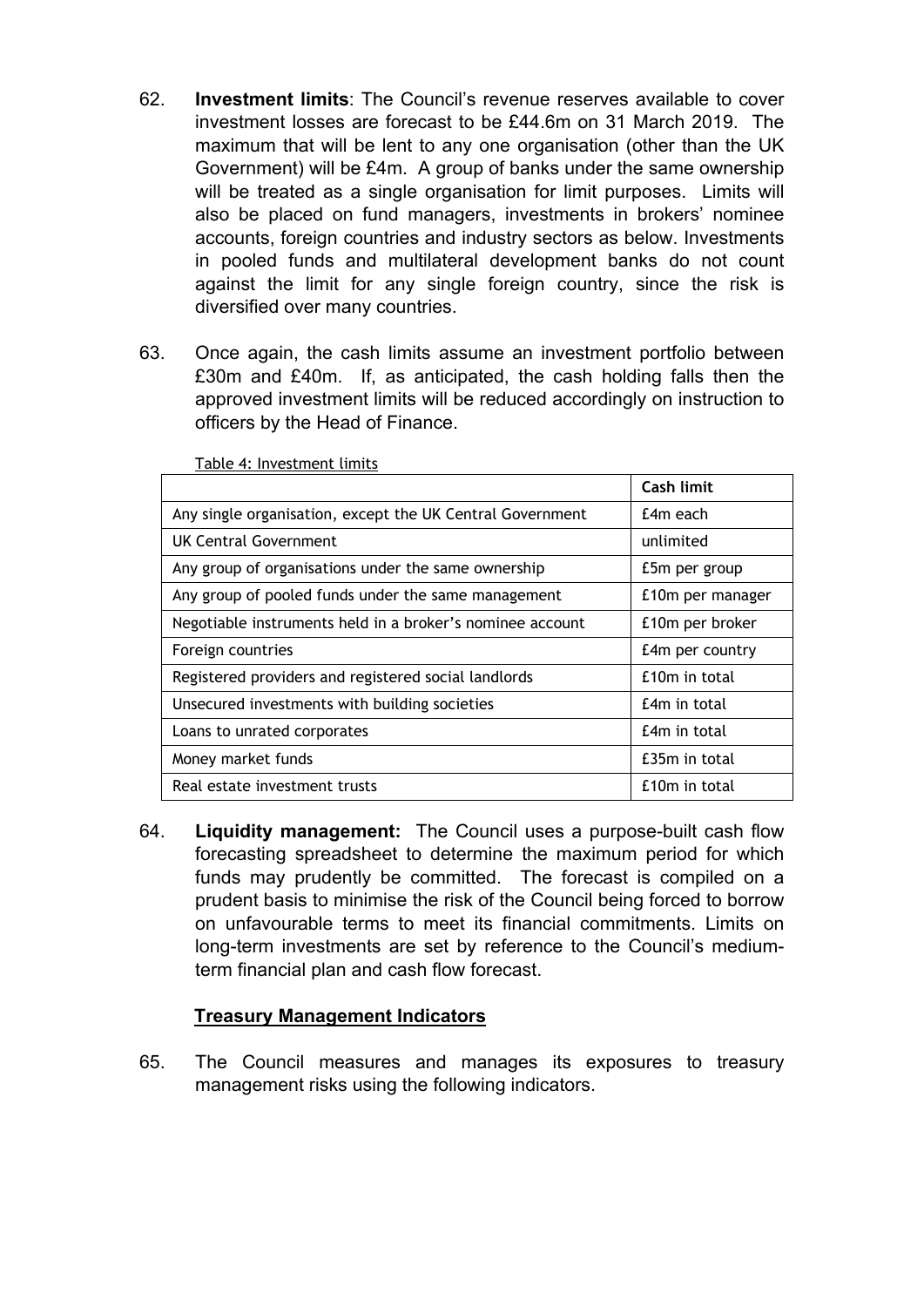66. **Interest rate exposures**: This indicator is set to control the Council's exposure to interest rate risk. The upper limits on the one-year revenue impact of a 1% rise or fall in interest rates will be:

| Interest rate risk indicator                                             | Limit    |
|--------------------------------------------------------------------------|----------|
| Upper limit on one-year revenue impact of a 1% rise in interest<br>rates | £347,897 |
| Upper limit on one-year revenue impact of a 1% fall in interest<br>rates | £347,897 |

- 67. The impact of a change in interest rates is calculated on the assumption that maturing loans and investments will be replaced at current rates.
- 68. **Maturity structure of borrowing:** This indicator is set to control the Council's exposure to refinancing risk. The upper and lower limits on the maturity structure of borrowing will be:

| Refinancing rate risk indicator | <b>Upper limit</b> | Lower limit |
|---------------------------------|--------------------|-------------|
| Under 12 months                 | 25%                | 0%          |
| 12 months and within 24 months  | 50%                | 0%          |
| 24 months and within 5 years    | 100%               | 0%          |
| 5 years and within 10 years     | 100%               | 0%          |
| 10 years and above              | 100%               | 0%          |

- 69. Time periods start on the first day of each financial year. The maturity date of borrowing is the earliest date on which the lender can demand repayment.
- 70. **Principal sums invested for periods longer than a year:** The purpose of this indicator is to control the Council's exposure to the risk of incurring losses by seeking early repayment of its investments. The limits on the long-term principal sum invested to final maturities beyond the period end will be:

| Price risk indicator                        | 2019/20 2020/21 |     | 2021/22 |  |
|---------------------------------------------|-----------------|-----|---------|--|
| Limit on principal invested beyond year end | £5m             | £5m | £5m     |  |

# **Related Matters**

- 71. The CIPFA Code requires the Council to include the following in its treasury management strategy.
- 72. **Policy on apportioning interest to the Housing Revenue Account:** On 1 April 2012, the Council notionally split each of its existing longterm loans into General Fund and HRA pools. In the future, new long-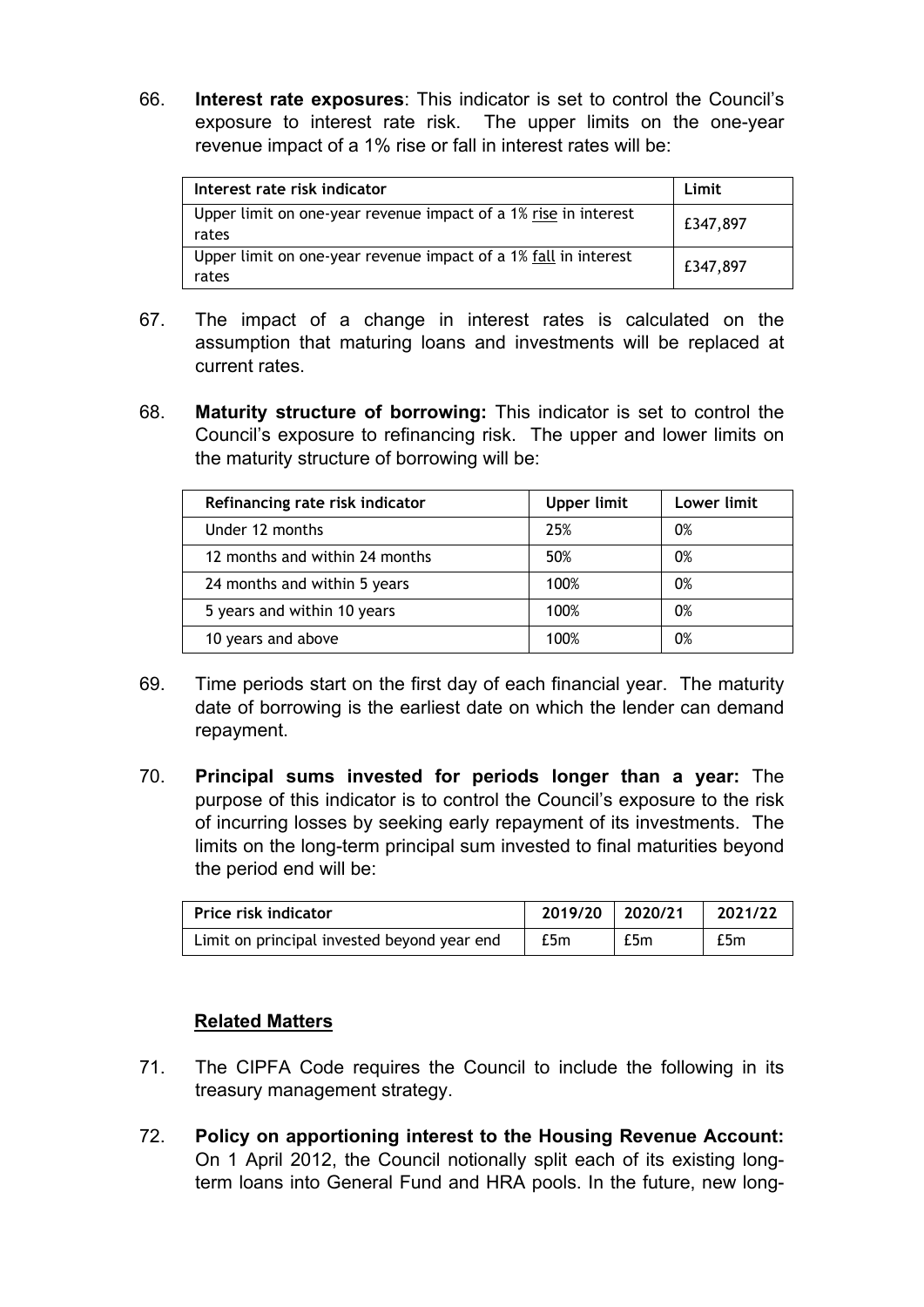term loans borrowed will be assigned in their entirety to one pool or the other. Interest payable and other costs/income arising from long-term loans (e.g. premiums and discounts on early redemption) will be charged/ credited to the respective revenue account. Differences between the value of the HRA loans pool and the HRA's underlying need to borrow (adjusted for HRA balance sheet resources available for investment) will result in a notional cash balance which may be positive or negative. This balance will be measured each month and interest transferred between the General Fund and HRA at the Council's average interest rate on investments, adjusted for credit risk.

- 73. **Policy on the use of Financial Derivatives:** Local authorities have previously made use of financial derivatives embedded into loans and investments both to reduce interest rate risk (e.g. interest rate collars and forward deals) and to reduce costs or increase income at the expense of greater risk (e.g. LOBO loans and callable deposits). The general power of competence in Section 1 of the 'Localism Act 2011' removes much of the uncertainty over local authorities' use of standalone financial derivatives (i.e. those that are not embedded into a loan or investment).
- 74. The Council will only use standalone financial derivatives (such as swaps, forwards, futures and options) where they can be clearly demonstrated to reduce the overall level of the financial risks that the Council is exposed to. Additional risks presented, such as credit exposure to derivative counterparties, will be taken into account when determining the overall level of risk. Embedded derivatives, including those present in pooled funds and forward starting transactions, will not be subject to this policy, although the risks they present will be managed in line with the overall treasury risk management strategy.
- 75. Financial derivative transactions may be arranged with any organisation that meets the approved investment criteria. The current value of any amount due from a derivative counterparty will count against the counterparty credit limit and the relevant foreign country limit.
- 76. **Markets in Financial Instruments Directive**: The Council has opted up to professional client status with its providers of financial services, including advisers, brokers and fund managers, allowing it access to a smaller range of services but with the greater regulatory protections afforded to individuals and small companies. Given the size and range of the Council's treasury management activities, the Head of Finance believes this to be the most appropriate status.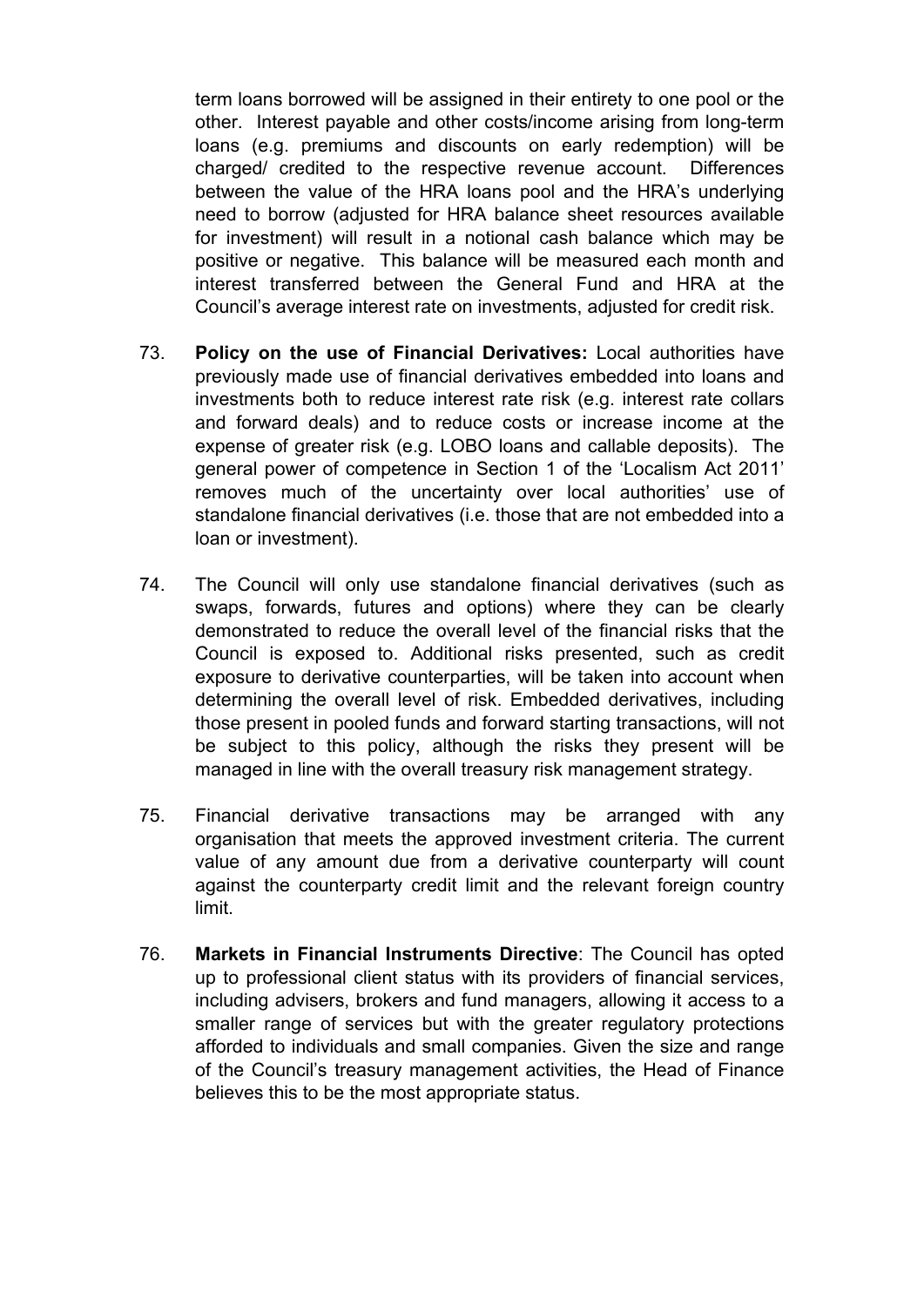# **Financial Implications**

77. The budget for investment income in 2019/20 is £244,000, based on an average investment portfolio of £17.6 million at an interest rate of 1.385%. The budget for debt interest paid in 2019/20 is £7.167 million, based on an average debt portfolio of £216.337 million at an average interest rate of 3.31%. If actual levels of investments and borrowing, or actual interest rates, differ from those forecast, performance against budget will be correspondingly different.

# **Other Options Considered**

78. The CIPFA Code does not prescribe any particular treasury management strategy for local authorities to adopt. The Head of Finance, having consulted the Portfolio Holder (Resources), believes that the above strategy represents an appropriate balance between risk management and cost effectiveness. Some alternative strategies, with their financial and risk management implications, are listed below.

| <b>Alternative</b>                                                          | Impact on income and<br>expenditure                                                               | Impact on risk<br>management                                                                                                                                   |
|-----------------------------------------------------------------------------|---------------------------------------------------------------------------------------------------|----------------------------------------------------------------------------------------------------------------------------------------------------------------|
| Invest in a narrower range<br>of counterparties and/or<br>for shorter times | Interest income will be<br>lower                                                                  | Lower chance of losses from<br>credit related defaults, but<br>any such losses may be<br>greater                                                               |
| Invest in a wider range of<br>counterparties and/or for<br>longer times     | Interest income will be<br>higher                                                                 | Increased risk of losses from<br>credit related defaults, but<br>any such losses may be<br>smaller                                                             |
| Borrow additional sums at<br>long-term fixed interest<br>rates              | Debt interest costs will rise;<br>this is unlikely to be offset<br>by higher investment<br>income | Higher investment balance<br>leading to a higher impact<br>in the event of a default;<br>however long-term interest<br>costs may be more certain               |
| Borrow short-term or<br>variable loans instead of<br>long-term fixed rates  | Debt interest costs will<br>initially be lower                                                    | Increases in debt interest<br>costs will be broadly offset<br>by rising investment income<br>in the medium term, but<br>long-term costs may be less<br>certain |
| Reduce level of borrowing                                                   | Saving on debt interest is<br>likely to exceed lost<br>investment income                          | Reduced investment<br>balance leading to a lower<br>impact in the event of a<br>default; however long-term<br>interest costs may be less<br>certain            |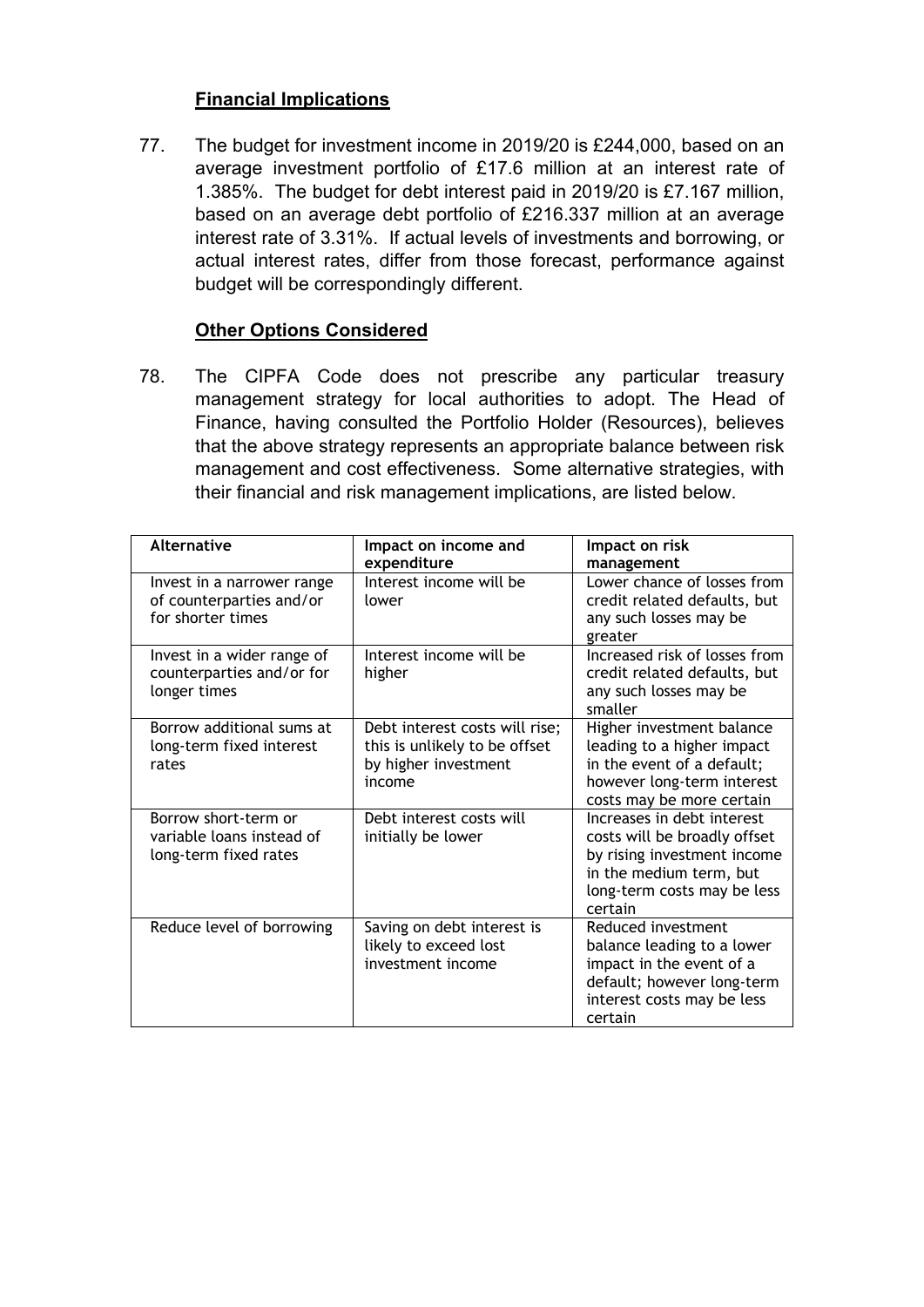### **Annex A – Arlingclose Economic & Interest Rate Forecast December 2018**

### **Underlying assumptions:**

- 1. The Monetary Policy Committee (MPC) left the Bank Rate unchanged at the September meeting, after voting unanimously to increase Bank Rate to 0.75% in August.
- 2. Our central interest rate forecasts are predicated on there being a transitionary period following the UK's official exit from the EU.
- 3. The MPC has a bias towards tighter monetary policy but is reluctant to push interest rate expectations too strongly. We believe that MPC members consider that: 1) tight labour markets will prompt inflationary pressure in the future, 2) ultra-low interest rates result in other economic problems, and 3) higher Bank Rate will be a more effective policy weapon if downside risks to growth crystallise.
- 4. Both our projected outlook and the increase in the magnitude of political and economic risks facing the UK economy means we maintain the significant downside risks to our forecasts, despite the potential for slightly stronger growth next year as business investment rebounds should the EU Withdrawal Agreement be approved. The potential for severe economic outcomes has increased following the poor reception of the Withdrawal Agreement by Members of Parliament. We expect the Bank of England to hold at or reduce interest rates from current levels if Brexit risks materialise.
- 5. The UK economic environment is relatively soft, despite seemingly strong labour market data. GDP growth recovered somewhat in the middle quarters of 2018, but more recent data suggests the economy slowed markedly in Q4 (Oct – Dec 2018). Our view is that the UK economy still faces a challenging outlook as the country exits the European Union and Eurozone economic growth softens.
- 6. Cost pressures are easing but inflation is forecast to remain above the Bank's 2% target through most of the forecast period. Lower oil prices have reduced inflationary pressure, but the tight labour market and decline in the value of sterling means inflation may remain above target for longer than expected.
- 7. Global economic growth is slowing. Despite slower growth, the European Central Bank is conditioning markets for the end of Quantitative Easing (QE), the timing of the first rate hike (2019) and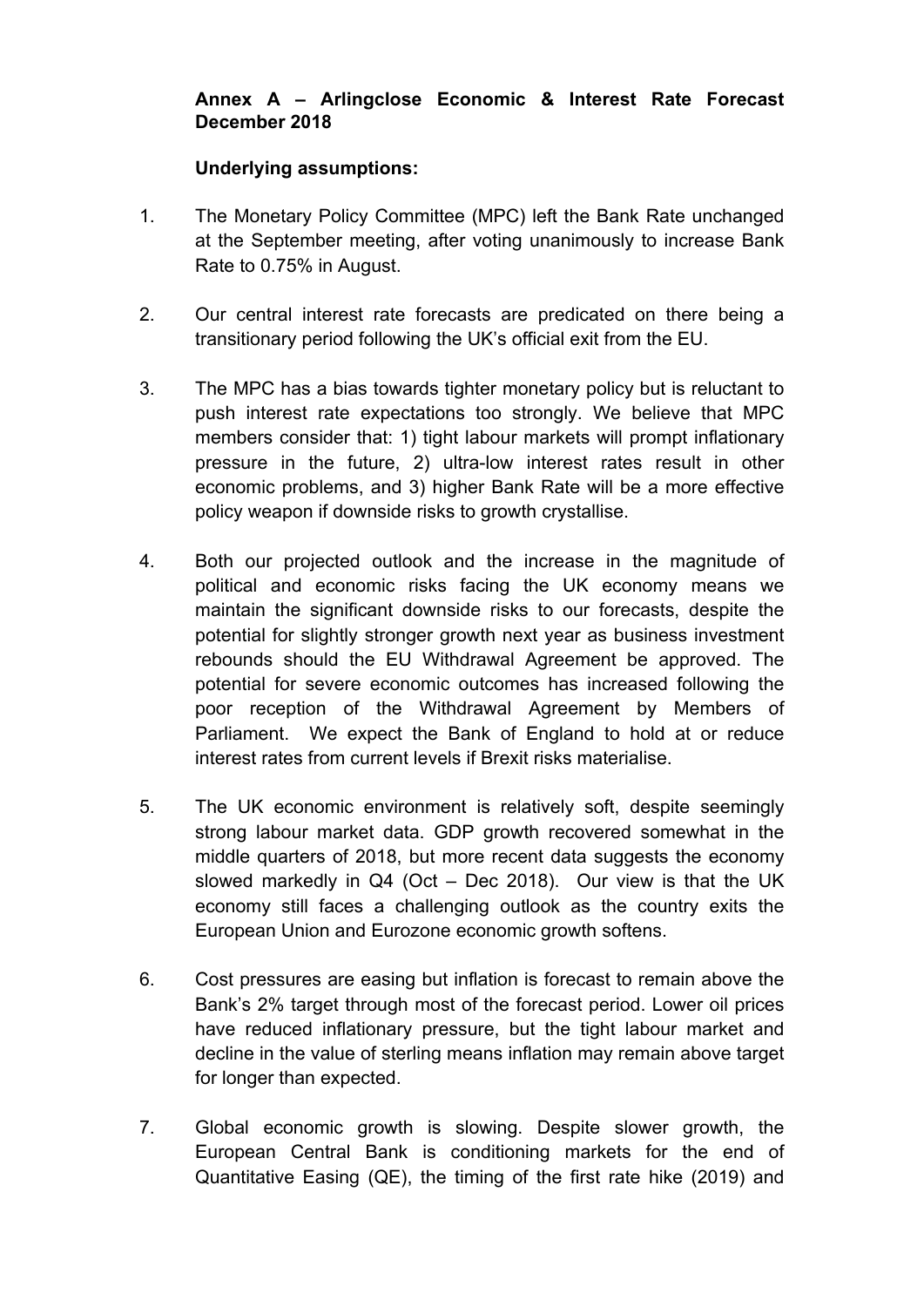their path thereafter. More recent US data has placed pressure on the Federal Reserve to reduce the pace of monetary tightening – previous hikes and heightened expectations will, however, slow economic growth.

8. Central bank actions and geopolitical risks have and will continue to produce significant volatility in financial markets, including bond markets.

# **Forecast:**

- 9. The MPC has maintained expectations of a slow rise in interest rates over the forecast horizon, but recent events around Brexit have dampened interest rate expectations. Our central case is for Bank Rate to rise twice in 2019, after the UK exits the EU. The risks are weighted to the downside.
- 10. Gilt yields have remained at low levels. We expect some upward movement from current levels based on our central case that the UK will enter a transitionary period following its EU exit in March 2019. However, our projected weak economic outlook and volatility arising from both economic and political events will continue to offer borrowing opportunities.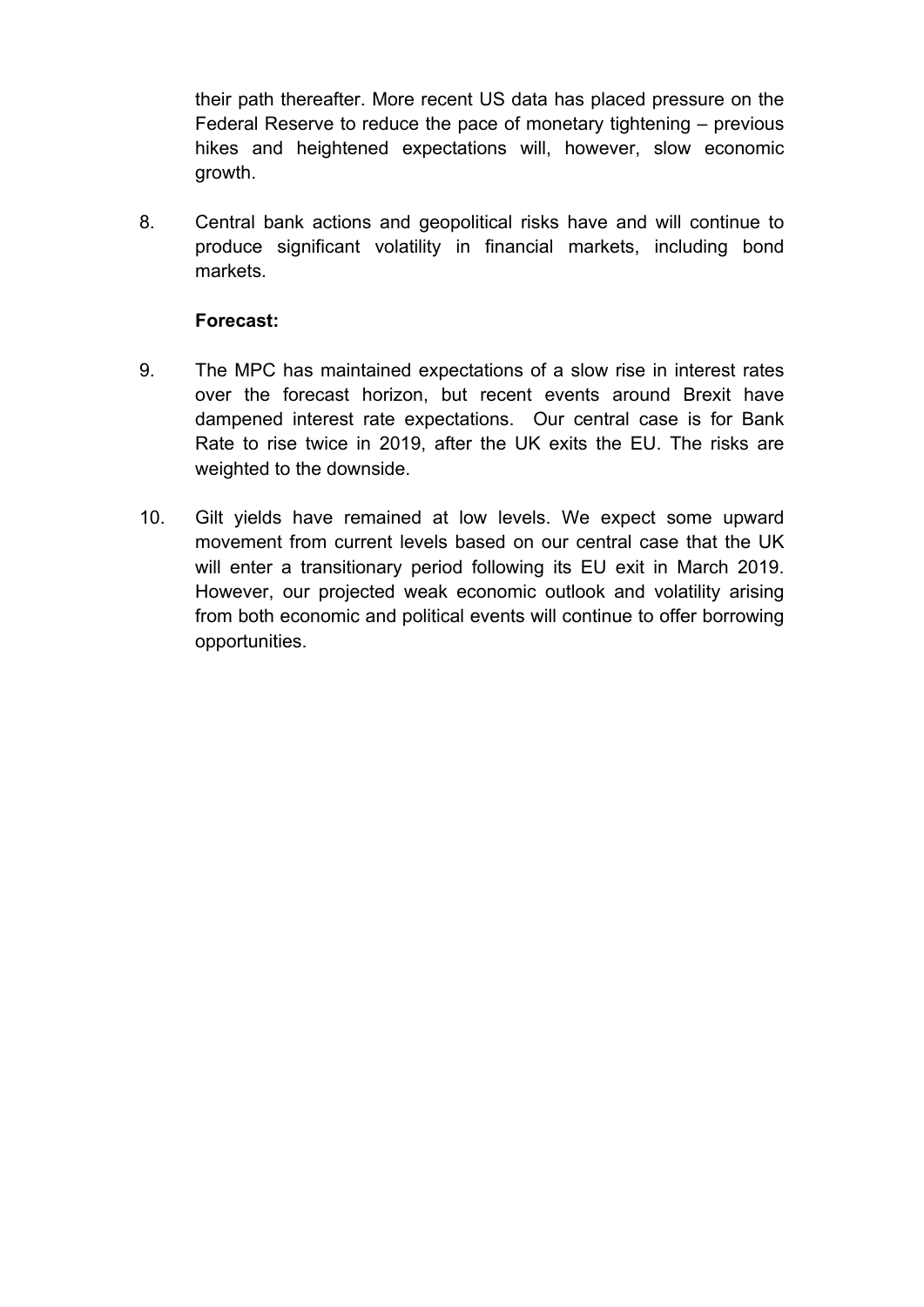|                                 | Dec-18 Mar-19 |         | $Jun-19$ | $Sep-19$ |         |         |         | Dec-19 Mar-20 Jun-20 Sep-20 Dec-20 Mar-21 Jun-21 |         |         |         |         |         | Sep-21 Dec-21 Average |
|---------------------------------|---------------|---------|----------|----------|---------|---------|---------|--------------------------------------------------|---------|---------|---------|---------|---------|-----------------------|
| <b>Official Bank Rate</b>       |               |         |          |          |         |         |         |                                                  |         |         |         |         |         |                       |
| Upside risk                     | 0.00          | 0.00    | 0.00     | 0.00     | 0.25    | 0.25    | 0.25    | 0.25                                             | 0.25    | 0.25    | 0.25    | 0.25    | 0.25    | 0.17                  |
| <b>Arlingclose Central Case</b> | 0.75          | 0.75    | 1.00     | 1.00     | 1.25    | 1.25    | 1.25    | 1.25                                             | 1.25    | 1.25    | 1.25    | 1.25    | 1.25    | 1.13                  |
| Downside risk                   | 0.00          | $-0.50$ | $-0.75$  | $-0.75$  | $-1.00$ | $-1.00$ | $-1.00$ | $-1.00$                                          | $-1.00$ | $-1.00$ | $-1.00$ | $-1.00$ | $-1.00$ | $-0.85$               |
| 3-mth money market rate         |               |         |          |          |         |         |         |                                                  |         |         |         |         |         |                       |
| <b>Upside risk</b>              | 0.10          | 0.10    | 0.10     | 0.10     | 0.15    | 0.20    | 0.20    | 0.20                                             | 0.20    | 0.20    | 0.20    | 0.20    | 0.20    | 0.17                  |
| <b>Arlingclose Central Case</b> | 0.90          | 0.95    | 1.10     | 1.30     | 1.40    | 1.40    | 1.40    | 1.35                                             | 1.35    | 1.35    | 1.35    | 1.35    | 1.35    | 1.27                  |
| Downside risk                   | $-0.20$       | $-0.45$ | $-0.60$  | $-0.80$  | $-0.90$ | $-0.90$ | $-0.90$ | $-0.85$                                          | $-0.85$ | $-0.85$ | $-0.85$ | $-0.85$ | $-0.85$ | $-0.76$               |
| 1-yr money market rate          |               |         |          |          |         |         |         |                                                  |         |         |         |         |         |                       |
| Upside risk                     | 0.20          | 0.30    | 0.30     | 0.35     | 0.35    | 0.35    | 0.35    | 0.35                                             | 0.35    | 0.35    | 0.35    | 0.35    | 0.35    | 0.33                  |
| <b>Arlingclose Central Case</b> | 1.15          | 1.25    | 1.35     | 1.50     | 1.70    | 1.60    | 1.50    | 1.40                                             | 1.35    | 1.35    | 1.35    | 1.35    | 1.35    | 1.40                  |
| Downside risk                   | $-0.35$       | $-0.50$ | $-0.60$  | $-0.80$  | $-0.90$ | $-0.90$ | $-0.90$ | $-0.85$                                          | $-0.85$ | $-0.85$ | $-0.85$ | $-0.85$ | $-0.85$ | $-0.77$               |
| 5-yr gilt yield                 |               |         |          |          |         |         |         |                                                  |         |         |         |         |         |                       |
| Upside risk                     | 0.25          | 0.30    | 0.30     | 0.35     | 0.35    | 0.40    | 0.40    | 0.40                                             | 0.40    | 0.40    | 0.40    | 0.40    | 0.40    | 0.37                  |
| <b>Arlingclose Central Case</b> | 1.15          | 1.25    | 1.35     | 1.50     | 1.50    | 1.40    | 1.35    | 1.35                                             | 1.30    | 1.30    | 1.30    | 1.30    | 1.30    | 1.33                  |
| Downside risk                   | $-0.50$       | $-0.60$ | $-0.65$  | $-0.80$  | $-0.80$ | $-0.70$ | $-0.65$ | $-0.65$                                          | $-0.65$ | $-0.65$ | $-0.65$ | $-0.65$ | $-0.65$ | $-0.66$               |
| 10-yr gilt yield                |               |         |          |          |         |         |         |                                                  |         |         |         |         |         |                       |
| Upside risk                     | 0.25          | 0.30    | 0.30     | 0.35     | 0.35    | 0.40    | 0.40    | 0.40                                             | 0.40    | 0.40    | 0.40    | 0.40    | 0.40    | 0.37                  |
| <b>Arlingclose Central Case</b> | 1.50          | 1.65    | 1.70     | 1.80     | 1.80    | 1.75    | 1.75    | 1.70                                             | 1.70    | 1.70    | 1.70    | 1.70    | 1.70    | 1.70                  |
| Downside risk                   | $-0.55$       | $-0.70$ | $-0.70$  | $-0.80$  | $-0.80$ | $-0.75$ | $-0.75$ | $-0.70$                                          | $-0.70$ | $-0.70$ | $-0.70$ | $-0.70$ | $-0.70$ | $-0.71$               |
| 20-yr gilt yield                |               |         |          |          |         |         |         |                                                  |         |         |         |         |         |                       |
| Upside risk                     | 0.25          | 0.30    | 0.30     | 0.35     | 0.35    | 0.40    | 0.40    | 0.40                                             | 0.40    | 0.40    | 0.40    | 0.40    | 0.40    | 0.37                  |
| <b>Arlingclose Central Case</b> | 2.00          | 2.10    | 2.20     | 2.20     | 2.20    | 2,20    | 2.20    | 2.20                                             | 2,20    | 2,20    | 2.20    | 2.20    | 2.20    | 2.18                  |
| Downside risk                   | $-0.60$       | $-0.70$ | $-0.75$  | $-0.75$  | $-0.75$ | $-0.75$ | $-0.75$ | $-0.75$                                          | $-0.75$ | $-0.75$ | $-0.75$ | $-0.75$ | $-0.75$ | $-0.73$               |
| 50-yr gilt yield                |               |         |          |          |         |         |         |                                                  |         |         |         |         |         |                       |
| Upside risk                     | 0.25          | 0.30    | 0.30     | 0.35     | 0.35    | 0.40    | 0.40    | 0.40                                             | 0.40    | 0.40    | 0.40    | 0.40    | 0.40    | 0.37                  |
| <b>Arlingclose Central Case</b> | 1.90          | 1.95    | 2.00     | 2.00     | 2.00    | 2.00    | 2.00    | 2.00                                             | 2.00    | 2.00    | 2.00    | 2.00    | 2.00    | 1.99                  |
| Downside risk                   | $-0.60$       | $-0.70$ | $-0.75$  | $-0.75$  | $-0.75$ | $-0.75$ | $-0.75$ | $-0.75$                                          | $-0.75$ | $-0.75$ | $-0.75$ | $-0.75$ | $-0.75$ | $-0.73$               |

**PWLB Certainty Rate (Maturity Loans) = Gilt yield + 0.80% PWLB Infrastructure Rate (Maturity Loans) = Gilt yield + 0.60%**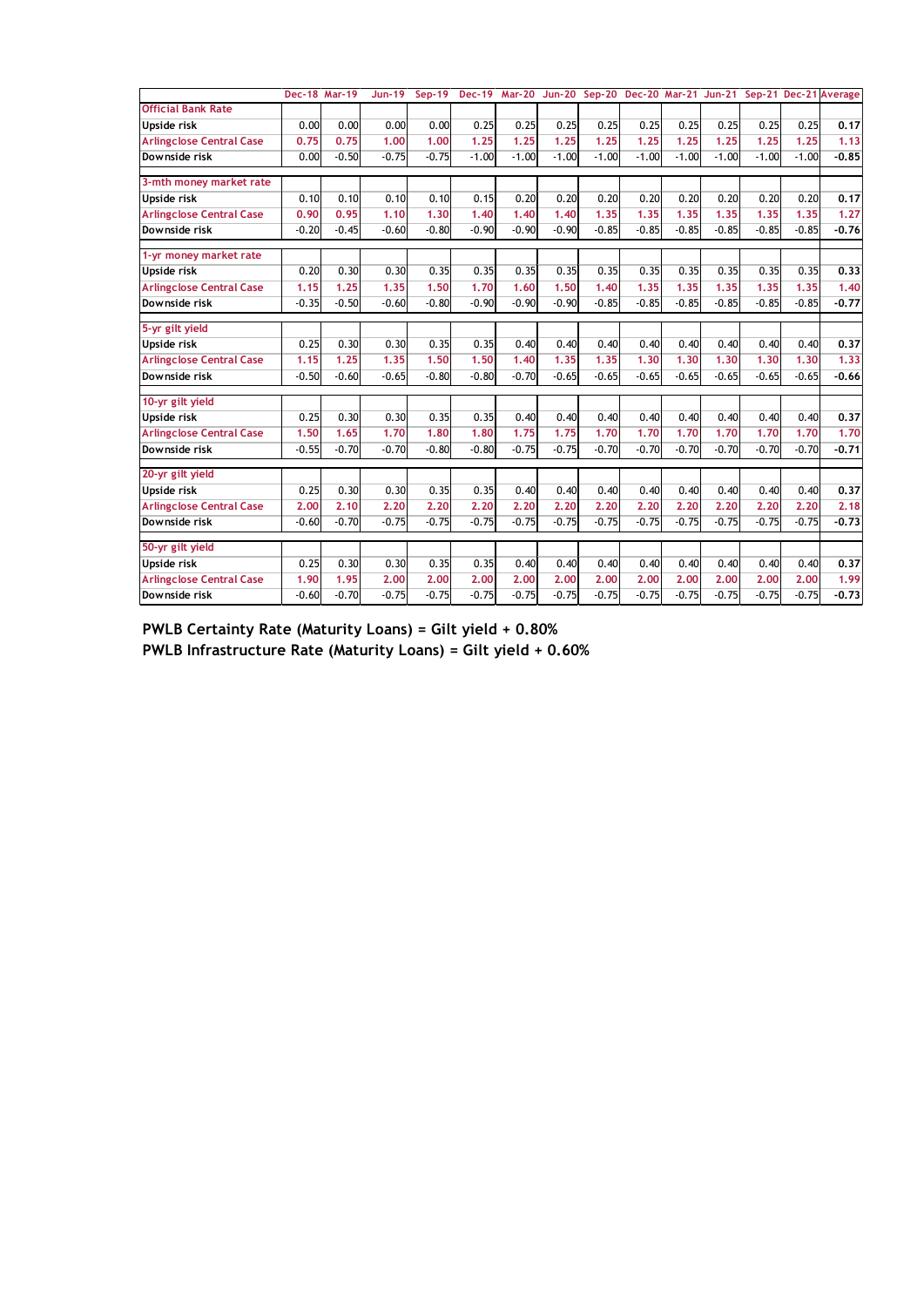|                                                                                                                                                                                                | 31.12.18<br>Actual<br><b>Portfolio</b><br>£m                         | 31.12.18<br><b>Average Rate</b><br>%      |
|------------------------------------------------------------------------------------------------------------------------------------------------------------------------------------------------|----------------------------------------------------------------------|-------------------------------------------|
| <b>External borrowing:</b><br>Public Works Loan Board<br><b>Total external borrowing</b>                                                                                                       | 211.837<br>211,837                                                   | 3.31%<br>3.31%                            |
| Other long-term liabilities:                                                                                                                                                                   |                                                                      |                                           |
| Total gross external debt                                                                                                                                                                      | 211.837                                                              | 3.31%                                     |
| <b>Treasury investments:</b><br>Banks & building societies (unsecured)<br>Government (incl. local authorities)<br>Money Market Funds<br>Other pooled funds:<br>Property Fund<br>Cash Plus Fund | $(-)2.250$<br>$(-)24.500$<br>$(-)15.585$<br>$(-)2.000$<br>$(-)2.000$ | 0.60%<br>0.85%<br>0.71%<br>4.13%<br>0.75% |
| <b>Total treasury investments</b>                                                                                                                                                              | $(-)46.335$                                                          | 0.93%                                     |
| Net debt                                                                                                                                                                                       | 165.502                                                              |                                           |

# **Annex B – Existing Investment & Debt Portfolio Position**

### Mortgage and other loans rate

Schedule 16 of the Housing Act 1985 specifies that Councils must set the interest rate on mortgages arranged since October 1985 on an annual basis. Councils are required to charge the higher of:

- i. The Standard National Rate, which is set by the Secretary of State (currently 3.13%), or,
- ii. The applicable local average rate, based on the Council's own borrowing costs and a small percentage (0.25%) for administration.

The interest rate chargeable is therefore 3.56%.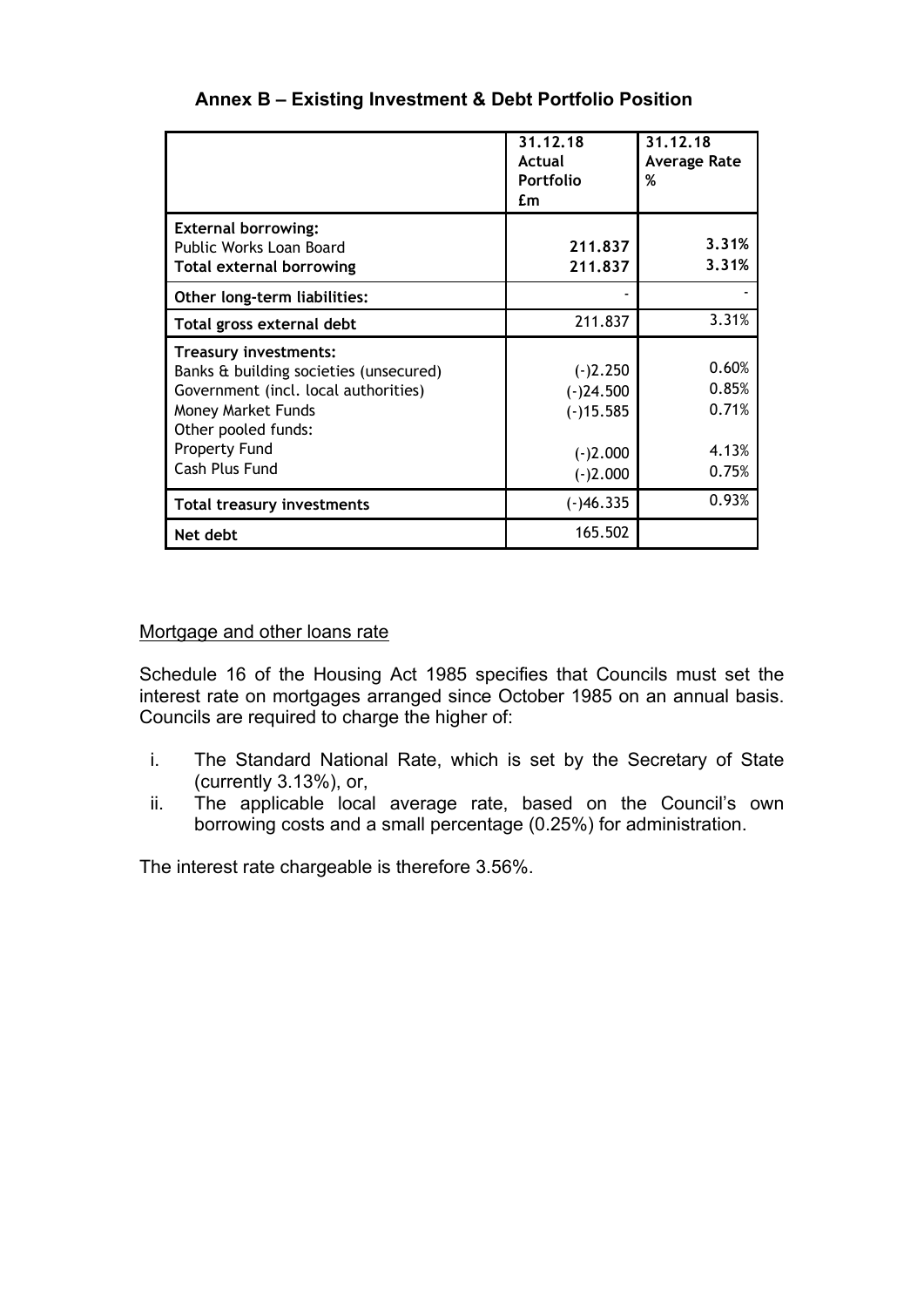#### **Annex C Treasury Management Scheme of Delegation**

### **(i) Full Council**

- receiving and reviewing reports on treasury management policies, practices and activities;

- approval of annual strategy.

### **(ii) Cabinet**

- review of/ amendments to the Council's adopted clauses and Treasury Management Strategy Statement and making associated recommendations to Full Council;
- budget consideration and recommendation to Full Council;
- approval of the division of responsibilities;
- receiving ad hoc treasury management monitoring reports and acting on recommendations.

### **(iii) Portfolio Holder for Resources**

- receiving and reviewing regular monitoring reports and making recommendations to Cabinet;
- reviewing the treasury management policy and procedures and making recommendations to the Cabinet;
- reviewing the treasury management practices;
- approving the selection of external service providers and agreeing terms of appointment in conjunction with normal contract approval procedures.

### **(iv) Section 151 Officer**

- recommending clauses, treasury management policy for approval, reviewing the same regularly, and monitoring compliance;
- setting treasury management practices;
- submitting regular treasury management policy reports;
- submitting budgets and budget variations;
- receiving and reviewing management information reports;
- reviewing the performance of the treasury management function;
- ensuring the adequacy of treasury management resources, skills and training, and the effective division of responsibilities within the treasury management function;
- ensuring the adequacy of internal audit, and liaising with external audit;
- recommending the appointment of external service providers.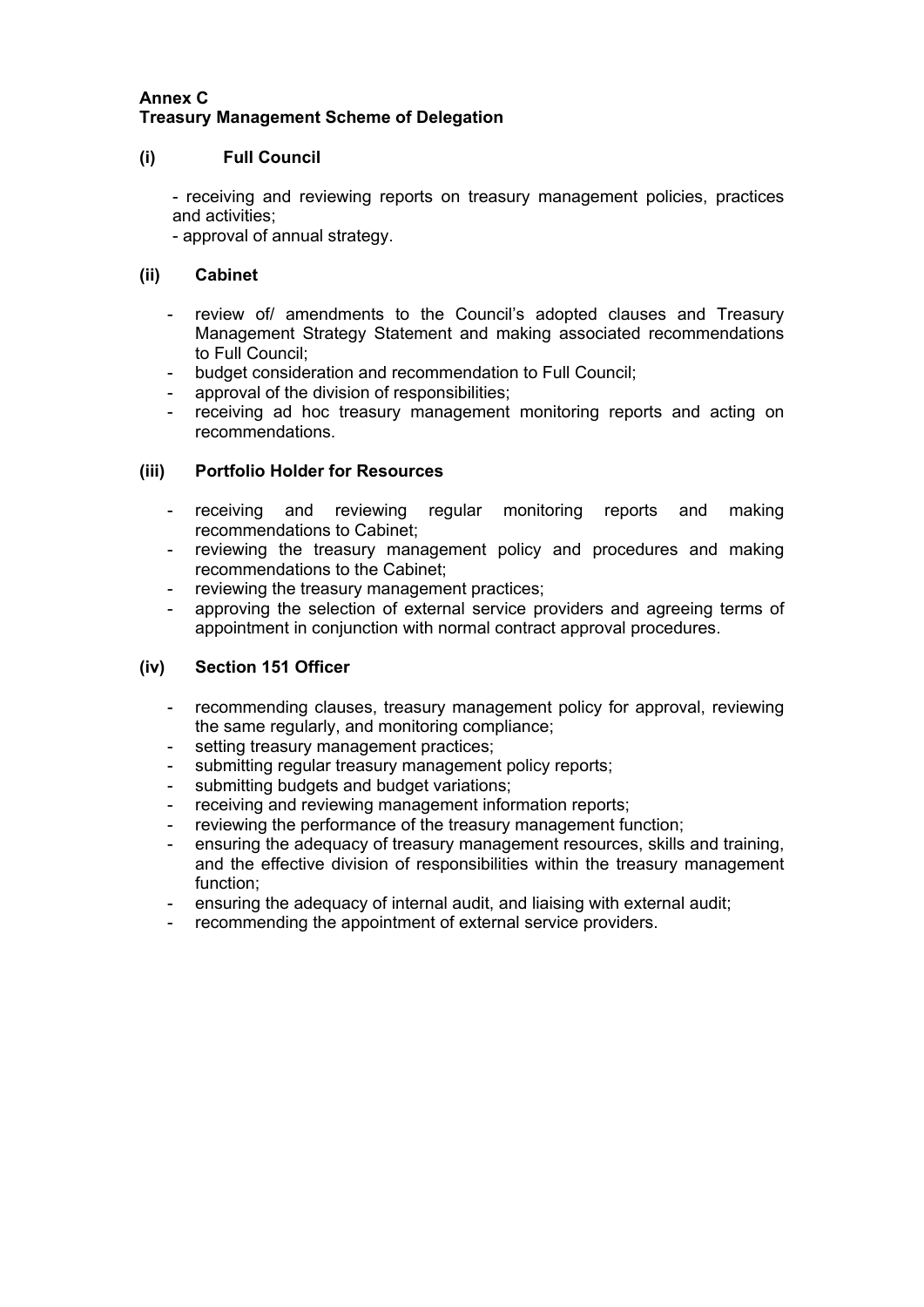### **Annex D Credit Ratings Table**

The Credit Ratings Table has been included as an annex in order to assist with understanding of the ratings referred to within the TMSS. Generally the Council will invest in 'High Grade' or 'Upper Medium Grade' investments.

|                   | Moody's          | S&P        | Fitch      | <b>Meaning</b>                             |  |  |
|-------------------|------------------|------------|------------|--------------------------------------------|--|--|
|                   | Aaa              | <b>AAA</b> | <b>AAA</b> | Prime                                      |  |  |
|                   | Aa1              | AA+        | AA+        |                                            |  |  |
|                   | Aa <sub>2</sub>  | AA         | AA         | <b>High Grade</b>                          |  |  |
| <b>Investment</b> | Aa3              | AA-        | AA-        |                                            |  |  |
| Grade             | A <sub>1</sub>   | A+         | $A+$       |                                            |  |  |
|                   | Α2               | A          | A          | <b>Upper Medium Grade</b>                  |  |  |
|                   | A <sub>3</sub>   | A-         | $A -$      |                                            |  |  |
|                   | Baa1             | BBB+       | BBB+       |                                            |  |  |
|                   | Baa2             | <b>BBB</b> | <b>BBB</b> | Lower Medium Grade                         |  |  |
|                   | Baa3             | BBB-       | BBB-       |                                            |  |  |
|                   | Ba1              | BB+        | BB+        |                                            |  |  |
|                   | Ba2              | BВ         | BВ         | Non Investment Grade Speculative           |  |  |
|                   | Ba <sub>3</sub>  | BB-        | BB-        |                                            |  |  |
|                   | <b>B1</b>        | B+         | B+         |                                            |  |  |
|                   | <b>B2</b>        | в          | в          | <b>Highly Speculative</b>                  |  |  |
| Junk              | B3               | <b>B-</b>  | в-         |                                            |  |  |
|                   | Caa1             | CCC+       | $CCC +$    | <b>Substantial Risks</b>                   |  |  |
|                   | Caa2             | CCC        | CCC        | <b>Extremely Speculative</b>               |  |  |
|                   | Caa <sub>3</sub> | CCC-       | CCC-       |                                            |  |  |
|                   | Сa               | CС         | CC+        | In Default w/ Little Prospect for Recovery |  |  |
|                   |                  | С          | <b>CC</b>  |                                            |  |  |
|                   |                  |            | CC-        | In Default                                 |  |  |
|                   | D                | D          | DDD        |                                            |  |  |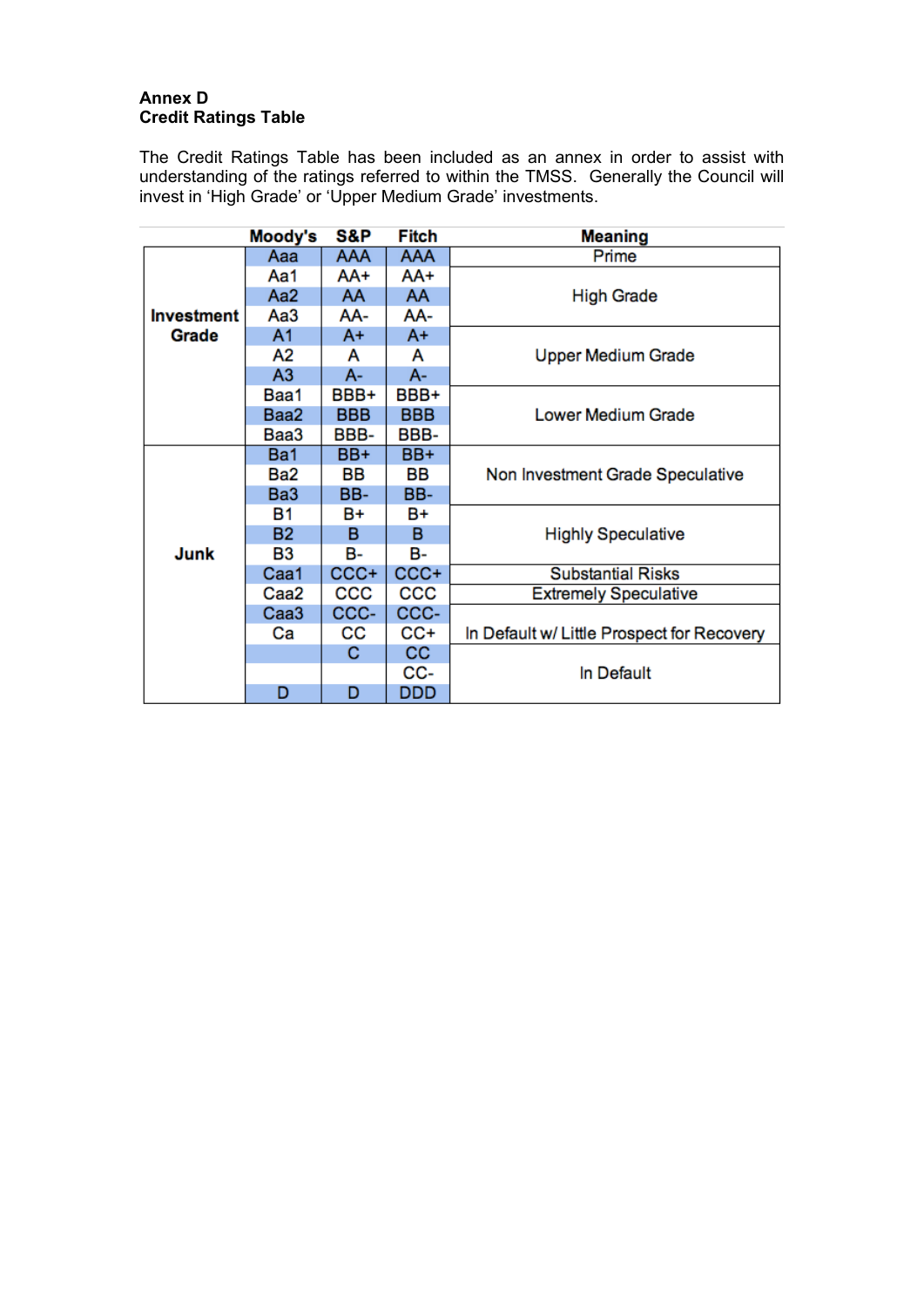#### **Annex E Glossary of Terms and Definitions**

#### **Bank Rate:**

The term 'Bank Rate' is 'the official Bank Rate paid on commercial bank reserves', i.e. reserves placed by commercial banks with the Bank of England as part of the Bank's operations to reduce volatility in short term interest rates in the money markets. Previously referred to as "repo rate" this term has been replaced as a result of the change in terminology used by the Bank of England as from May 2006

#### **Base Rate:**

The term Base Rate refers to the rate which is set by each high street bank; it is the key foundational rate on which they each base all their various lending rates to customers. It is normally set at the same rate as the Bank Rate (q.v.) and changes in line with, and very soon after changes in Bank Rate.

**BRRD:** 'Bank Recovery and Resolution Directive'

**CD:** see 'Certificate of deposit'.

**CDS:** see 'Credit Default Swaps'

**CFR:** see 'Capital Financing Requirement'

**CP:** see 'Commercial paper'.

**CRA:** see 'Credit Rating Agency'.

**Call Account:** 'Call account' is a bank deposit where funds can be withdrawn at any time.

#### **Callable Deposit**

Placing a deposit with a bank or building society at a set rate for a set amount of time. However, the borrower has the right to repay the funds on pre agreed dates before maturity. This decision is based upon how market rates have moved since the deal was agreed. If rates have fallen, the likelihood of the deposit being repaid rises, as cheaper money can be found by the borrower.

#### **Capital Financing Requirement**

The Capital Financing Requirement reflects the Council's underlying need to borrow for capital purposes. Thus, if new capital expenditure is incurred and not financed from sources other than by borrowing, the CFR will increase by the amount of that expenditure. Borrowing, up to the value of the CFR, may be either from internal cash balances or externally, such as from the Public Works Loan Board (q.v.).

#### **Certificate of Deposit**

A certificate of deposit is an unsecured investment issued by a bank or building society which is a fixed deposit, giving a guaranteed interest return. These differ from term deposits in that the lender is not obliged to hold the investment through to maturity and may realise the cash by selling the CD into an active secondary market. This may be useful in instances where the counterparty receives a downgraded credit rating, or the investor encounters an unexpected cashflow issue. CDs are obtained through specialist brokers who deal through the primary and secondary market. CDs offer liquidity and greater access to counterparties who do not trade in term deposits.

**CIPFA:** Chartered Institute of Public Finance and Accountancy.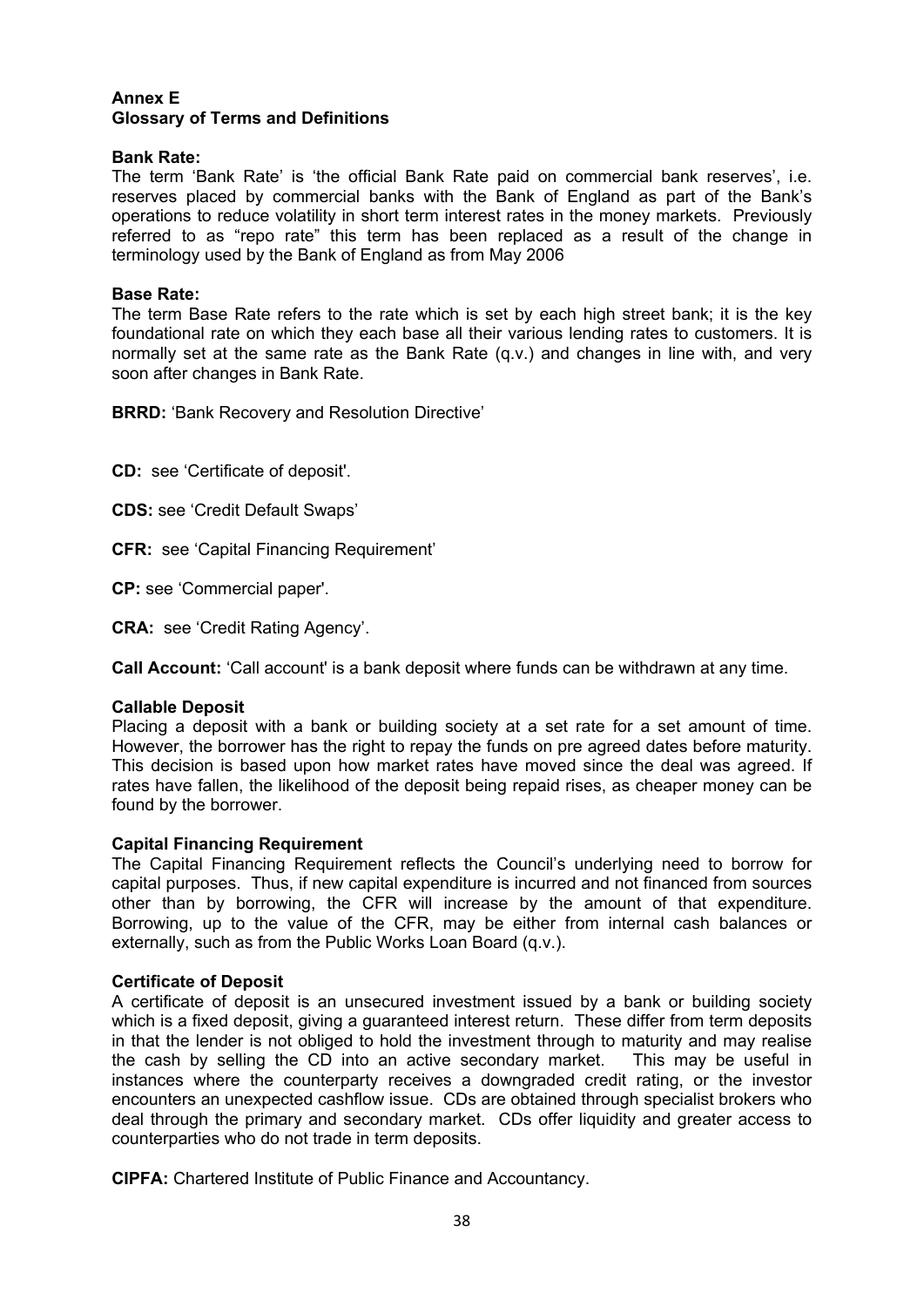#### **CIPFA Treasury Management Code of Practice**

This represents official practitioners' guidance, which is produced by CIPFA. The government expects Councils and other public service authorities to adopt and comply with the code. The recommendations made in the Code provide a basis for all these public service organisations to create clear treasury management objectives and to structure and maintain sound treasury management policies and practices.

**CLG:** Department of Communities and Local Government.

#### **Commercial Paper**

Short-term obligations with maturities ranging from 2 to 270 days issued by banks, corporations and other borrowers. Such instruments are unsecured and usually discounted, although some may be interest bearing.

#### **Corporate Bond**

Strictly speaking, corporate bonds are those issued by companies. However, the term is used to cover all bonds other than those issued by governments in their own currencies and includes issues by companies, supranational organisations and government agencies

#### **Counterparty**

A counterparty is a party with which a transaction is done.

**CPI:** Consumer Prices Index

#### **Credit Default Swaps**

A CDS is a contract between two counterparties in which the buyer of the contract makes quarterly payments to the seller of the contract in exchange for a payoff if there is a credit event (e.g. default) of the reference entity (i.e. the third party on whom the contract is based). The contract essentially provides a means of insurance to the buyer of the CDS against default by a borrower. The "spread" (effectively the premium paid by the CDS buyer) provides an indication of the perceived risk of a default occurring.

### **Credit Rating**

A credit rating is an estimate of the quality of a debt from the lender viewpoint in terms of the likelihood of interest and capital not being paid and of the extent to which the lender is protected in the event of default.

An individual, a firm or a government with a good credit rating can borrow money from financial institutions more easily and cheaply than those who have a bad credit rating.

Credit Ratings are evaluated by Credit Rating agencies (q.v.).

#### **Credit rating agency**

'Credit rating agency', or 'rating agency', or CRA, is a firm that issues opinions on companies' ability to pay back their bonds. These opinions are often abbreviated on an alphanumeric scale ranging from AAA to C (or equivalent). The three CRAs used by the Council are Fitch, Moody's and Standard and Poor's.

**DMADF:** see 'Debt Management Agency Deposit Facility'

**DMO:** see 'Debt Management Office'

#### **Dealing**

Is the process of carrying out transactions with a counterparty  $(q.v.)$ , including agreeing the terms of an investment. This is usually conducted through a broker.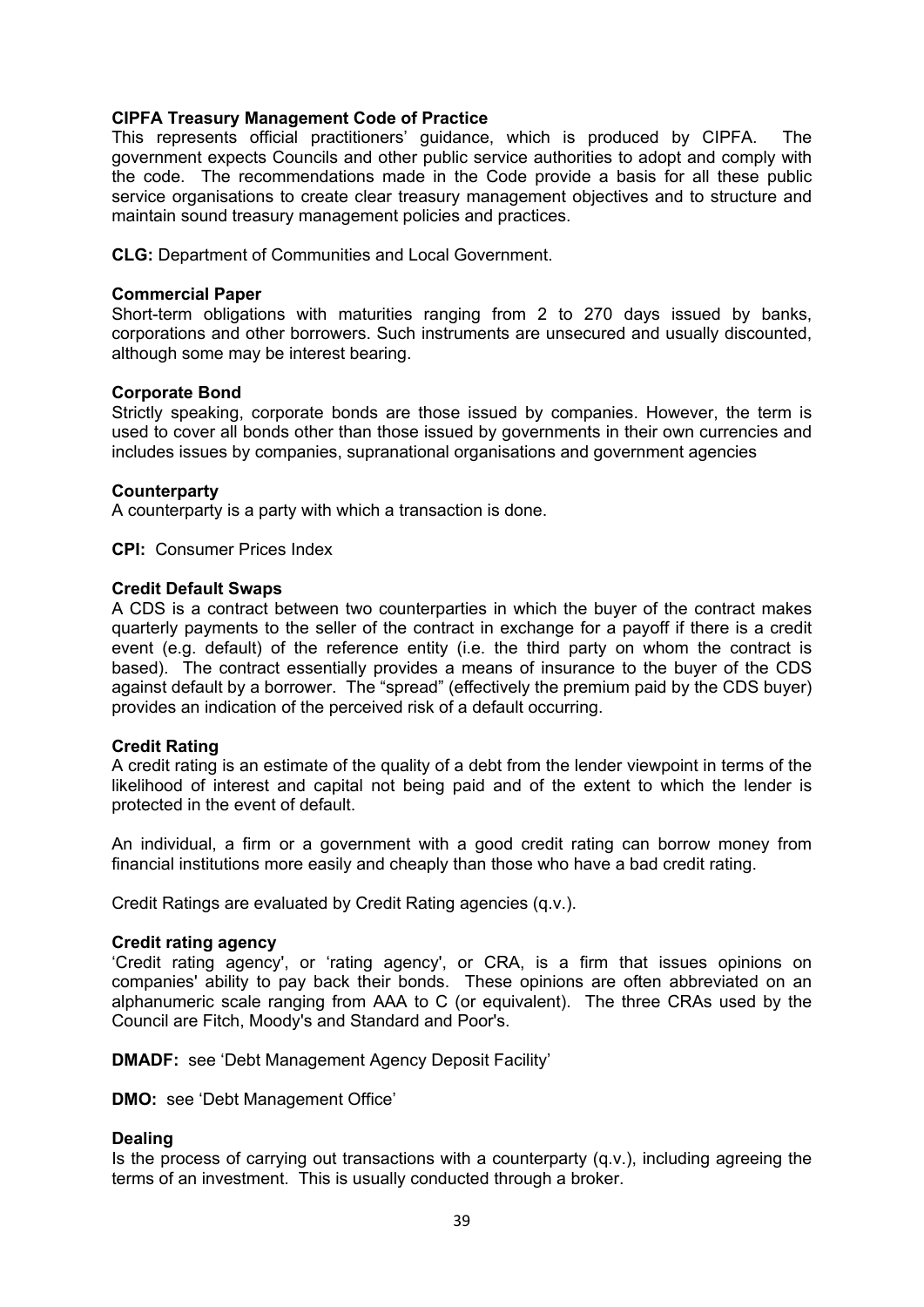#### **Debt Management Agency Deposit Facility**

Deposit Account offered by the Debt Management Office (q.v.), guaranteed by the UK government.

#### **Debt Management Office**

The Debt Management Office (DMO) is an executive agency of HM Treasury responsible for carrying out the government's debt management policy and managing the aggregate cash needs of the Exchequer. It is also responsible for lending to local authorities and managing certain public sector funds.

#### **Derivative**

A contract whose value is based on the performance of an underlying financial asset, index or other investment. e.g. an option is a derivative because its value changes in relation to the performance of an underlying stock.

#### **ECB:** European Central Bank

#### **Equity**

A share in a company with limited liability. It generally enables the holder to share in the profitability of the company through dividend payments and capital gain.

**EU:** European Union

**Fed:** The Federal Reserve (US)

**FLS:** Funding for Lending Scheme

#### **Floating Rate Notes**

Bonds on which the rate of interest is established periodically with reference to short-term interest rates

#### **Forward Deal**

The act of agreeing today to deposit funds with an institution for an agreed time limit, on an agreed future date, at an agreed rate.

#### **Forward Deposits:** see 'forward deal'

#### **Fund Manager**

The individual responsible for making decisions related to any portfolio of investments in accordance with the stated goals of the fund.

**GDP:** Gross Domestic Product

#### **Gilt**

Registered British government securities giving the investor an absolute commitment from the government to honour the debt that those securities represent.

#### **Gilt Funds**

Pooled fund investing in bonds guaranteed by the UK government.

**HRA: Housing Revenue Account**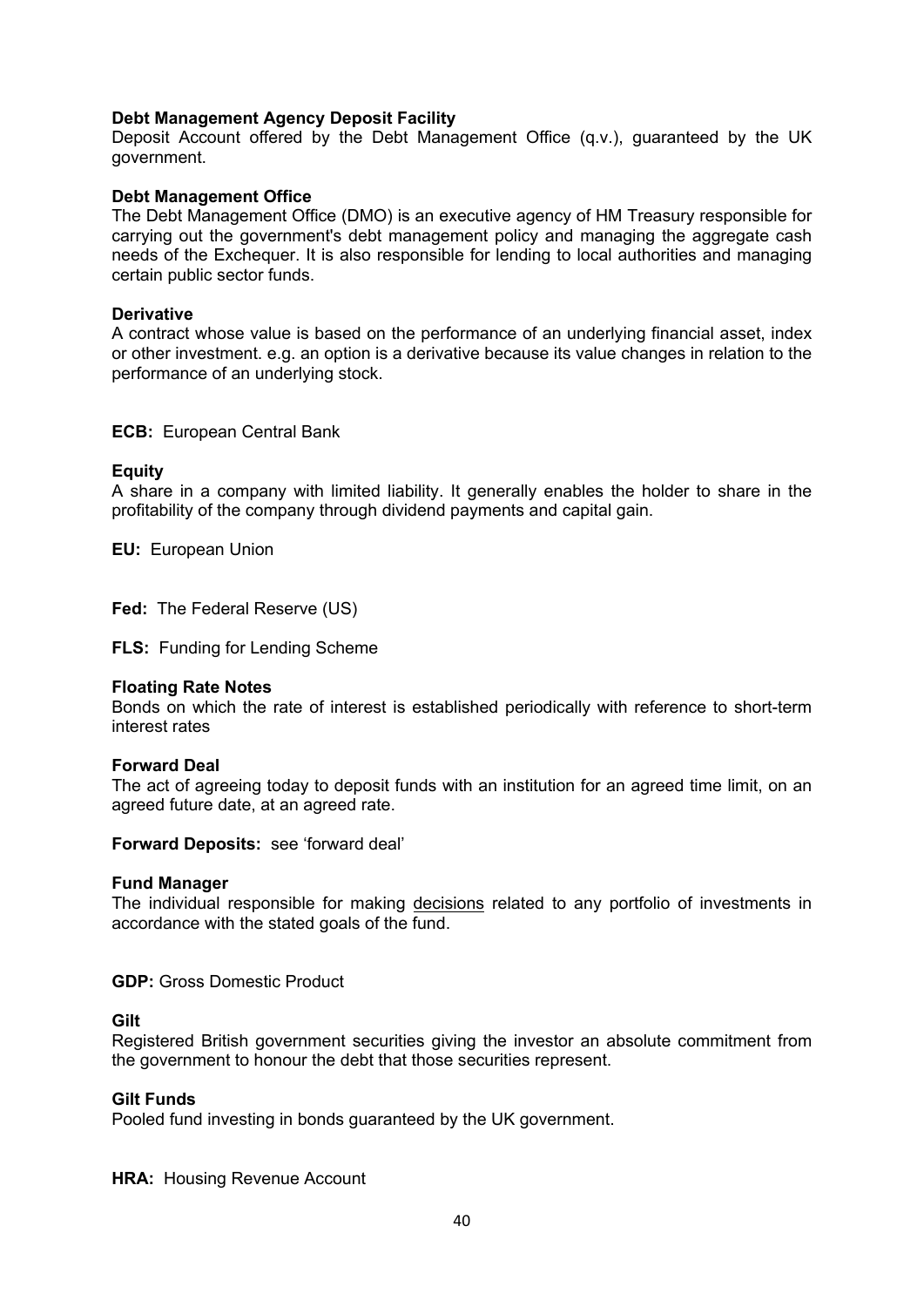#### **HRACFR:** Housing Revenue Account Capital Financing Requirement

#### **iTraxx benchmark**

A group of international credit derivative indexes that are monitored by the International Index Company (IIC). The credit derivatives market that iTraxx provides allows parties to transfer the risk and return of underlying assets from one party to another without actually transferring the assets. iTraxx indexes cover credit derivatives markets in Europe, Asia and Australia.

#### **Lender Option Borrower Option**

'Lender Option Borrower Option' (LOBO) is a floating rate instrument which allows the lender to designate an adjustment rate at periodic reset dates and lets the borrower decide whether to pay the rate or redeem the bond.

#### **Liquidity**

Liquidity refers to an asset that can be turned into cash or the ability to quickly sell or buy an asset

**LIBID:** see 'London Interbank Bid Rate'

**LIBOR:** see 'London Interbank Offer Rate'

**LOBO:** see 'Lender Option Borrower Option'

#### **London Interbank Bid Rate**

The 'London Interbank Bid Rate' (LIBID) is the rate of interest at which first-class banks in London will bid for deposit funds. Often used as a benchmark for deposit rates. LIBID is not fixed in the same way as LIBOR (q.v.), but is typically one-sixteenth to one-eighth of a per cent below LIBOR.

#### **London Interbank Offer Rate**

'London Interbank Offer Rate' (LIBOR) is the interest rate which banks pay when lending to each other. It is calculated at a specified time each day and based on what it would cost a panel of banks to borrow funds for various periods of time and in various currencies. It then creates an average of the individual banks' figures.

#### **Markets in Financial Instruments Directive II**

New client classification rules were introduced from 3 January 2018 as a result of the UK's implementation of the second Markets in Financial Instruments Directive (MiFID II). Local authorities were transferred to 'client status' unless it requested to institutions to continue to be treated as a professional client in respect of all the regulated financial services that are provided.

**MHCLG:** Ministry of Housing, Communities and Local Government

**MiFID II**: see Markets in Financial Instruments Directive II

**MMF:** see 'Money Market Fund'

#### **Money Market Fund**

Money Market Funds are mutual funds that invest in short-term debt instruments. They provide the benefits of pooled investment, as investors can participate in a more diverse and high-quality portfolio than they otherwise could individually. Like other mutual funds, each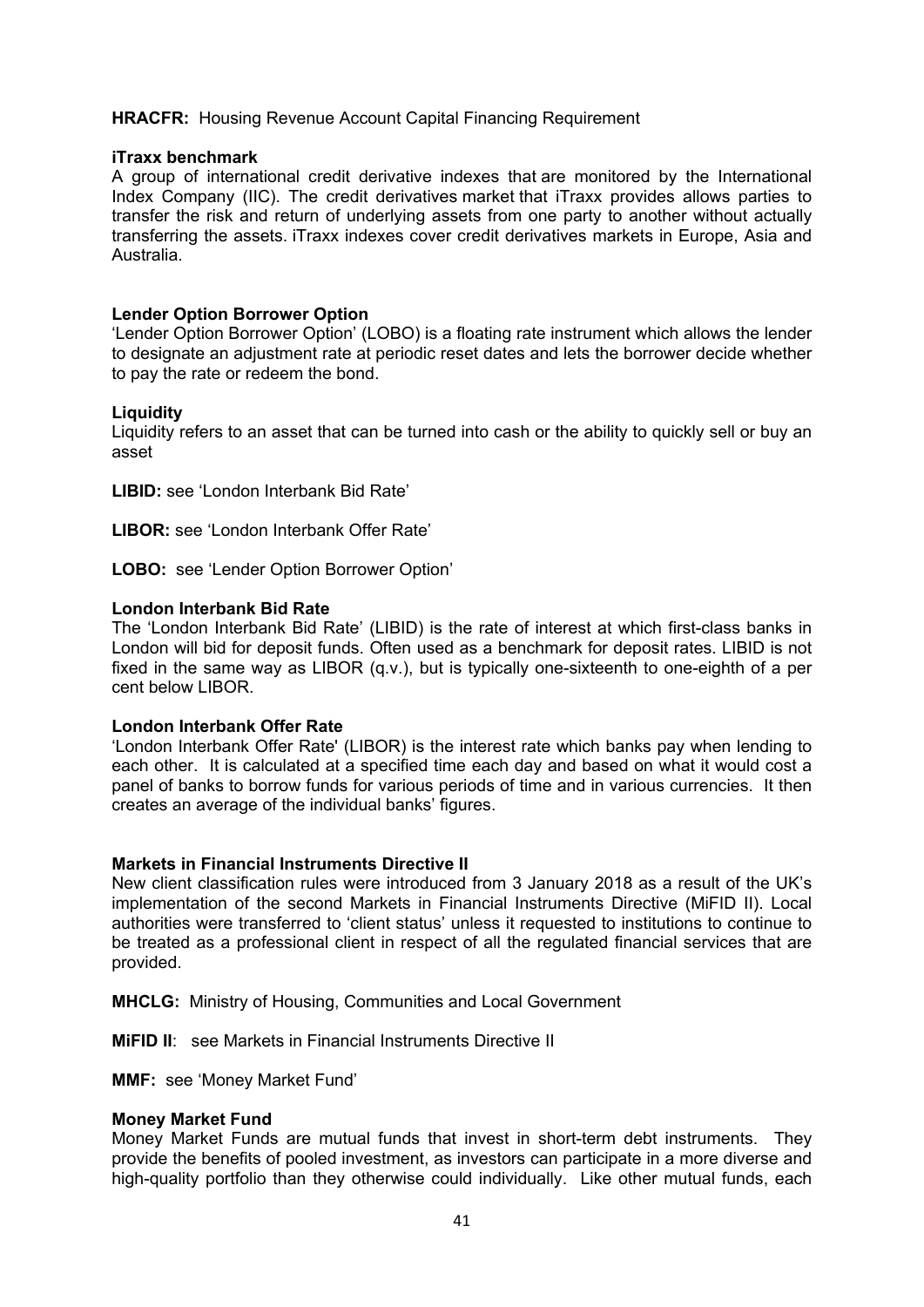investor who invests in a money market fund is considered a shareholder of the investment pool, a part owner of the fund. Money market funds are actively managed within rigid and transparent guidelines to offer safety of principal, liquidity and competitive sector-related returns. It is very similar to a unit trust, however, in a MMF equities are replaced by cash instruments. Returns are typically around 1 month LIBID (q.v.), and the average maturity is generally below 60 days.

#### **MPC:** Monetary Policy Committee

**MRP:** Minimum Revenue Provision, for the repayment of debt.

#### **Open Ended Investment Companies (OEIC)**

Investment funds that partly resemble an investment trust and partly a unit trust. Like investment trusts, they issue shares on the London Stock Exchange and invest money raised from shareholders in other companies. The term open-ended means that when demand for the shares rises the fund manager just issues more shares, instead of there being a rise in the share price. The price of OEIC shares is determined by the value of the underlying assets of the fund.

#### **Other Bond Funds**

Pooled funds investing in a wide range of bonds.

**PWLB:** see 'Public Works Loan Board'

#### **Programme of Development**

The balance of Programme of Development funding (POD) represents monies received from Central Government for regeneration in the east of England, and is held by the Council on behalf of a Partnership comprising local councils and partners from the third and private sectors. The funding was received after a series of successful bids by the Partnership.

#### **Public Works Loan Board**

The Public Works Loan Board (PWLB) is a UK Government statutory body whose function is to lend money from the National Loans Fund to Councils and other public bodies and to collect the repayments.

**Rating Agency:** see 'Credit Rating Agency'

**Repo:** see 'Repurchase Agreement'

#### **Repurchase Agreement**

'Repurchase agreement', or repo, is a contract where the seller of certain securities agrees to buy them back from the purchaser at a specified time for an agreed price.

#### **Reverse Gilt Repo**

This is a transaction as seen from the point of view of the party which is buying the gilts. In this case, one party buys gilts from the other and, at the same time and as part of the same transaction, commits to resell equivalent gilts on a specified future date, or at call, at a specified price.

#### **Sovereign Issues (Ex UK Gilts)**

Bonds issued or guaranteed by nation states, but excluding UK government bonds.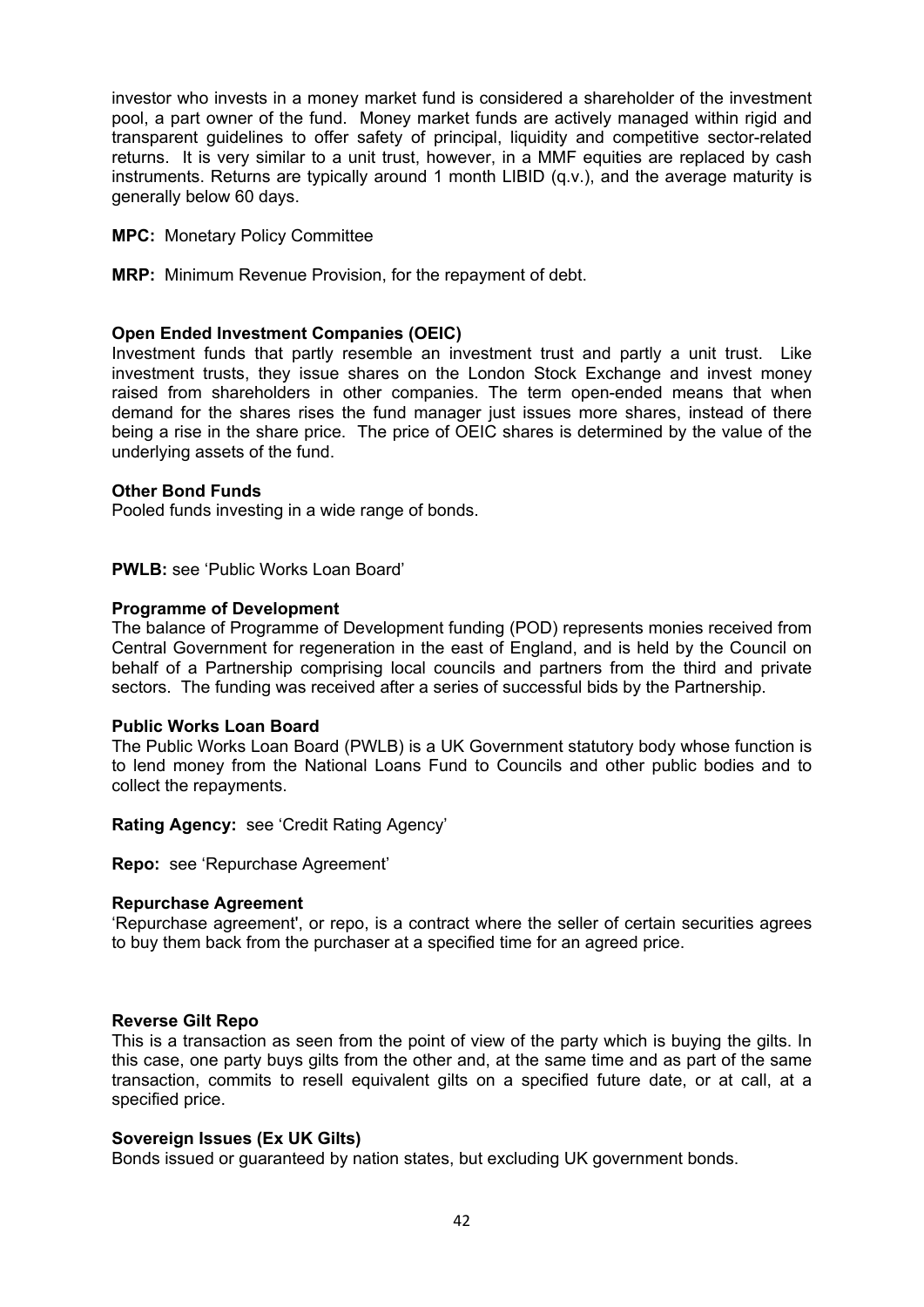#### **Supranational Bonds**

Bonds issued by supranational bodies, e.g. European Investment Bank. These bonds – now known as Multilateral Development Bank bonds – are generally AAA rated and behave similarly to gilts, but pay a higher yield ("spread") given their relative illiquidity when compared with gilts.

**T-bills:** see 'Treasury Bills'.

#### **Term Deposit**

(or 'Time deposit') is a generic term for a bank deposit where funds cannot be withdrawn for a fixed period of time. The lender receives a fixed rate of interest. These are unsecured investments and place the lender at risk of bail-in should this occur during the term of the investment.

#### **Time Deposit:** see 'Term Deposit'

#### **Treasury Bills**

Treasury bills are a AAA/AA+ rated, short-dated form of Government debt, issued by the Debt Management Office (q.v.), via a weekly tender, on a Friday. Lenders would use the services of a specialist broker to access the market. These usually have a maturity of one, three or six months and provide a return to the investor by virtue of being issued at a discount to their final redemption value. There is also an active secondary market for T-bills which means that lending may be available for a range of dates. Interest rates tend to be higher than the DMADF (q.v.).

#### **Treasury Management Strategy**

This is the Council's overall policy and framework by which it will carry out that policy in relation to its borrowing and investment needs in the coming financial year.

#### **Treasury Management Policy Statement**

This is the Council's statement of intention in respect of its treasury management. It is prescribed by the CIPFA Treasury Management Code of Practice (q.v.).

#### **Variable Rate Asset Value**

'Variable Rate Asset Value' (VNAV) occurs where the net asset value, or principal sum, invested may change depending on trading conditions. The value is calculated at the end of the business day based on the value of investments less any liabilities divided by the number of shares outstanding. With investments carrying this attribute, the capital sum invested may not be equal to the capital sum repaid.

**VNAV:** see 'Variable Net Asset Value'.

#### **Weighted Average Maturity**

'Weighted average maturity', or WAM, is used to measure interest rate risk. WAM is calculated by taking the maturity of the underlying money market instruments held by the fund, weighted according to the relative holdings per instrument.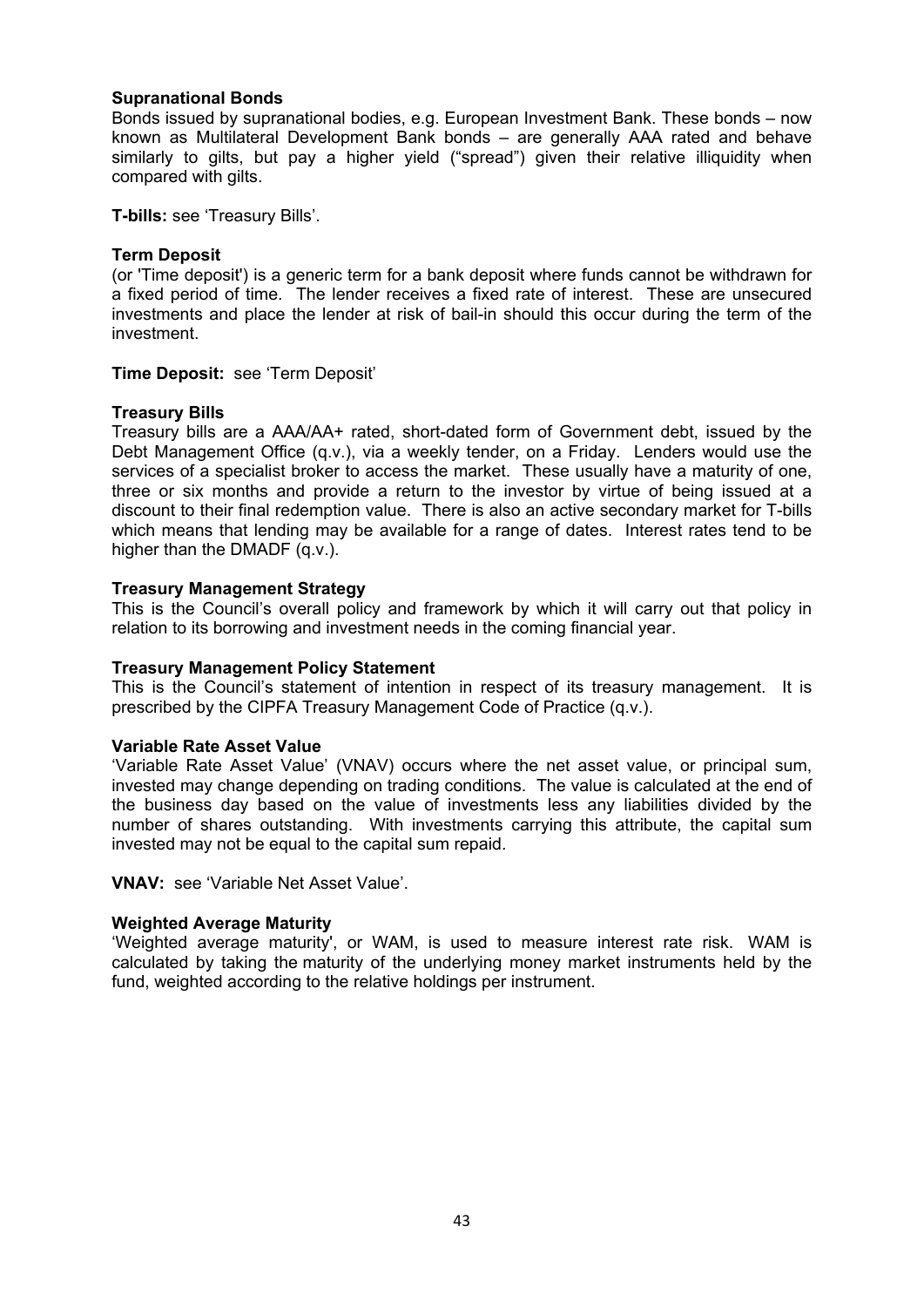# **Investment Strategy Report 2019/20**

# **Introduction**

- 1. The Council invests its money for three broad purposes:
	- because it has surplus cash as a result of its day-to-day activities, for example when income is received in advance of expenditure (known as **treasury management investments**),
	- to support local public services by lending to other organisations (**service investments**), and
	- to earn investment income (known as **commercial investments** where this is the main purpose).
- 2. This investment strategy is a new report for 2019/20, meeting the requirements of statutory guidance issued by the government in January 2018, and focuses on the second and third of these categories.

### **Treasury Management Investments**

- 3. The Council typically receives its income in cash (e.g. from taxes and grants) before it pays for its expenditure in cash (e.g. through payroll and invoices). It also holds reserves for future expenditure and collects local taxes on behalf of other local authorities and central government. These activities, plus the timing of borrowing decisions, lead to a cash surplus which is invested in accordance with guidance from the Chartered Institute of Public Finance and Accountancy. The balance of treasury management investments is expected to fluctuate between £12.2m and £22.9m during the 2019/20 financial year.
- 4. **Contribution:** The contribution that these investments make to the objectives of the Council is to support effective treasury management activities.
- 5. **Further details:** Full details of the Council's policies and its plan for 2019/20 for treasury management investments are covered in a separate document, the 'Treasury Management Strategy' (Appendix C).

### **Service Investments: Loans**

- 6. **Contribution:** The Council has lends money to its subsidiary and a local business, to support local public services and stimulate local economic growth.
- 7. HTS (Property and Environment) Ltd is a wholly owned subsidiary of Harlow Council which began trading on 1 February 2017. The Council provided a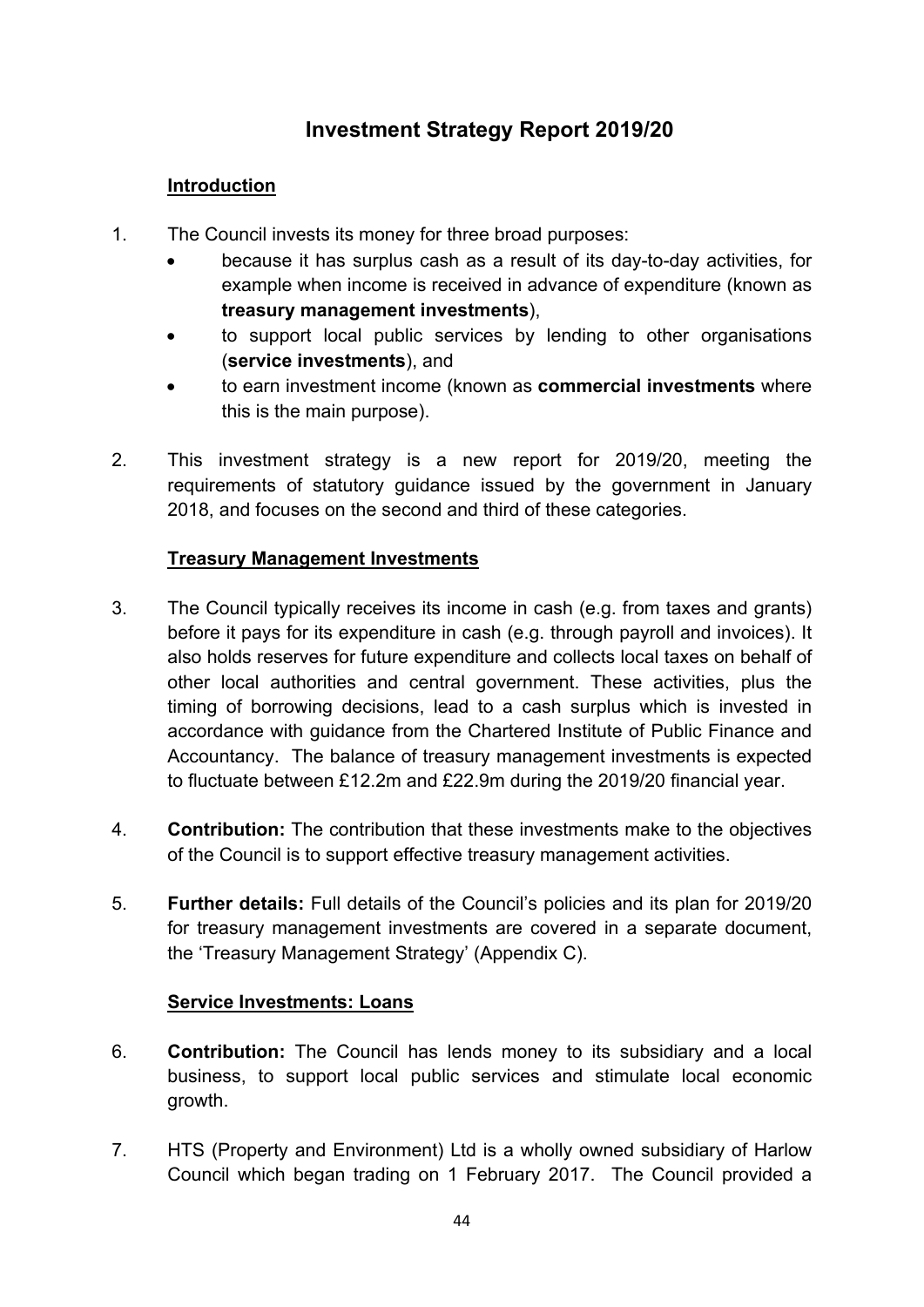start-up loan to the business of £1.209m repayable over five years, two months, approved on 21 July 2016. The balance outstanding as at 31 March 2018 was £0.936m.

- 8. Harlow Property Limited was provided with two loans to support the development of an Enterprise Zone, approved on 23 January 2014. The amounts loaned were £1m on 15 March 2016 and a further £1.5m on 3 March 2017. Interest accrues on these loans. The total outstanding as at 31 March 2018 was £2.761m.
- 9. **Security:** The main risk when making service loans is that the borrower will be unable to repay the principal lent and/or the interest due. In order to limit this risk, and ensure that total exposure to service loans remains proportionate to the size of the Council, upper limits on the outstanding loans to each category of borrower have been set as follows:

| Category of borrower | 31.3.2018 Actual |           |            | 2019/20  |
|----------------------|------------------|-----------|------------|----------|
|                      | <b>Balance</b>   | Loss      | Net figure | Approved |
|                      | owing            | allowance | in         | Limit    |
|                      |                  |           | accounts   |          |
| <b>Subsidiaries</b>  | 0.936            |           | 0.936      | 0.600    |
| Local businesses     | 2.761            |           | 2.761      | 3.000    |
| Local residents      | 0.034            |           | 0.034      | 0.100    |
| <b>TOTAL</b>         | 3.731            |           | 3.731      | 3.700    |

*Table 1: Loans for service purposes in £ millions*

10. Accounting standards require the Council to set aside loss allowance for loans, reflecting the likelihood of non-payment. The Council considers that this loss should be zero because, (1) HTS is the sole shareholder of the Council; (2) HPL loans are a charge secured against property which considerably exceeds the value of the loan.

# **Commercial Investments: Property**

- 11. The Ministry of Housing, Communities and Local Government (MHCLG) defines property to be an investment if it is held primarily or partially to generate a profit.
- 12. **Contribution:** The Council has historically held nine commercial and residential properties with the intention of making a profit that will be spent on local public services. These include telecommunication masts, a Golf Club, and three other properties. Annual income from all these assets is about £125,000.

*Table 2: Property held for investment purposes in £ millions*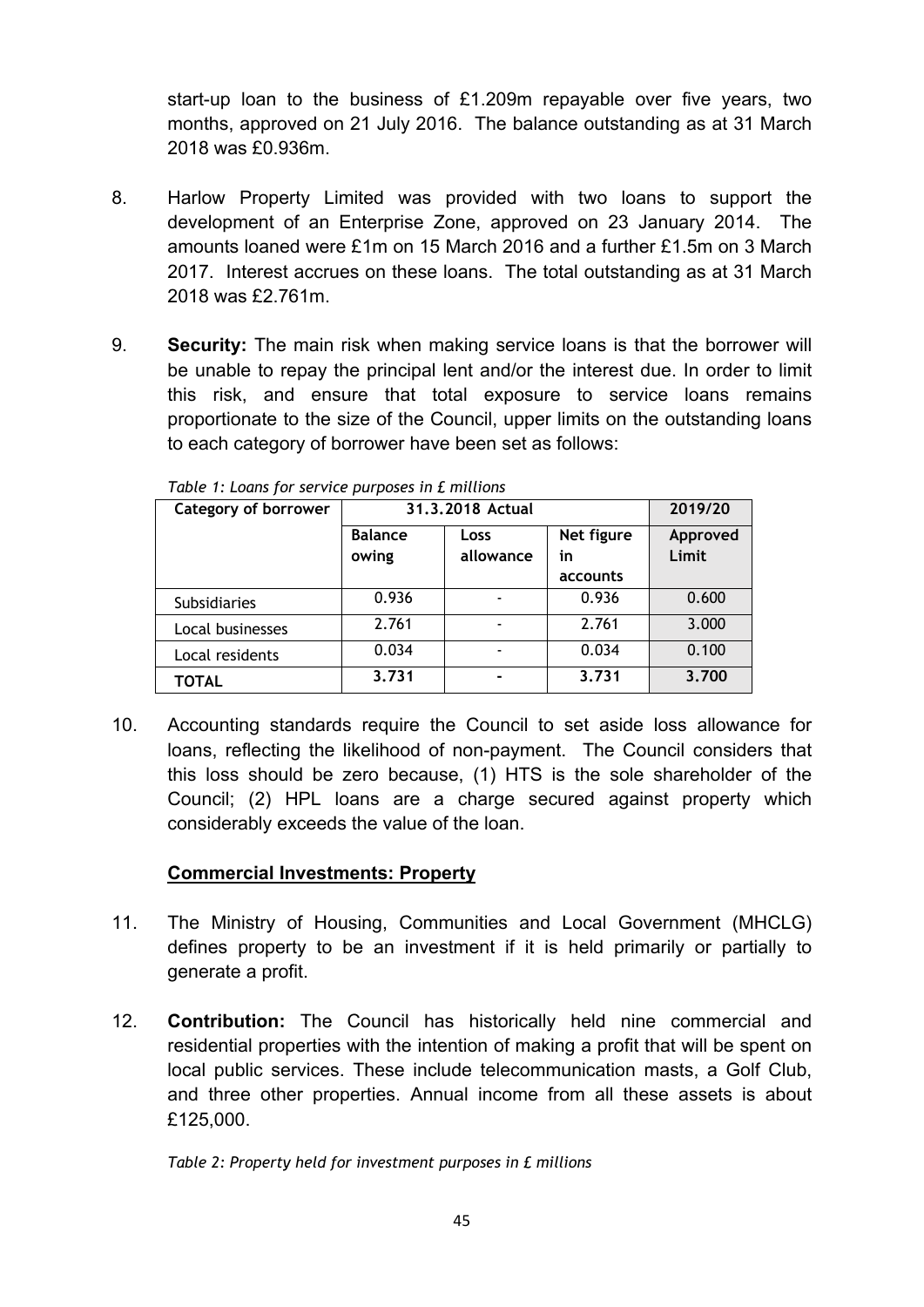| Property [type]                                                                     | Actual | 31.3.2018<br>Actual  |                      | 31.3.2019<br>expected       |                      |  |
|-------------------------------------------------------------------------------------|--------|----------------------|----------------------|-----------------------------|----------------------|--|
|                                                                                     | Value  | Gains or<br>(losses) | Value in<br>accounts | <b>Gains or</b><br>(losses) | Value in<br>accounts |  |
| Telecommunication<br>Masts $(x5)$                                                   | 0.569  |                      | 0.569                |                             | 0.569                |  |
| Property (x3):<br>Stewards Farm, 1<br>Canons Cottage,<br><b>Barrow Farm Cottage</b> | 0.510  |                      | 0.510                |                             | 0.510                |  |
| Golf Club                                                                           | 0.782  |                      | 0.782                | $\overline{\phantom{0}}$    | 0.782                |  |
| <b>TOTAL</b>                                                                        | 1.861  |                      | 1.861                | -                           | 1.861                |  |

# **Loan Commitments and Financial Guarantees**

- 13. Although not strictly counted as investments, since no money has exchanged hands yet, loan commitments and financial guarantees carry similar risks to the Council and are included here for completeness.
- 14. In 1987 and 1992 the Council agreed to undertake joint liability with a number of other local authorities to guarantee loans of £66.3 million and £17.3 million to Home Housing Association (previously called North Housing Association) in support of their private initiative for the provision of housing in Harlow and surrounding authorities. The guarantee is for a 50-year period ending 2037. The Council's proportion of the total liability is £4.5 million. The Council considers that the probability of the guarantee being called upon is low.

# **Capacity, Skills and Culture**

15. **Elected members and statutory officers**: Strategic investment decisions are subject to the advice from officers or treasury management advisors. Elected members are also invited to formal or informal training. The process is subject to scrutiny through the Overview Working Group, Cabinet and Full Council.

# **Investment Indicators**

- 16. The Council has set the following quantitative indicators to allow elected members and the public to assess the Council's total risk exposure as a result of its investment decisions.
- 17. **Total risk exposure:** The first indicator shows the Council's total exposure to potential investment losses. This includes amounts the Council is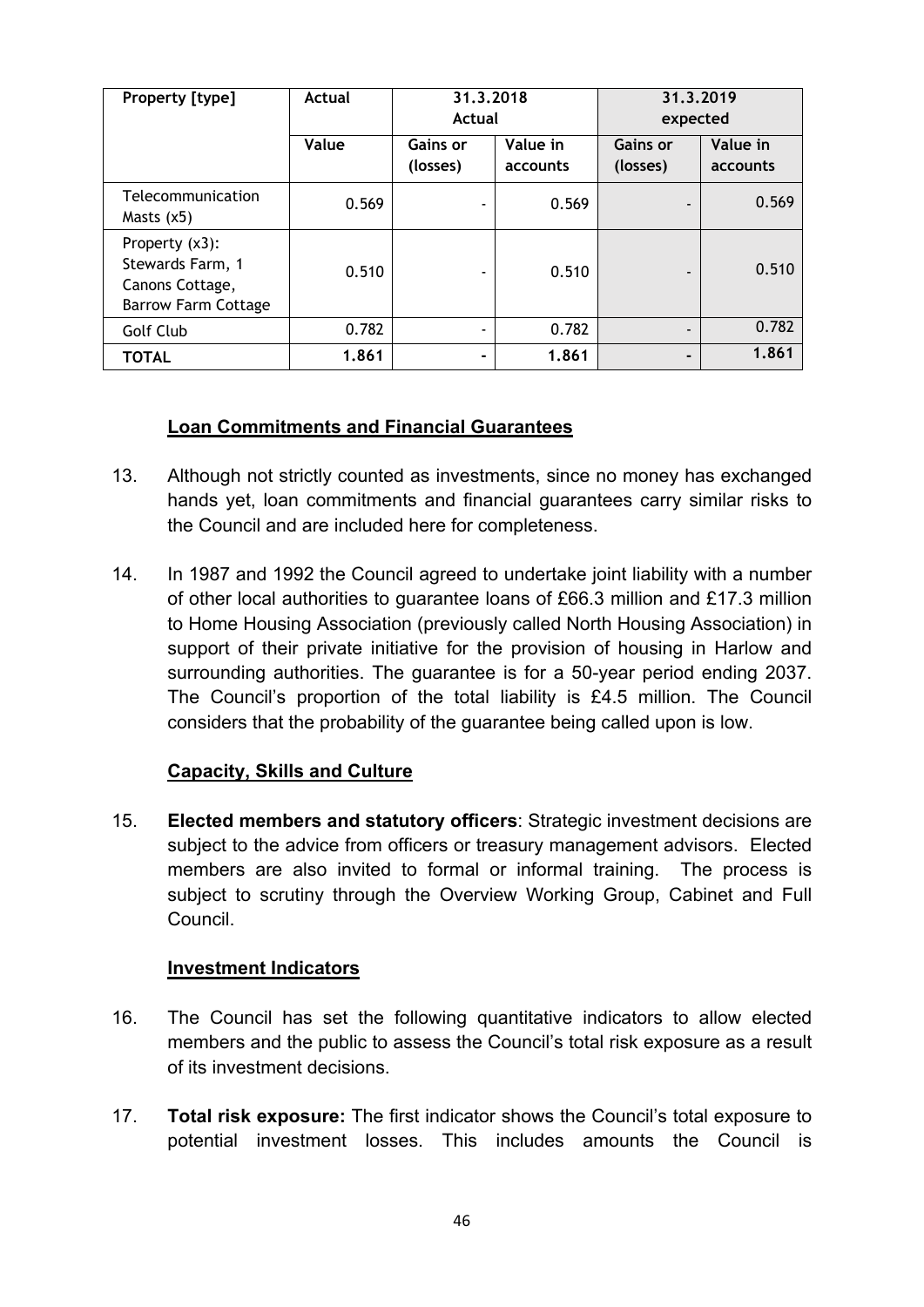contractually committed to lend but have yet to be drawn down and guarantees the Council has issued over third party loans.

| Total investment exposure        | 31.03.2018<br>Actual | 31.03.2019<br>Forecast | 31.03.2020<br><b>Forecast</b> |
|----------------------------------|----------------------|------------------------|-------------------------------|
| Treasury management investments  | 37.488               | 22.936                 | 10.030                        |
| Service investments: Loans       | 3.697                | 3.577                  | 3.429                         |
| Service investments: Shares      | -                    | -                      |                               |
| Commercial investments: Property | 1.861                | 1.861                  | 1.861                         |
| <b>TOTAL INVESTMENTS</b>         | 43.046               | 28.374                 | 15.320                        |

*Table 3: Total investment exposure in £millions*

18. **How investments are funded:** Government guidance is that these indicators should include how investments are funded. Since the Council does not normally associate particular assets with particular liabilities, this guidance is difficult to comply with. However, the following investments could be described as being funded by borrowing. The remainder of the Council's investments are funded by usable reserves and income received in advance of expenditure.

*Table 4: Investments funded by borrowing in £millions*

| Investments funded by borrowing | 31.03.2018<br>Actual | 31.03.2019<br>Forecast | 31.03.2020<br>Forecast |
|---------------------------------|----------------------|------------------------|------------------------|
| Treasury management investments | 211.837              | 211.837                | 220.837                |
| TOTAL FUNDED BY BORROWING       | 211.837              | 211.837                | 220.837                |

19. **Rate of return received:** This indicator shows the investment income received less the associated costs, including the cost of borrowing where appropriate, as a proportion of the sum initially invested. Note that due to the complex local government accounting framework, not all recorded gains and losses affect the revenue account in the year they are incurred.

| Investments net rate of return   | 2017/18 | 2018/19         | 2019/20         |
|----------------------------------|---------|-----------------|-----------------|
|                                  | Actual  | <b>Forecast</b> | <b>Forecast</b> |
| Treasury management investments  | 0.53%   | 0.82%           | 1.39%           |
| Service investments: Loans       | 4.53%   | 4.53%           | 4.53%           |
| Commercial investments: Property | 6.67%   | 6.67%           | 6 67%           |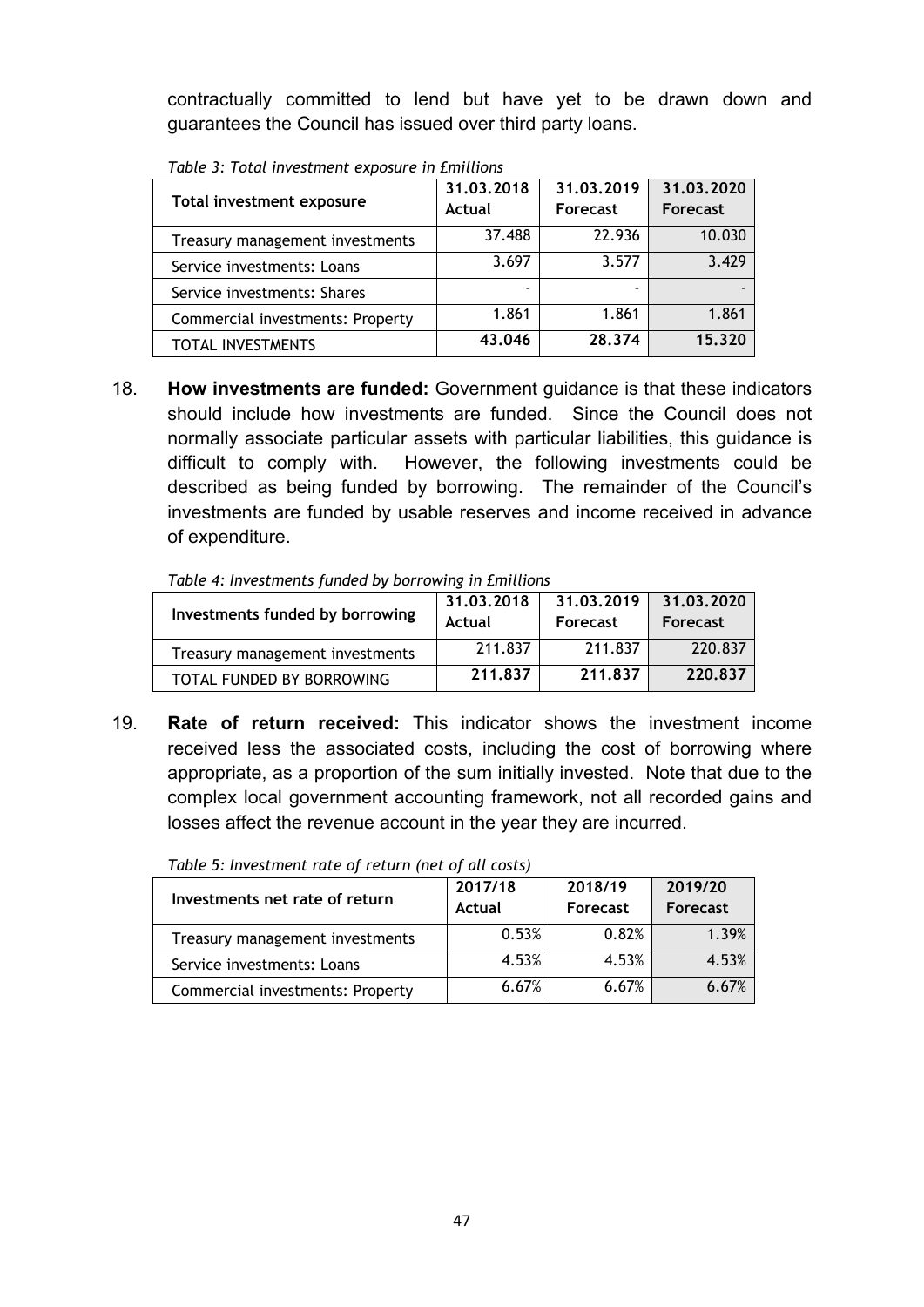# **Minimum Revenue Provision Statement 2019/20**

- 1. Where the Council finances capital expenditure by debt, it must put aside resources to repay that debt in later years. The amount charged to the revenue budget for the repayment of debt is known as Minimum Revenue Provision (MRP), although there has been no statutory minimum since 2008. The 'Local Government Act 2003' requires the Council to have regard to the Department for Communities and Local Government's 'Guidance on Minimum Revenue Provision' (the CLG Guidance), with revisions relating to MRP most recently issued in 2012.
- 2. The broad aim of the CLG Guidance is to ensure that debt is repaid over a period that is either reasonably commensurate with that over which the capital expenditure provides benefits, or, in the case of borrowing supported by Government Revenue Support Grant, reasonably commensurate with the period implicit in the determination of that grant.
- 3. The CLG Guidance requires the Council to approve an Annual MRP Statement each year, and recommends a number of options for calculating a prudent amount of MRP. The following statement incorporates options recommended in the Guidance.
- 4. For capital expenditure incurred before 1 April 2008, and for supported capital expenditure incurred on or after that date, MRP will be determined in accordance with the former regulations that applied on 31 March 2008. For Harlow Council, the adjusted Capital Financing Requirement upon which the MRP is calculated is negative in each year prior to April 2008. The MRP on this portion of CFR is therefore zero. *(Option 1 in England & Wales)*
- 5. For unsupported capital expenditure incurred after 31 March 2008, with the exception of pump-priming economic development (defined below), MRP will be determined by charging the expenditure over the expected useful life of the relevant asset in equal instalments, starting in the year after the asset becomes operational. *(Option 3, the "Asset Life method", in England and Wales)*
- 6. Economic development is defined as the following capital expenditure projects: Prentice Place and the Enterprise Zone.
- 7. For assets acquired by finance leases, MRP will be determined as being equal to the element of the rent or charge that goes to write down the balance sheet liability.
- 8. Minimum Revenue Provision will not be made in relation to the following specific circumstances: